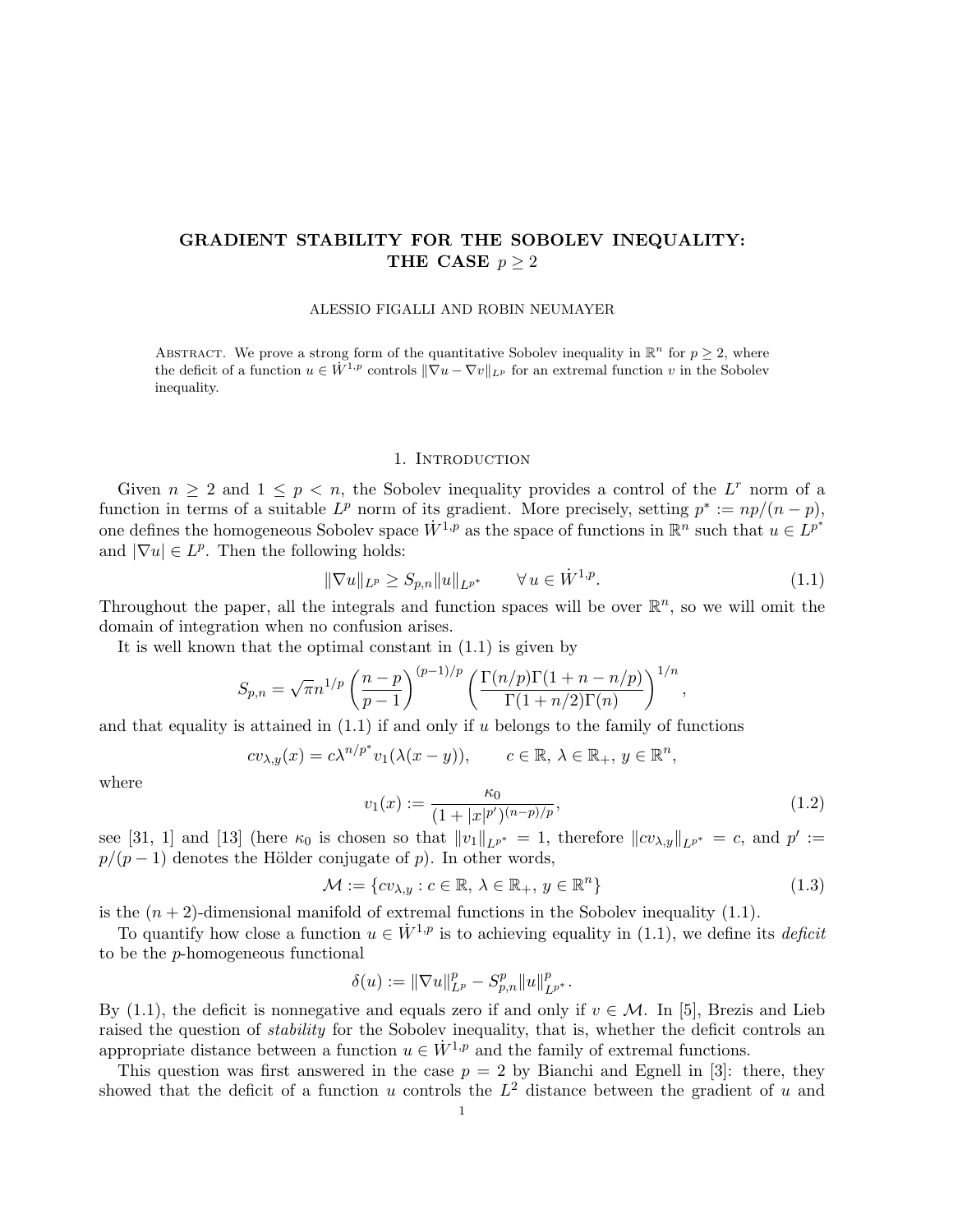the gradient of closest extremal function  $v$ . The result is optimal both in the strength of the distance and the exponent of decay. However, their proof is very specific to the case  $p = 2$ , as it strongly exploits the Hilbert structure of  $\dot{W}^{1,2}$ . Later on, in [10], Cianchi, Fusco, Maggi, and Pratelli considered the case  $1 < p < n$  and provided a stability result in which the deficit controls the  $L^{p^*}$  distance between u and some  $v \in \mathcal{M}$ . Their proof uses a combination of symmetrization techniques and tools from the theory of mass transportation. More recently, in [21], Figalli, Maggi, and Pratelli used rearrangement techniques and mass transportation theory to show that, in the case  $p = 1$ , the deficit controls the appropriate notion of distance of u from M at the level of gradients (see also [22, 8] for partial results when  $p = 1$ ). As in [3], the distance considered in [21] is the strongest that one expects to control and the exponent of decay is sharp.

In view of [3] and [21], one may expect that, for all  $1 < p < n$ , the deficit controls the  $L^p$  distance between  $\nabla u$  and  $\nabla v$  for some  $v \in \mathcal{M}$ ; this would answer the question of Breizis and Lieb in the affirmative with the deficit controlling the strongest possible notion of distance in this setting. The main result of this paper shows that, in the case  $p \geq 2$ , this result is indeed true. More precisely, our main result states the following:

**Theorem 1.1.** Let  $2 \leq p \leq n$ . There exists a constant  $C > 0$ , depending only on p and n, such that for all  $u \in \dot{W}^{1,p}$ ,

$$
\|\nabla u - \nabla v\|_{L^p}^p \le C \,\delta(u) + C \|u\|_{L^{p^*}}^{p-1} \|u - v\|_{L^{p^*}} \tag{1.4}
$$

for some  $v \in \mathcal{M}$ .

As a consequence of Theorem 1.1 and the main result of [10] (see Theorem 5.5 below), we deduce the following corollary, proving the desired stability at the level of gradients:

**Corollary 1.2.** Let  $2 \leq p \leq n$ . There exists a constant  $C > 0$ , depending only on p and n, such that for all  $u \in \dot{W}^{1,p}$ ,

$$
\left(\frac{\|\nabla u - \nabla v\|_{L^p}}{\|\nabla u\|_{L^p}}\right)^{\zeta} \le C \frac{\delta(u)}{\|\nabla u\|_{L^p}^p}
$$
\n(1.5)

for some  $v \in \mathcal{M}$ , where  $\zeta = p^*p\left(3 + 4p - \frac{3p+1}{n}\right)$  $\frac{p+1}{n}\Big)^2$ .

The topic of stability for functional and geometric inequalities has generated much interest in recent years. In addition to the aforementioned papers, results of this type have been addressed for the isoperimetric inequality [23, 20, 11], log-Sobolev inequality [26, 4, 17], the higher order Sobolev inequality [24, 2], the fractional Sobolev inequality [7], the Morrey-Sobolev inequality [9] and the Gagliardo-Nirenberg-Sobolev inequality [6, 29], as well as for numerous other geometric inequalities. Aside from their intrinsic interest, stability results have applications in the study of geometric problems (see [18, 19, 12]) and can be used to obtain quantitative rates of convergence for diffusion equations (as in [6]).

For the remainder of the paper, we will always assume that  $2 \leq p < n$ .

Acknowledgments: A. Figalli is partially supported by NSF Grants DMS-1262411 and DMS-1361122. R. Neumayer is supported by the NSF Graduate Research Fellowship under Grant DGE-1110007. Both authors warmly thank Francesco Maggi for useful discussions regarding this work.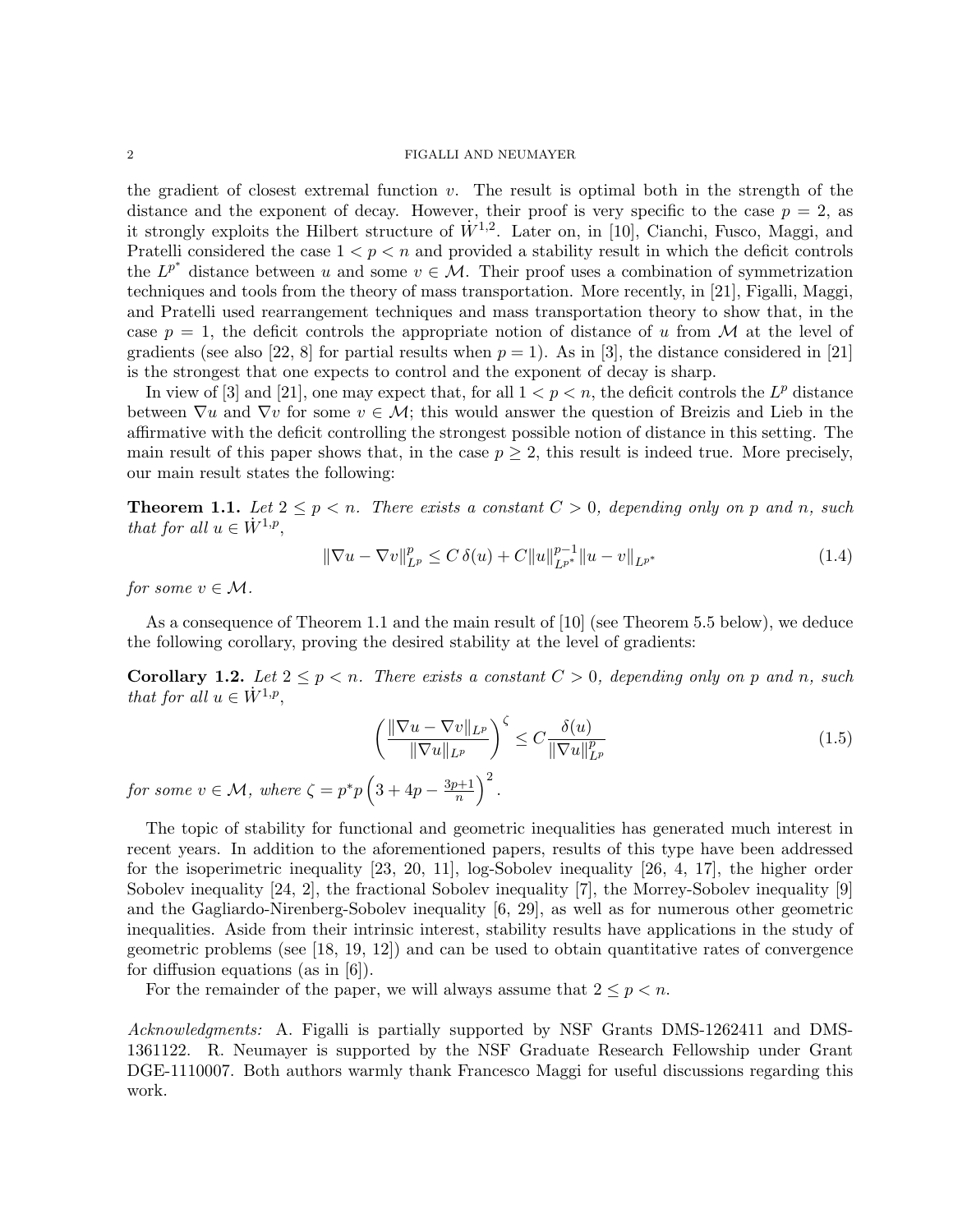## 2. Theorem 1.1: idea of the proof

As a starting point to prove stability of (1.1) at the level of gradients, one would like to follow the argument used to prove the analogous result in [3]. However, this approach turns out to be sufficient only in certain cases, and additional ideas are needed to conclude the proof. Indeed, a Taylor expansion of the deficit  $\delta(u)$  and a spectral gap for the linearized problem allow us to show that the second variation is strictly positive, but in general we cannot absorb the higher order terms. Let us provide a few more details to see to what extent this approach works, where it breaks down, and how we get around it.

2.1. The expansion approach. The first idea of the proof of Theorem 1.1 is in the spirit of the stability result of Bianchi and Egnell in [3]. Ultimately, this approach will need modification, but let us sketch how such an argument would go.

In order to introduce a Hilbert space structure to our problem, we define a weighted  $L^2$ -type distance of a function  $u \in \dot{W}^{1,p}$  to M at the level of gradients. To this end, for each  $v = cv_{\lambda,y} \in \mathcal{M}$ , we define

$$
A_v(x) := (p-2)|\nabla v|^{p-2}\hat{r} \otimes \hat{r} + |\nabla v|^{p-2} \text{Id}, \qquad \hat{r} = \frac{x-y}{|x-y|}, \tag{2.1}
$$

where  $(a \otimes b)c := (a \cdot c)b$ . Then, with the notation  $A_v[a, a] := a^T A_v a$  for  $a \in \mathbb{R}^n$ , we define the weighted  $L^2$  distance of u to M by

$$
d(u,\mathcal{M}) := \inf \left\{ \left( \int A_v [\nabla u - \nabla v, \nabla u - \nabla v] \right)^{1/2} : v \in \mathcal{M}, ||v||_{L^{p^*}} = ||u||_{L^{p^*}} \right\}
$$
  
= 
$$
\inf \left\{ \left( \int A_{cv_{\lambda,y}} [\nabla u - \nabla cv_{\lambda,y}, \nabla u - \nabla cv_{\lambda,y}] \right)^{1/2} : \lambda \in \mathbb{R}_+, y \in \mathbb{R}^n, c = ||u||_{L^{p^*}} \right\}.
$$
 (2.2)

Note that

$$
\int A_v [\nabla u - \nabla v, \nabla u - \nabla v] = \int |\nabla v|^{p-2} |\nabla u - \nabla v|^2 + (p-2) \int |\nabla v|^{p-2} |\partial_r u - \partial_r v|^2.
$$

A few remarks about this definition are in order.

**Remark 2.1.** The motivation to define  $d(u, \mathcal{M})$  in this way instead of, for instance,

$$
\inf \left\{ \left( \int |\nabla v|^{p-2} |\nabla u - \nabla v|^2 \right)^{1/2} : \ v \in \mathcal{M}, \ ||v||_{L^{p^*}} = ||u||_{L^{p^*}} \right\},\
$$

will become apparent in Section 3. This choice, however, is only technical, as

$$
\int |\nabla v|^{p-2} |\nabla u - \nabla v|^2 \le \int A_v [\nabla u - \nabla v, \nabla u - \nabla v] \le (p-1) \int |\nabla v|^{p-2} |\nabla u - \nabla v|^2.
$$

**Remark 2.2.** One could alternatively define the distance in  $(2.2)$  without the constraint  $c =$  $||u||_{L^{p^*}}$ , instead also taking the infimum over the parameter c. Up to adding a small positivity constraint to ensure that the infimum is not attained at  $v = 0$ , this definition works, but ultimately the current presentation is more straightforward.

**Remark 2.3.** The distance  $d(u, M)$  has homogeneity  $p/2$ , that is,  $d(cu, M) = c^{p/2}d(u, M)$ .

In Proposition 4.1(1), we show that there exists  $\delta_0 = \delta_0(n, p) > 0$  such that if

$$
\delta(u) \le \delta_0 \|\nabla u\|_{L^p}^p,\tag{2.3}
$$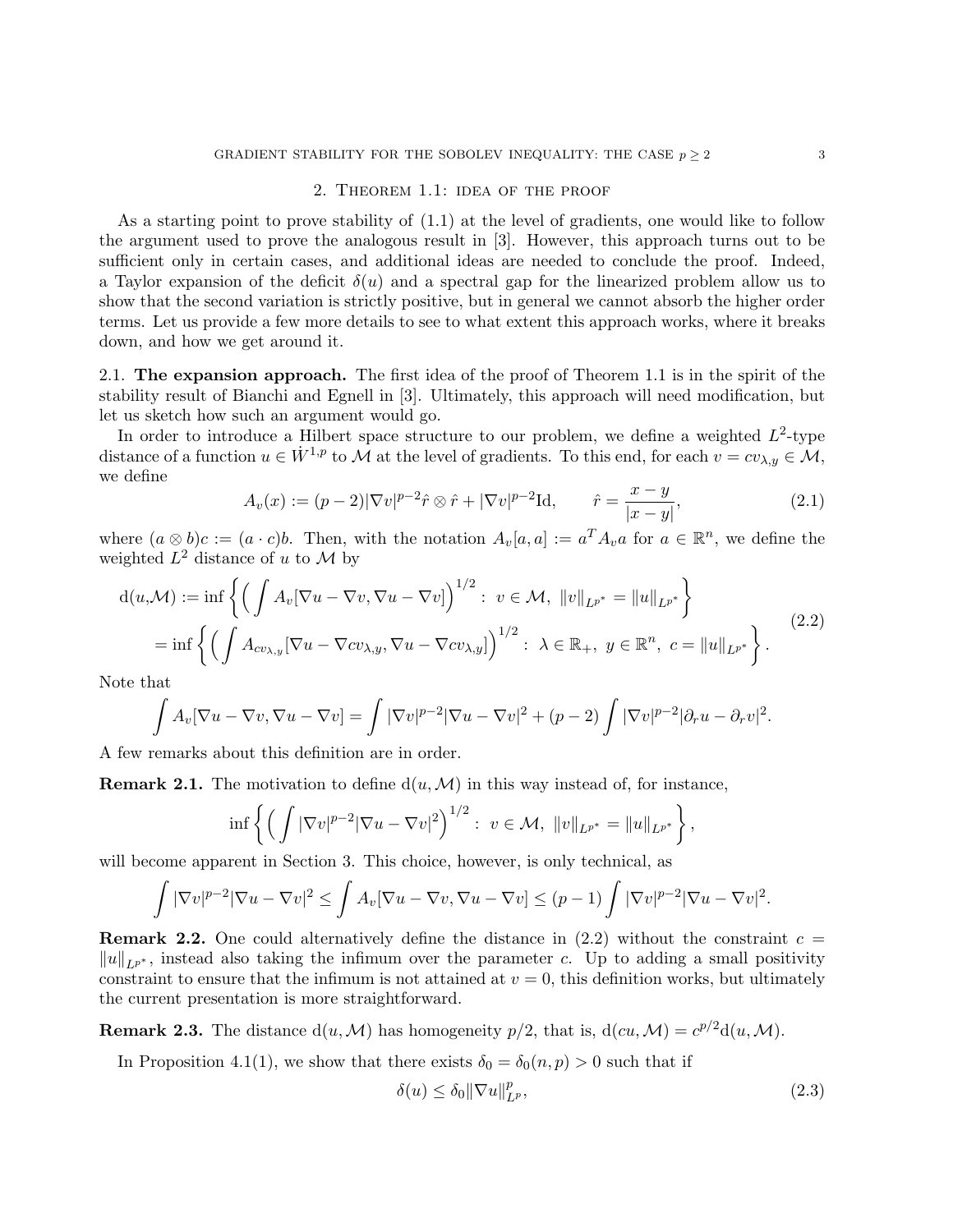then the infimum in  $d(u, \mathcal{M})$  is attained. Given a function  $u \in \dot{W}^{1,p}$  satisfying (2.3), let  $v \in \mathcal{M}$ attain the infimum in (2.2) and define

$$
\varphi := \frac{u - v}{\|\nabla(u - v)\|_{L^p}},
$$

so that  $u = v + \epsilon \varphi$  with  $\epsilon = ||\nabla(u - v)||_{L^p}$  and  $\int |\nabla \varphi|^p = 1$ . Since  $\delta \geq 0$  and  $\delta(v) = 0$ , the Taylor expansion of the deficit of  $u$  around  $v$  vanishes both at the zeroth and first order. Thus, the expansion leaves us with

$$
\delta(u) = \epsilon^2 p \int A_v [\nabla \varphi, \nabla \varphi] - \epsilon^2 S_{p,n}^p p(p^* - 1) \int |v|^{p^*-2} |\varphi|^2 + o(\epsilon^2).
$$
 (2.4)

Since  $v \in M$  minimizes the distance between u and  $\mathcal{M}, \epsilon \varphi = u - v$  is orthogonal (in some appropriate sense) to the tangent space of  $\mathcal M$  at v, which we shall see coincides with the span the first two eigenspaces of an appropriate weighted linearized p-Laplacian. Then, a gap in the spectrum in this operator allows us to show that

$$
c d(u, \mathcal{M})^2 = c \epsilon^2 \int A_v [\nabla \varphi, \nabla \varphi] \le \epsilon^2 p \int A_v [\nabla \varphi, \nabla \varphi] - \epsilon^2 S_{p,n}^p p(p^* - 1) \int |v|^{p^*-2} |\varphi|^2
$$

for a positive constant  $c = c(n, p)$ . Together with (2.4), this implies

$$
d(u, \mathcal{M})^2 + o(\epsilon^2) \le C\delta(u).
$$

Now, if the term  $o(\epsilon^2)$  could be absorbed into  $d(u, M)^2$ , then we could use the estimate (2.6) below to obtain

$$
\int |\nabla u - \nabla v|^p \le C\delta(u),
$$

which would conclude the proof.

2.2. Where this approach falls short. The problem arises exactly when trying to absorb the term  $o(\epsilon^2)$ . Indeed, recalling that  $\epsilon = ||\nabla(u - v)||_{L^p}$ , we are asking whether

$$
o(||\nabla u - \nabla v||_{L^p}^2) \ll d(u, \mathcal{M})^2 \approx \int |\nabla v|^{p-2} |\nabla u - \nabla v|^2
$$

(recall Remark 2.1), and unfortunately this is false in general. Notice that this problem never arises in [3] for the case  $p = 2$ , as the above inequality reduces to

$$
o(||\nabla u - \nabla v||_{L^2}^2) \ll ||\nabla u - \nabla v||_{L^2}^2,
$$

which is clearly true.

2.3. The solution. A Taylor expansion of the deficit will not suffice to prove Theorem 1.1 as we cannot hope to absorb the higher order terms. Instead, for a function  $u \in \dot{W}^{1,p}$ , we give two different expansions, each of which gives a lower bound on the deficit, by splitting the terms between the second order term and the  $p<sup>th</sup>$  order term using elementary inequalities (Lemma 3.2). Pairing this with an analysis of the second variation, we obtain the following: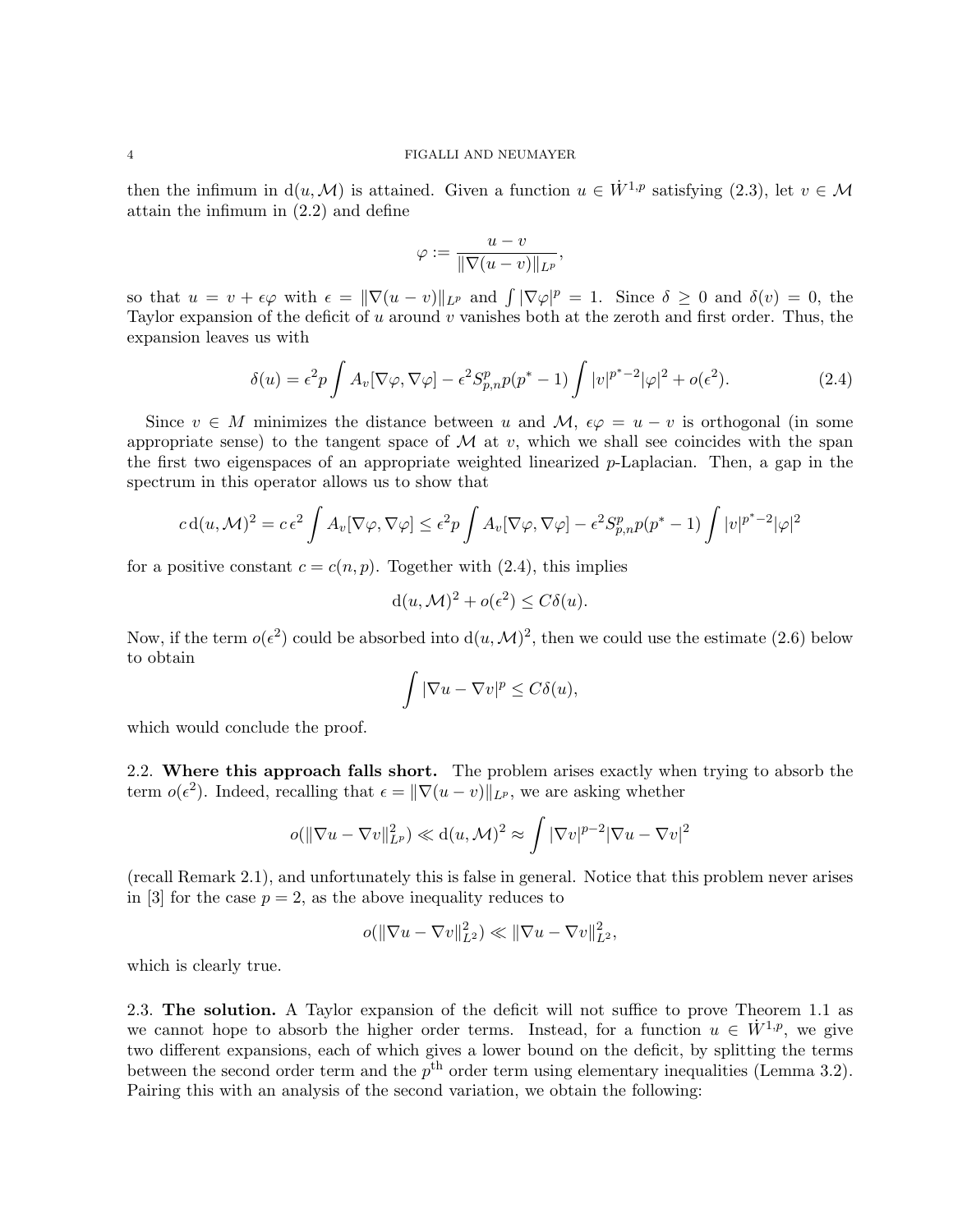**Proposition 2.4.** There exist constants  $c_1, C_2$ , and  $C_3$ , depending only on p and n, such that the following holds. Let  $u \in \dot{W}^{1,p}$  be a function satisfying (2.3) and let  $v \in \mathcal{M}$  be a function where the infimum of the distance (2.2) is attained. Then

$$
\mathbf{c}_1 d(u, \mathcal{M})^2 - \mathbf{C}_2 \int |\nabla u - \nabla v|^p \le \delta(u), \tag{2.5}
$$

$$
-\mathbf{C}_3 d(u, \mathcal{M})^2 + \frac{1}{4} \int |\nabla u - \nabla v|^p \le \delta(u). \tag{2.6}
$$

Individually, both inequalities are quite weak. However, as shown in Corollary 4.3, they allow us to prove Theorem 1.1 (in fact, the stronger statement  $\int |\nabla u - \nabla v|^p \leq \delta(u)$ ) for the set of functions u such that

$$
d(u, M)^2 = \int A_v [\nabla u - \nabla v, \nabla u - \nabla v] \ll \int |\nabla u - \nabla v|^p
$$
  
or  

$$
d(u, M)^2 = \int A_v [\nabla u - \nabla v, \nabla u - \nabla v] \gg \int |\nabla u - \nabla v|^p.
$$

We are then left to consider the middle regime, where

$$
\int A_v [\nabla u - \nabla v, \nabla u - \nabla v] \approx \int |\nabla u - \nabla v|^p.
$$

We handle this case as follows. Let  $u_t := (1-t)u + tv$  be the linear interpolation between u and v. Choosing  $t_*$  small enough,  $u_{t_*}$  falls in the second regime in (2.7), so Theorem 1.1 holds for  $u_{t_*}$ . We then must relate the deficit and distance of  $u_{t_*}$  to those of u. While relating the distances is straightforward, it is not clear for the deficits whether the estimate  $\delta(u_{t_*}) \leq C\delta(u)$  holds. Still, we can show that

$$
\delta(u_{t*}) \leq C\delta(u) + C||v||_{L^{p^*}}^{p-1}||u - v||_{L^{p^*}},
$$

which allows us to conclude the proof. It is this point in the proof that introduces that term  $||u - v||_{L^{p^*}}$  in Theorem 1.1, and for this reason we rely on the main theorem of [10] to prove Corollary 1.2. We note that the application of  $[10]$  is not straightforward, since the function v which attains the minimum in our setting is a priori different from the one considered there (see Section 5 for more details).

2.4. Outline of the paper. The paper is structured as follows.

In Section 3, we introduce the operator  $\mathcal{L}_v$  that will be important in our analysis of the second variation of the deficit and prove some facts about the spectrum of this operator. We also prove some elementary but crucial inequalities in Lemma 3.2 and provide orthogonality constraints that arise from taking the infimum in (2.2).

In Section 4, we prove Proposition 2.4 by exploiting a gap in the spectrum of  $\mathcal{L}_v$  and using the inequalities of Lemma 3.2.

In Section 5, we combine Proposition 2.4 with an interpolation argument to obtain Theorem 1.1. We then apply the main result of [10] in order to prove Corollary 1.2.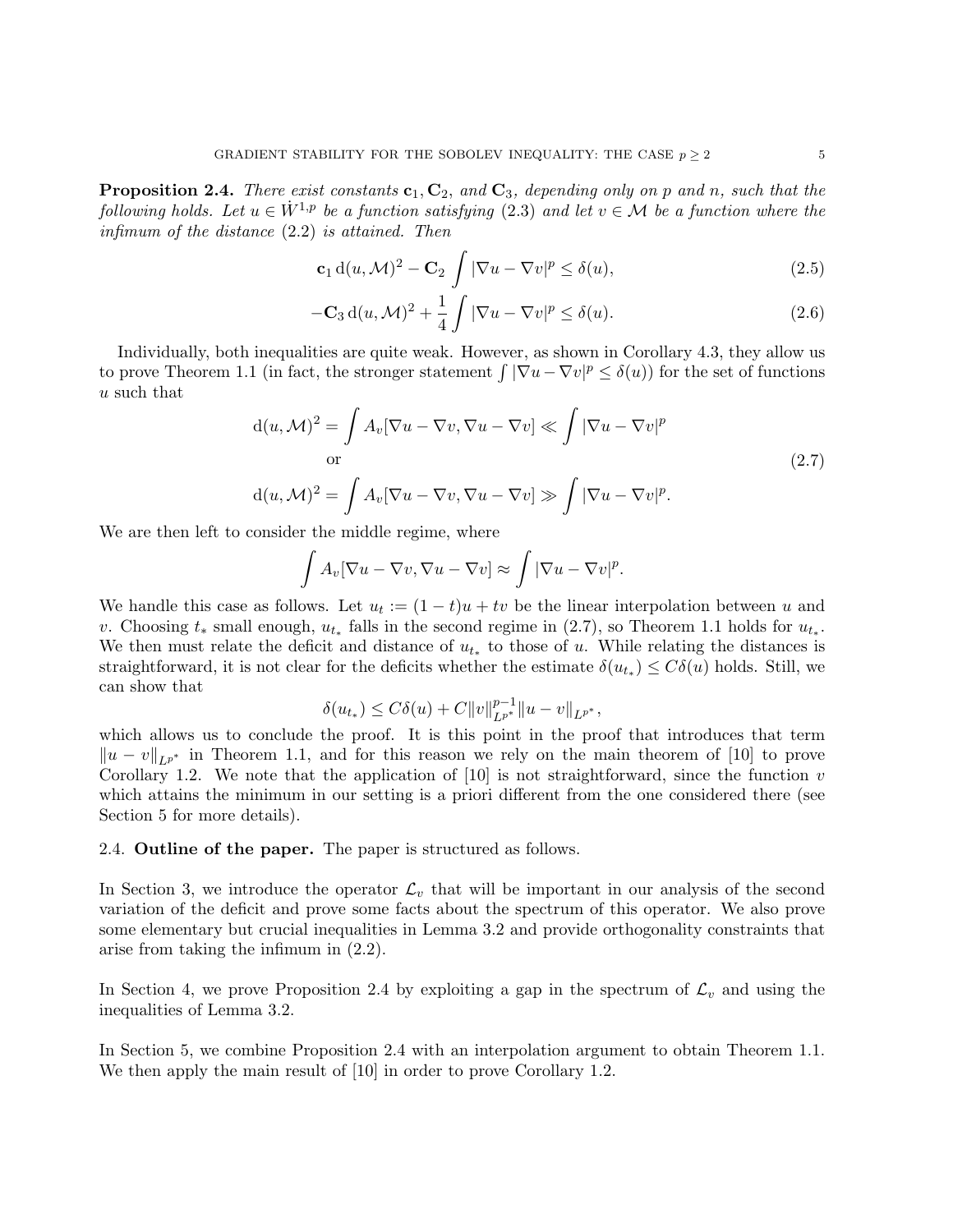In Section 6, we prove the compact embedding that shows that  $\mathcal{L}_v$  has a discrete spectrum and justify the use of Sturm-Liouville theory in the proof of Proposition 3.1.

Section 7 is an appendix in which we prove a technical claim.

### 3. Preliminaries

In this section, we state a few necessary facts and tools.

3.1. The tangent space of M and the operator  $\mathcal{L}_v$ . The set M of extremal functions defined in (1.3) is an  $(n+2)$ -dimensional smooth manifold except at  $0 \in \mathcal{M}$ . For a nonzero  $v = c_0v_{\lambda_0,y_0} \in \mathcal{M}$ , the tangent space is computed to be

$$
T_v \mathcal{M} = \text{span}\{v, \, \partial_\lambda v, \, \partial_{y^1} v, \dots, \, \partial_{y^n} v\},\
$$

where  $y^i$  denotes the *i*th component of y and  $\partial_\lambda v = \partial_\lambda |_{\lambda = \lambda_0} v, \, \partial_{y^i} v = \partial_{y^i} |_{y^i = y_0^i} v.$ 

Since the functions  $v = v_{\lambda_0, y_0}$  minimize  $u \mapsto \delta(u)$  and have  $||v_{\lambda_0, y_0}||_{L^{p^*}} = 1$ , by computing the Euler-Lagrange equation one discovers that

$$
-\Delta_p v = S_{p,n}^p v^{p^*-1},\tag{3.1}
$$

where the p-Laplacian  $\Delta_p$  is defined by  $\Delta_p w := \text{div}(|\nabla w|^{p-2} \nabla w)$ . Hence, differentiating (3.1) with respect to  $y^i$  or  $\lambda$ , we see that

$$
-\text{div}\,(A_v(x)\nabla w) = (p^*-1)S_{p,n}^p v^{p^*-2}w, \qquad w \in \text{span}\,\{\partial_\lambda v, \,\partial_{y^1}v, \dots, \,\partial_{y^n}v\},\tag{3.2}
$$

where  $A_v(x)$  is as defined in (2.1). This motivates us to consider the weighted operator

$$
\mathcal{L}_v w := -\text{div}\,(A_v(x)\nabla w)v^{2-p^*} \tag{3.3}
$$

on the space  $L^2(v^{p^*-2})$ , where, for a measurable weight  $\omega : \mathbb{R}^n \to \mathbb{R}$ , we let

$$
||w||_{L^{2}(\omega)} = \left(\int_{\mathbb{R}^{n}} |w|^{2} \omega\right)^{1/2}, \qquad L^{2}(\omega) = \{w : \mathbb{R}^{n} \to \mathbb{R} : ||w||_{L^{2}(\omega)} < \infty\}.
$$

**Proposition 3.1.** The operator  $\mathcal{L}_v$  has a discrete spectrum  $\{\alpha_i\}_{i=1}^{\infty}$ , with  $0 < \alpha_i < \alpha_{i+1}$  for all i, and

$$
\alpha_1 = (p-1)S_{p,n}^p, \qquad H_1 = \text{span}\{v\},\tag{3.4}
$$

$$
\alpha_2 = (p^* - 1)S_{p,n}^p, \qquad H_2 = \text{span}\{\partial_\lambda v, \partial_{y^1} v, \dots, \partial_{y^n} v\},\tag{3.5}
$$

where  $H_i$  denotes the eigenspace corresponding to  $\alpha_i$ .

In particular, Proposition 3.1 implies that

$$
T_v \mathcal{M} = \text{span}\{H_1 \cup H_2\}.\tag{3.6}
$$

The Rayleigh quotient characterization of eigenvalues implies that

$$
\alpha_3 = \inf \left\{ \frac{\langle \mathcal{L}_v w, w \rangle}{\langle w, w \rangle} = \frac{\int A_v [\nabla w, \nabla w]}{\int v^{p^* - 2} w^2} : w \perp \text{span} \{ H_1 \cup H_2 \} \right\},\tag{3.7}
$$

where orthogonality is with respect to the inner product defined by

$$
\langle w_1, w_2 \rangle := \int v^{p^* - 2} w_1 w_2. \tag{3.8}
$$

Note that the eigenvalues of  $\mathcal{L}_v$  are invariant under changes in  $\lambda$  and y.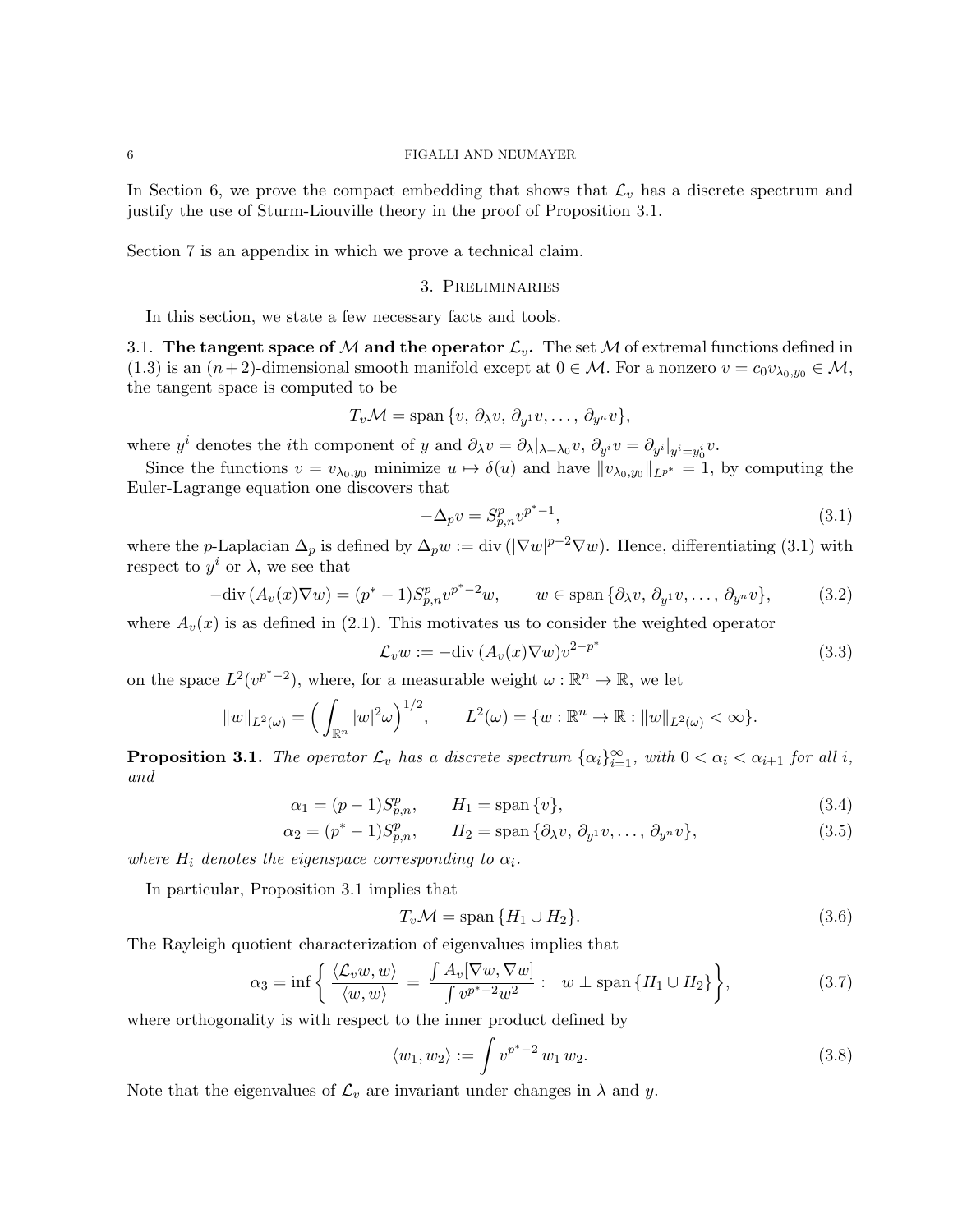*Proof of Proposition 3.1.* The discrete spectrum of  $\mathcal{L}_v$  follows in the usual way after establishing the right compact embedding theorem; we show the compact embedding in Corollary 6.2 and give details confirming the discrete spectrum in Corollary 6.3. Since a scaling argument shows that the eigenvalues of  $\mathcal{L}_v$  are invariant under changes of  $\lambda$  and y, it suffices to consider the operator  $\mathcal{L} = \mathcal{L}_v$ for  $v = v_{0,1}$ , letting  $A = A_v$ .

One easily verifies that v is an eigenfunction of  $\mathcal L$  with eigenvalue  $(p-1)S_{p,n}^p$  and that  $\partial_\lambda v$  and  $\partial_{y_i}$  are eigenfunctions with eigenvalue  $(p^*-1)S_{p,n}^p$ , using (3.1) and (3.2) repectively. Furthermore, since  $v > 0$ , it follows that  $\alpha_1 = (p-1)S_{p,n}^p$  is the *first* eigenvalue, which is simple, so (3.4) holds.

To prove (3.5), we must show that  $\alpha_2 = (p^* - 1)S_{p,n}^p$  is the second eigenvalue and verify that there are no other eigenfunctions in  $H_2$ . Both of these facts follow from separation of variables and Sturm-Liouville theory. Indeed, an eigenfunction  $\varphi$  of  $\mathcal L$  satisfies

$$
\operatorname{div}\left(A(x)\nabla\varphi\right) + \alpha v^{p^* - 2}\varphi = 0. \tag{3.9}
$$

Assume that  $\varphi$  takes the form  $\varphi(x) = Y(\theta)f(r)$ , where  $Y : \mathbb{S}^{n-1} \to \mathbb{R}$  and  $f : \mathbb{R} \to \mathbb{R}$ . In polar coordinates,

$$
\operatorname{div}(A(x)\nabla\varphi) = (p-1)|\nabla v|^{p-2}\partial_{rr}\varphi + \frac{(p-1)(n-1)}{r}|\nabla v|^{p-2}\partial_r\varphi
$$
  
+ 
$$
\frac{1}{r^2}|\nabla v|^{p-2}\sum_{j=1}^{n-1}\partial_{\theta_j\theta_j}\varphi + (p-1)(p-2)|\nabla v|^{p-4}\partial_r v \partial_{rr}v \partial_r\varphi
$$
(3.10)

(this computation is given in the appendix for the convenience of the reader). As  $v$  is radially symmetric, that is,  $v(x) = w(|x|)$ , we introduce the slight abuse of notation by letting  $v(r)$  also denote the radial component:  $v(r) = w(r)$ , so  $v'(r) = \partial_r v$  and  $v''(r) = \partial_{rr} v$ . From (3.10), we see that (3.9) takes form

$$
0 = (p-1)|v'|^{p-2}f''(r)Y(\theta) + \frac{(p-1)(n-1)}{r}|v'|^{p-2}f'(r)Y(\theta) + \frac{1}{r^2}|v'|^{p-2}f(r)\Delta_{\mathbb{S}^{n-1}}Y(\theta) + (p-1)(p-2)|v'|^{p-4}v'v''f'(r)Y(\theta) + \alpha v^{p^*-2}f(r)Y(\theta),
$$

which yields the system

$$
0 = \Delta_{\mathbb{S}^{n-1}} Y(\theta) + \mu Y(\theta) \tag{3.11}
$$

$$
0 = (p-1)|v'|^{p-2}f'' + \frac{(p-1)(n-1)}{r}|v'|^{p-2}f' - \frac{\mu}{r^2}|v'|^{p-2}f
$$
  
on  $[0, \infty)$ . (3.12)  

$$
+(p-1)(p-2)|v'|^{p-4}v'v''f' + \alpha v^{p^* - 2}f
$$

The eigenvalues and eigenfunctions of  $(3.11)$  are explicitly known; these are the spherical harmonics. The first two eigenvalues are  $\mu_1 = 0$  and  $\mu_2 = n - 1$ .

Taking  $\mu = \mu_1 = 0$  in (3.12), we claim that:  $-\alpha_{\frac{1}{2}}^1 = (p-1)S_{p,n}^p$  and the corresponding eigenspace is span  $\{v\};$  $-\alpha_1^2 = (\rho^* - 1)S_{p,n}^p$  with the corresponding eigenspace span  $\{\partial_\lambda v\}.$ 

Indeed, Sturm-Liouville theory ensures that each eigenspace is one-dimensional, and that the ith eigenfunction has  $i-1$  interior zeros. Hence, since v (resp.  $\partial_\lambda v$ ) solves (3.12) with  $\mu=0$  and  $\alpha = (p-1)S_{p,n}^p$  (resp.  $\alpha = (p^*-1)S_{p,n}^p$ ), having no zeros (resp. one zero) it must be the first (resp.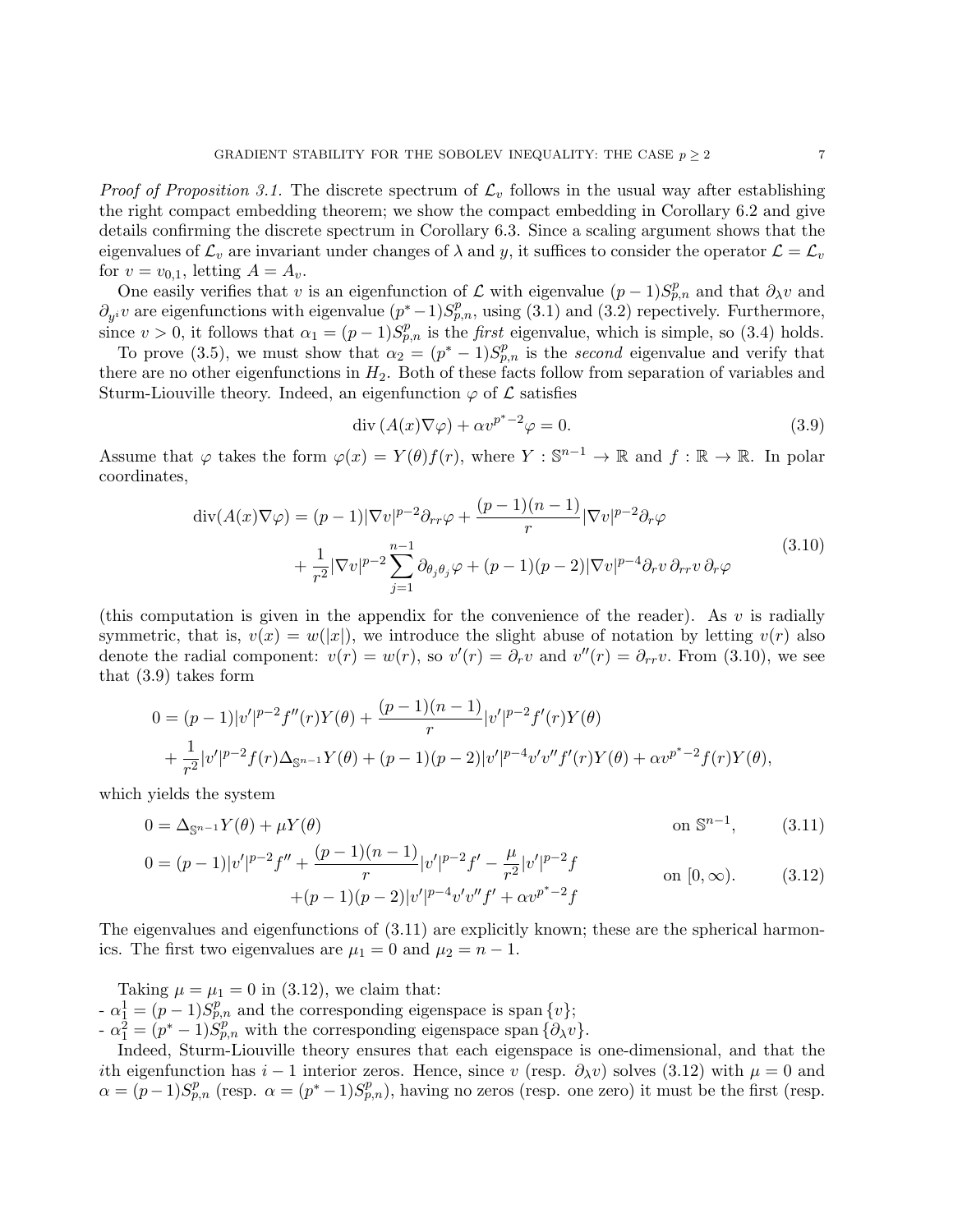second) eigenfunction.

For  $\mu_2 = n-1$ , the eigenspace for (3.11) is n dimensional with n eigenfunctions giving the spherical components of  $\partial_{y_i} v, i = 1, \ldots, n$ . The corresponding equation in (3.12) gives  $\alpha_2^1 = (p^* - 1)S_{p,n}^p$ . As the first eigenvalue of (3.12) with  $\mu = \mu_2$ ,  $\alpha_2^1$  is simple.

The eigenvalues are strictly increasing, so this shows that  $\alpha_1^3 > (p^* - 1)S_{p,n}^p$  and  $\alpha_2^2 > (p^* - 1)S_{p,n}^p$ , concluding the proof.

The application of Sturm-Liouville theory in the proof above is not immediately justified because ours is a singular Sturm-Liouville problem. The proof of Sturm-Liouville theory in our setting, that is, that each eigenspace is one-dimensional and that the *i*th eigenfunction has  $i - 1$  interior zeros, is shown in Section 6.

3.2. Some useful inequalities. The following lemma contains four elementary inequalities for vectors and numbers. This lemma is a key tool for getting around the issues presented in the introduction; in lieu of a Taylor expansion, these inequalities yield bounds on the deficit by splitting the higher order terms between the second order terms and the  $p<sup>th</sup>$  or  $p<sup>th</sup>$  order terms.

**Lemma 3.2.** Let  $x, y \in \mathbb{R}^n$  and  $a, b \in \mathbb{R}$ . The following inequalities hold.

For all  $\kappa > 0$ , there exists a constant  $\mathbf{C} = \mathbf{C}(p, n, \kappa)$  such that

$$
|x+y|^p \ge |x|^p + p|x|^{p-2}x \cdot y + (1 - \kappa)\left(\frac{p}{2}|x|^{p-2}|y|^2 + \frac{p(p-2)}{2}|x|^{p-4}(x \cdot y)^2\right) - \mathbf{C}|y|^p. \tag{3.13}
$$

For all  $\kappa > 0$ , there exists  $\mathbf{C} = \mathbf{C}(p, \kappa)$  such that

$$
|a+b|^{p^*} \le |a|^{p^*} + p^*|a|^{p^*-2}ab + \left(\frac{p^*(p^*-1)}{2} + \kappa\right)|a|^{p^*-2}|b|^2 + \mathbf{C}|b|^{p^*}.
$$
 (3.14)

There exists  $\mathbf{C} = \mathbf{C}(p, n)$  such that

$$
|x+y|^p \ge |x|^p + p|x|^{p-2}x \cdot y - \mathbf{C}|x|^{p-2}|y|^2 + \frac{|y|^p}{2}.
$$
\n(3.15)

There exists  $\mathbf{C} = \mathbf{C}(p)$  such that

$$
|a+b|^{p^*} \le |a|^{p^*} + p^*|a|^{p^*-2}ab + \mathbf{C}|a|^{p^*-2}|b|^2 + 2|b|^{p^*}.
$$
\n(3.16)

*Proof of Lemma 3.2.* We only give the proof of  $(3.13)$ , as the proofs of  $(3.14)-(3.16)$  are analogous. Observe that if p is an even integer or  $p^*$  is an integer, these inequalities follow (with explicit constants) from a binomial expansion and splitting the intermediate terms between the second order and  $p<sup>th</sup>$  or  $p<sup>th</sup>$  order terms using Young's inequality.

Suppose (3.13) fails. Then there exists  $\kappa > 0$ ,  $\{C_j\} \subset \mathbb{R}$  such that  $C_j \to \infty$ , and  $\{x_j\}$ ,  $\{y_j\} \subset \mathbb{R}^n$ such that

$$
|x_j + y_j|^p - |x_j|^p < p|x_j|^{p-2}x_j \cdot y_j + (1 - \kappa) \left( \frac{p}{2} |x_j|^{p-2} |y_j|^2 + \frac{p(p-2)}{2} |x_j|^{p-4} (x_j \cdot y_j)^2 \right) - C_j |y_j|^p.
$$

If  $x_j = 0$ , we immediately get a contradiction. Otherwise, we divide by  $|x_j|^p$  to obtain

$$
\frac{|x_j + y_j|^p}{|x_j|^p} - 1 < p \frac{x_j \cdot y_j}{|x_j|^2} + (1 - \kappa) \frac{p}{2} \left( \frac{|y_j|^2}{|x_j|^2} + (p - 2) \frac{(x_j \cdot y_j)^2}{|x_j|^4} \right) - C_j \frac{|y_j|^p}{|x_j|^p}.\tag{3.17}
$$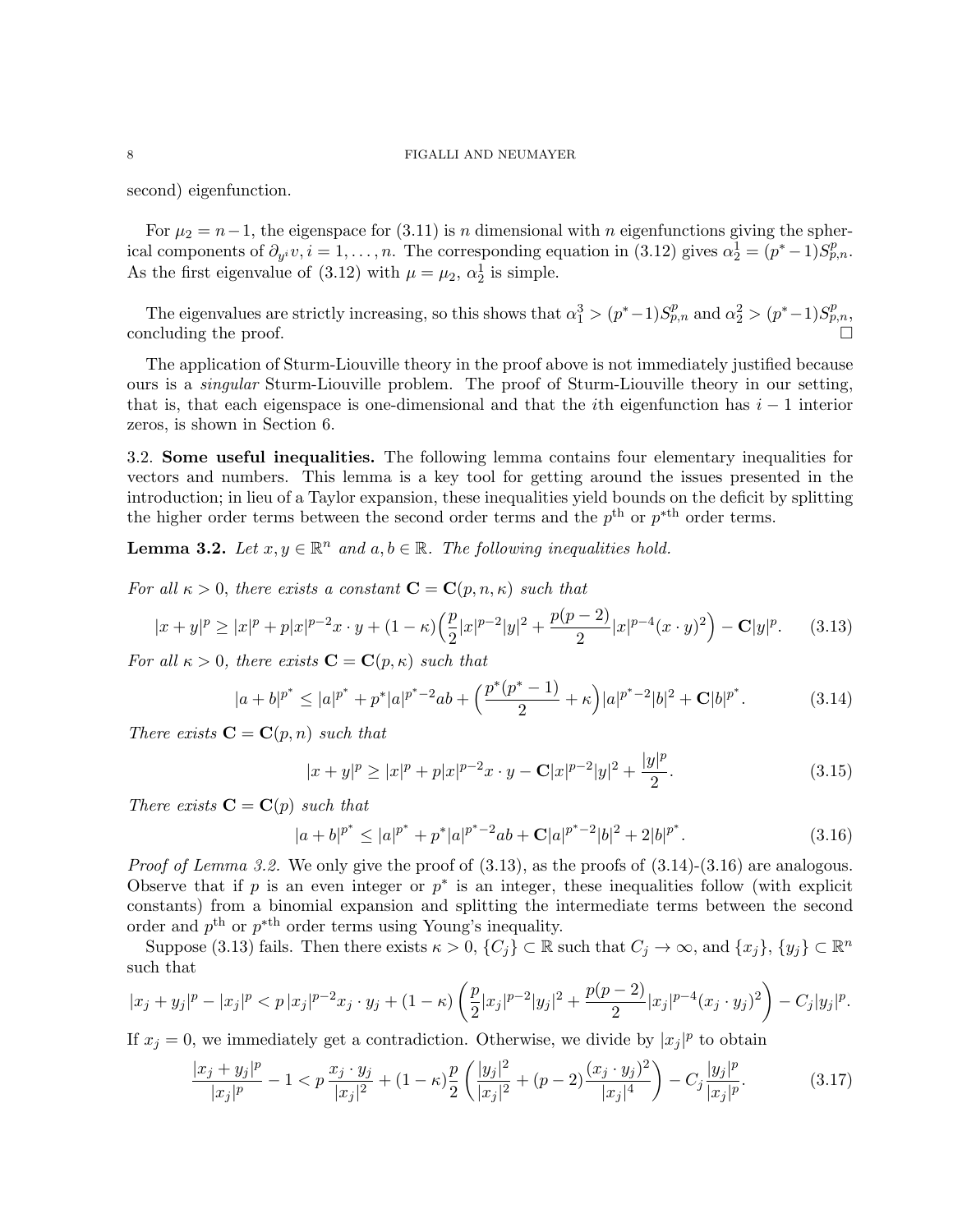The left-hand side is bounded below by  $-1$ , so in order for (3.17) to hold,  $|y_j|/|x_j|$  must converge to 0 at a sufficiently fast rate. In this case,  $|y_j|$  is much smaller that  $|x_j|$ , so a Taylor expansion reveals that the left-hand side behaves like

$$
p\frac{x_j \cdot y_j}{|x_j|^2} + \frac{p}{2} \frac{|y_j|^2}{|x_j|^2} + \frac{p(p-2)}{2} \frac{(x_j \cdot y_j)^2}{|x_j|^4} + o\left(\frac{|y_j|^2}{|x_j|^2}\right),\tag{3.18}
$$

which is larger than the right-hand side, contradicting  $(3.17)$ .

With the same proof, one can show (3.14) with the opposite sign: For all  $\kappa > 0$ , there exists  $\mathbf{C} = \mathbf{C}(p, \kappa)$  such that

$$
|a+b|^{p^*} \ge |a|^{p^*} + p^*|a|^{p^*-2}ab - \left(\frac{p^*(p^*-1)}{2} + \kappa\right)|a|^{p^*-2}|b|^2 - C|b|^{p^*}.
$$

Therefore, applying this and (3.14) to functions v and  $v + \varphi$  with  $\int |v|^{p^*} = \int |v + \varphi|^{p^*}$ , one obtains

$$
\left| \int |v|^{p^*-2} v \varphi \right| \le \left( \frac{p^*(p^*-1)}{2} + \kappa \right) \int |v|^{p^*-2} |\varphi|^2 + \mathbf{C} \int |\varphi|^{p^*} . \tag{3.19}
$$

3.3. Orthogonality constraints for  $u - v$ . Given a function  $u \in \dot{W}^{1,p}$  satisfying (2.3), suppose that  $v = c_0 v_{\lambda_0, y_0}$  is a function at which the infimum is attained in (2.2). Then

$$
\int |u|^{p^*} = \int |v|^{p^*} = c_0^{p^*},\tag{3.20}
$$

and the energy

$$
E(v) = E(\lambda, y) = \int A_{c_0 v_{\lambda, y}} [\nabla u - c_0 \nabla v_{\lambda, y}, \nabla u - c_0 \nabla v_{\lambda, y}], \qquad (3.21)
$$

arising from (2.2) when u is fixed, has a critical point at  $(\lambda_0, y_0)$  in the  $n+1$  parameters  $\lambda$  and  $y^i$ ,  $i = 1, \ldots, n$ . In other words,

$$
0 = \partial_{\lambda}|_{\lambda = \lambda_0} \int A_{c_0 v_{\lambda, y}} [\nabla u - c_0 \nabla v_{\lambda, y}, \nabla u - c_0 \nabla v_{\lambda, y}],
$$
  
\n
$$
0 = \partial_{y^i}|_{y^i = y_0^i} \int A_{c_0 v_{\lambda, y}} [\nabla u - c_0 \nabla v_{\lambda, y}, \nabla u - c_0 \nabla v_{\lambda, y}].
$$
\n(3.22)

We express u as  $u = v + \epsilon \varphi$ , with  $\varphi$  scaled such that  $\int |\nabla \varphi|^p = 1$ . Computing the derivatives in (3.22) gives

$$
\epsilon \int A_v [\nabla \partial_\lambda v, \nabla \varphi] = \frac{\epsilon^2 (p-2)}{2} \int |\nabla \varphi|^2 |\nabla v|^{p-4} \nabla v \cdot \nabla \partial_\lambda v + \frac{\epsilon^2 (p-2)^2}{2} \int |\nabla \varphi|^2 |\nabla v|^{p-4} \partial_r v \partial_r \chi v,
$$
  
\n
$$
\epsilon \int A_v [\nabla \partial_{y^i} v, \nabla \varphi] = \frac{\epsilon^2 (p-2)}{2} \int |\nabla \varphi|^2 |\nabla v|^{p-4} \nabla v \cdot \nabla \partial_{y^i} v + \frac{\epsilon^2 (p-2)^2}{2} \int |\nabla \varphi|^2 |\nabla v|^{p-4} \partial_r v \partial_{ry^i} v
$$
  
\n
$$
+ \epsilon^2 (p-2) \int |\nabla v|^{p-2} \partial_r \varphi \nabla \varphi \cdot \partial_{y^i} \hat{r},
$$
\n(3.23)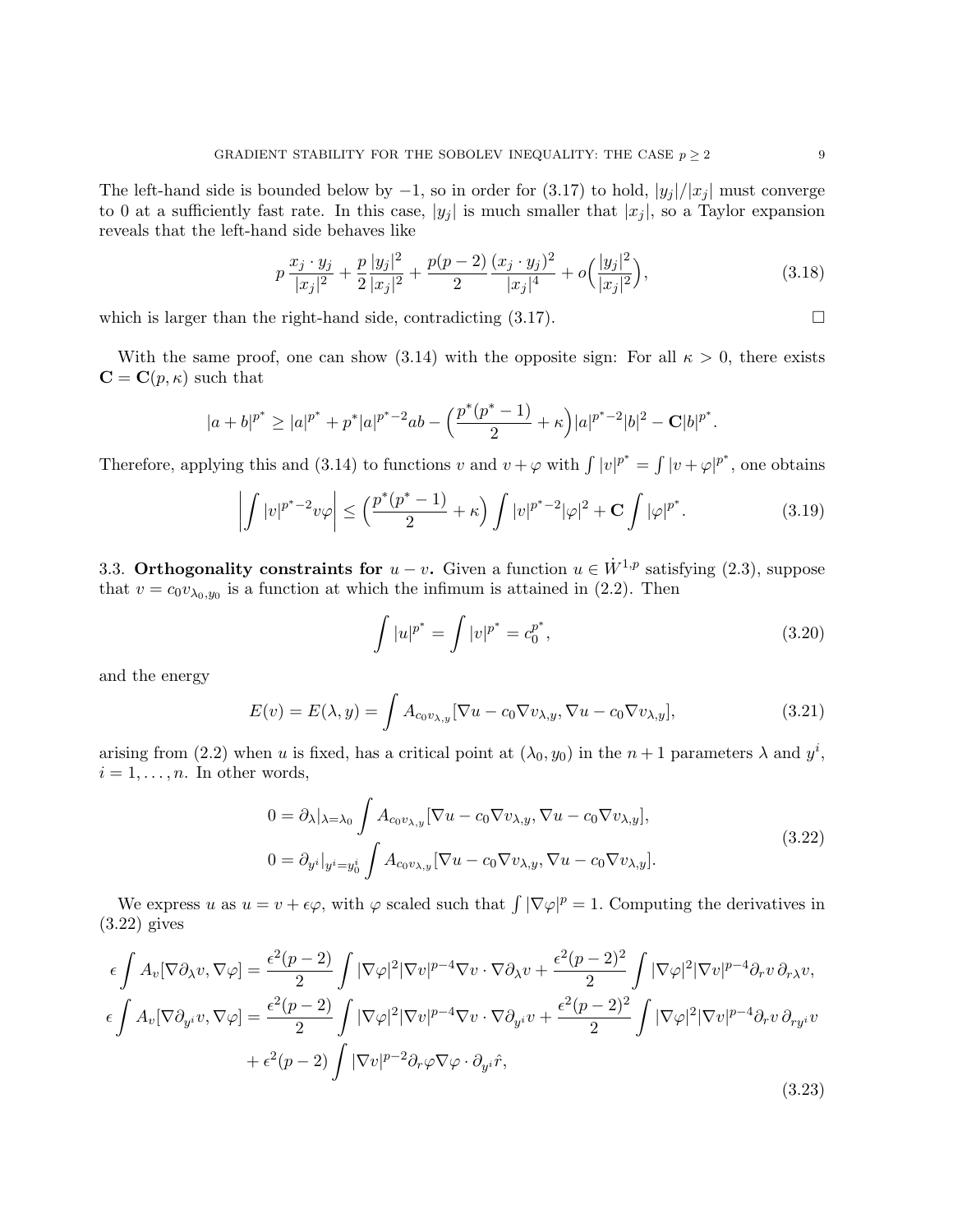where  $\hat{r}$  is as in (2.1). Furthermore, multiplying (3.2) by  $\epsilon\varphi$  and integrating by parts implies

$$
S_{p,n}^p(p^*-1)\epsilon \int |v|^{p^*-2} \partial_\lambda v \,\varphi = \epsilon \int A_v [\nabla \partial_\lambda v, \nabla \varphi],
$$
  

$$
S_{p,n}^p(p^*-1)\epsilon \int |v|^{p^*-2} \partial_{y^i} v \,\varphi = \epsilon \int A_v [\nabla \partial_{y^i} v, \nabla \varphi],
$$

so (3.23) becomes

 $\epsilon$ 

$$
\epsilon \int |v|^{p^*-2} \partial_\lambda v \, \varphi = \epsilon^2 C_1 \left[ \int |\nabla \varphi|^2 |\nabla v|^{p-4} \nabla v \cdot \nabla \partial_\lambda v + (p-2) \int |\nabla \varphi|^2 |\nabla v|^{p-4} \partial_r v \, \partial_r \chi v \right], \quad (3.24)
$$

$$
\int |v|^{p^*-2} \partial_{y^i} v \varphi = \epsilon^2 C_1 \left[ \int |\nabla \varphi|^2 |\nabla v|^{p-4} \nabla v \cdot \nabla \partial_{y^i} v + (p-2) \int |\nabla \varphi|^2 |\nabla v|^{p-4} \partial_r v \, \partial_{ry^i} v \right. \tag{3.25}
$$

$$
+ 2 \int |\nabla v|^{p-2} \partial_r \varphi \nabla \varphi \cdot \partial_{y^i} \hat{r} \Bigg],
$$

where  $C_1 = \frac{(p-2)}{2(p^*-1)S}$  $rac{(p-2)}{2(p^*-1)S_{p,n}^p}$ .

A Taylor expansion of the constraint (3.20) implies

$$
-\epsilon \int |v|^{p^*-2} v\varphi = \epsilon^2 \int |v|^{p^*-2} |\varphi|^2 + o(\epsilon^2).
$$

However, in view of the comments in the introduction, we cannot generally absorb the term  $o(\epsilon^2)$ , so this is not quite the form of the orthogonality constraint that we need. In its place, using (3.20) and  $(3.19)$ , we have

$$
\left| \epsilon \int |v|^{p^*-2} v \varphi \right| \le \epsilon^2 \frac{p^*-1+\kappa}{2} \int |v|^{p^*-2} |\varphi|^2 + \mathbf{C} \epsilon^{p^*} \int |\varphi|^{p^*} \tag{3.26}
$$

for any  $\kappa > 0$ , with  $\mathbf{C} = \mathbf{C}(p, n, \kappa)$ .

The conditions (3.24), (3.25), and (3.26) show that  $\varphi$  is "almost orthogonal" to  $T_v\mathcal{M}$  with respect to the inner product given in (3.8). Indeed, dividing through by  $\epsilon$ , the inner product of  $\varphi$ with each basis element of  $T_vM$  appears on the left-hand side of (3.24), (3.25), and (3.26), while the right-hand side is  $O(\epsilon)$ . As a result of (3.6) and  $\varphi$  being "almost orthogonal" to  $T_v\mathcal{M}$ , it is shown that  $\varphi$  satisfies a Poincaré-type inequality (4.14), which is an essential point in the proof of Proposition 2.4.

**Remark 3.3.** In [3], the analogous constraints give orthogonality rather than almost orthogonality; this is easily seen here, as taking  $p = 2$  makes the right-hand sides of  $(3.24)$  and  $(3.25)$  vanish.

## 4. Proof of Proposition 2.4 and its consequences

We prove Proposition 2.4 combining an analysis of the second variation and the inequalities of Lemma 3.2. As a consequence (Corollary 4.3), we show that, up to removing the assumption  $(2.3)$ , Theorem 1.1 holds for the two regimes described in (2.7).

To prove Proposition 2.4, we will need two facts. First, we want to know that the infimum in (2.2) is attained, so that we can express u as  $u = v + \epsilon \varphi$  where  $\int |\nabla \varphi|^p = 1$ , and  $\varphi$  satisfies (3.24), (3.25), and (3.26). Second, it will be important to know that if  $\delta_0$  in (2.3) is small enough, then  $\epsilon$ is small as well. For this reason we first prove the following:

Proposition 4.1. The following two claims hold.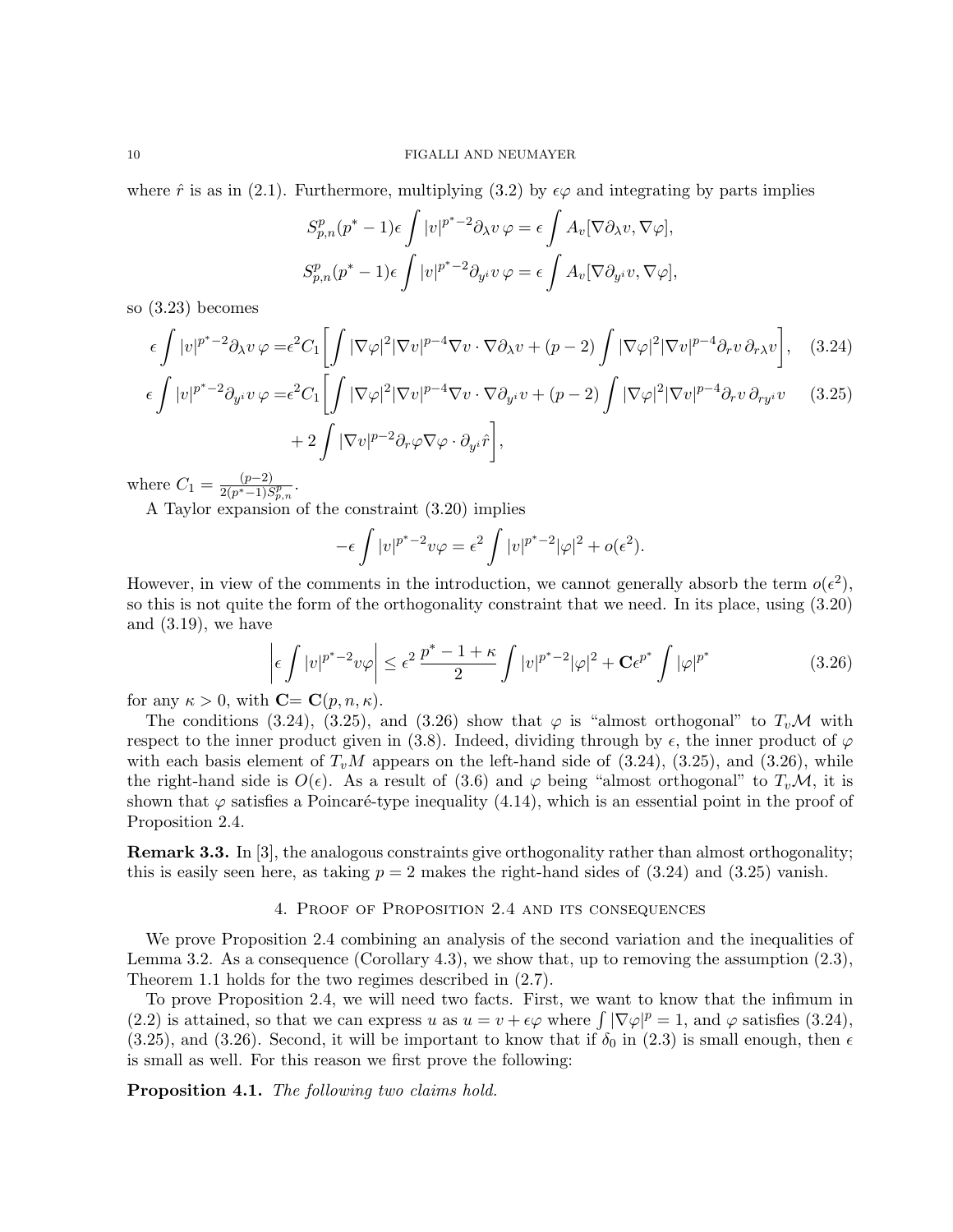(1) There exists  $\delta_0 = \delta_0(n, p) > 0$  such that if

$$
\delta(u) \le \delta_0 \|\nabla u\|_{L^p}^p,\tag{4.1}
$$

then the infimum in (2.2) is attained. In other words, there exists some  $v \in \mathcal{M}$  with  $\int |v|^{p^*} = \int |u|^{p^*}$  such that

$$
\int A_v [\nabla u - \nabla v, \nabla u - \nabla v] = d(u, \mathcal{M})^2.
$$

(2) For all  $\epsilon_0 > 0$ , there exists  $\delta_0 = \delta_0(n, p, \epsilon_0) > 0$  such that if  $u \in \dot{W}^{1,p}$  satisfies (4.1), then

 $\epsilon := \|\nabla u - \nabla v\|_{L^p} < \epsilon_0$ 

where  $v \in \mathcal{M}$  is a function that attains the infimum in (2.2).

Proof. We begin by showing the following fact, which will be used in the proofs of both parts of the proposition: for all  $\gamma > 0$ , there exists  $\delta_0 = \delta_0(n, p, \gamma) > 0$  such that if  $\delta(u) \leq \delta_0 ||\nabla u||_{L^p}^p$ , then

$$
\inf\{\|\nabla u - \nabla v\|_{L^p} : v \in \mathcal{M}\} \le \gamma \|\nabla u\|_{L^p}.\tag{4.2}
$$

Otherwise, for some  $\gamma > 0$ , there exists a sequence  $\{u_k\} \subset \dot{W}^{1,p}$  such that  $\|\nabla u_k\|_{L^p} = 1$  and  $\delta(u_k) \rightarrow 0$  while

$$
\inf\{\|\nabla u_k - \nabla v\|_{L^p} : v \in \mathcal{M}\} > \gamma.
$$

A concentration compactness argument as in [27, 30] ensures that there exist sequences  $\{\lambda_k\}$  and  $\{y_k\}$  such that, up to a subsequence,  $\lambda_k^{n/p^*}$  $\int_k^{n/p^*} u_k(\lambda_k(x - y_k))$  converges strongly in  $\dot{W}^{1,p}$  to some  $\bar{v} \in \mathcal{M}$ . Since

$$
\gamma < \left\| \nabla u_k - \nabla \left[ \lambda_k^{-n/p^*} \bar{v} \left( \frac{\cdot}{\lambda_k} + y_k \right) \right] \right\|_{L^p} = \left\| \nabla \left[ \lambda_k^{n/p^*} u_k (\lambda_k (\cdot - y_k)) \right] - \nabla \bar{v} \right\|_{L^p} \to 0
$$

this gives a contradiction for k sufficiently large, hence  $(4.2)$  holds.

*Proof of (1).* Suppose u satisfies (4.1), with  $\delta_0$  to be determined in the proof. Up to multiplication by a constant, we may assume that  $||u||_{L^{p^*}} = 1$ . By the claim above, we may take  $\delta_0$  small enough so that (4.2) holds for  $\gamma$  as small as needed.

The infimum on the left-hand side of  $(4.2)$  is attained. Indeed, let  $\{v_k\}$  be a minimizing sequence with  $v_k = c_k v_{\lambda_k, y_k}$ . The sequences  $\{c_k\}$ ,  $\{\lambda_k\}$ ,  $\{1/\lambda_k\}$ , and  $\{y_k\}$  are bounded: if  $\lambda_k \to \infty$  or  $\lambda_k \to 0$ , then for k large enough there will be little cancellation in the term  $|\nabla u - \nabla v_k|^p$ , so that

$$
\int |\nabla u - \nabla v_k|^p \ge \frac{1}{2} \int |\nabla u|^p,
$$

contradicting (4.2). The analogous argument holds if  $|y_k| \to \infty$  or  $|c_k| \to \infty$ . Thus  $\{c_k\}$ ,  $\{\lambda_k\}$ ,  $\{1/\lambda_k\}$ , and  $\{y_k\}$  are bounded and so, up to a subsequence,  $(c_k, \lambda_k, y_k) \rightarrow (c_0, \lambda_0, y_0)$  for some  $(c_0, \lambda_0, y_0) \in \mathbb{R} \times \mathbb{R}^+ \times \mathbb{R}^n$ . Since the functions  $cv_{\lambda,y}$  are smooth, decay nicely, and depend smoothly on the parameters, we deduce that  $v_k \to c_0 v_{\lambda_0,y_0} = \tilde{v}$  in  $\dot{W}^{1,p}$  (actually, they also converge in  $C^k$ for any k), hence  $\tilde{v}$  attains the infimum.

To show that the infimum is attained in (2.2), we obtain an upper bound on the distance by using  $\bar{v} = \tilde{v}/\|\tilde{v}\|_{L^{p^*}}$  as a competitor. Indeed, recalling Remark 2.1, it follows from Hölder's inequality that

$$
d(u, \mathcal{M})^2 \le (p-1) \int |\nabla \bar{v}|^{p-2} |\nabla u - \nabla \bar{v}|^2 \le (p-1) S_{p,n}^{(p-2)/p} \|\nabla u - \nabla \bar{v}\|_{L^p}^{2/p}.
$$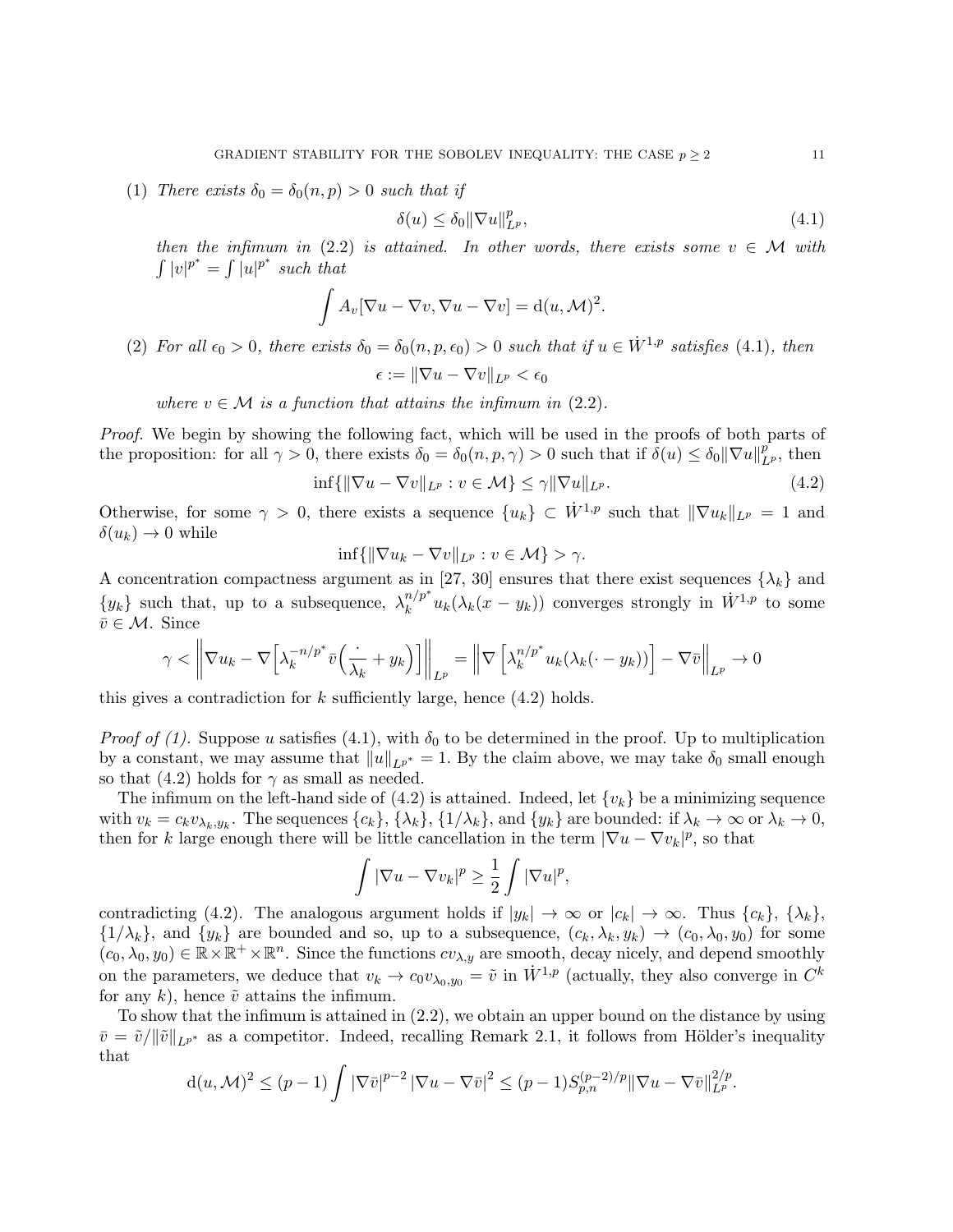Notice that, since  $||u||_{L^{p^*}} = 1$ , it follows by (4.1) that  $||\nabla u||_{L^p} \le 2S_{p,n}^p$  provided  $\delta_0 \le 1/2$ . Hence, since

$$
\big| \|\bar v\|_{L^{p^*}}-1\big|\leq \|\bar v-u\|_{L^{p^*}}\leq S^{-p}_{n,p} \|\nabla \bar v-\nabla u\|_{L^p},
$$

it follows by (4.2) and the triangle inequality that  $\|\nabla u - \nabla \overline{v}\|_{L^p} \leq C(n, p) \gamma$ , therefore

$$
d(u, \mathcal{M})^2 \le C(n, p) \gamma^{2/p}.
$$
\n(4.3)

Hence, if  $\{v_k\}$  is a minimizing sequence for (2.2) with  $v_k = v_{\lambda_k, y_k}$  (so that  $\int |v_k|^{p^*} = \int |u|^{p^*} = 1$ ), the analogous argument as above shows that if either of the sequences  $\{\lambda_k\}$ ,  $\{1/\lambda_k\}$ , or  $\{y_k\}$  are unbounded, then

$$
d(u, \mathcal{M})^2 \ge \frac{1}{2},
$$

contradicting (4.3) for  $\gamma$  sufficiently small. This implies that  $v_k \to v_{\lambda_0,y_0}$  in  $\dot{W}^{1,p}$ , and by continuity  $v_{\lambda_0,y_0}$  attains the infimum in (2.2).

*Proof of (2).* We have shown that (4.2) holds for  $\delta_0$  sufficiently small. Therefore, we need only to show that, up to further decreasing  $\delta_0$ , there exists  $C = C(p, n)$  such that

$$
\|\nabla u - \nabla v_0\|_{L^p} \le C \inf \{ \|\nabla u - \nabla v\|_{L^p} : v \in \mathcal{M} \},\
$$

where  $v_0 \in \mathcal{M}$  is the function where the infimum is attained in (2.2).

Suppose for the sake of contradiction that there exists a sequence  $\{u_i\}$  such that  $\delta(u_i) \to 0$  and  $\|\nabla u_i\|_{L^p} = 1$  but

$$
\int |\nabla u_j - \nabla v_j|^p \ge j \int |\nabla u_j - \nabla \bar{v}_j|^p,\tag{4.4}
$$

where  $v_j, \bar{v}_j \in \mathcal{M}$  are such that

$$
\int A_{v_j} [\nabla u_j - \nabla v_j, \nabla u_j - \nabla v_j] = d(u_j, \mathcal{M})^2
$$

and

$$
\int |\nabla u_j - \nabla \bar{v}_j|^p = \inf \Big\{ \int |\nabla u_j - \nabla v_j|^p \, : \, v \in \mathcal{M} \Big\}.
$$

Since  $\delta(u_i) \to 0$ , the same concentration compactness argument as above implies that there exist sequences  $\{\lambda_j\}$  and  $\{y_j\}$  such that, up to a subsequence,  $\lambda_j^{n/p^*}$  $j^{n/p^*} u_j(\lambda_j(x-y_j))$  converges in  $\dot{W}^{1,p}$  to some  $v \in \mathcal{M}$  with  $\|\nabla v\|_{L^p} = 1$ . By an argument analogous to that in part (1), we determine that  $v_j \to v$  in  $C^k$  and  $\bar{v}_j \to v$  in  $C^k$  for any k. Let

$$
\phi_j = \frac{u_j - v_j}{\|\nabla u_j - \nabla v_j\|_{L^p}} \quad \text{and} \quad \bar{\phi}_j = \frac{u_j - \bar{v}_j}{\|\nabla u_j - \nabla v_j\|_{L^p}}.
$$

Then (4.4) implies that

$$
1 = \int |\nabla \phi_j|^p \ge j \int |\nabla \bar{\phi}_j|^p. \tag{4.5}
$$

In particular,  $\nabla \bar{\phi}_j \to 0$  in  $L^p$ . Now define

$$
\psi_j = \phi_j - \bar{\phi}_j = \frac{\bar{v}_j - v_j}{\|\nabla u_j - \nabla v_j\|_{L^p}}.
$$

For any  $\eta > 0$ , (4.5) implies that  $1-\eta \leq ||\nabla \psi_j||_{L^p} \leq 1+\eta$  for j large enough. In particular,  $\{\nabla \psi_j\}$ is bounded in  $L^p$  and so  $\nabla \psi_j \rightharpoonup \nabla \psi$  in  $L^p$  for some  $\psi \in \dot{W}^{1,p}$ .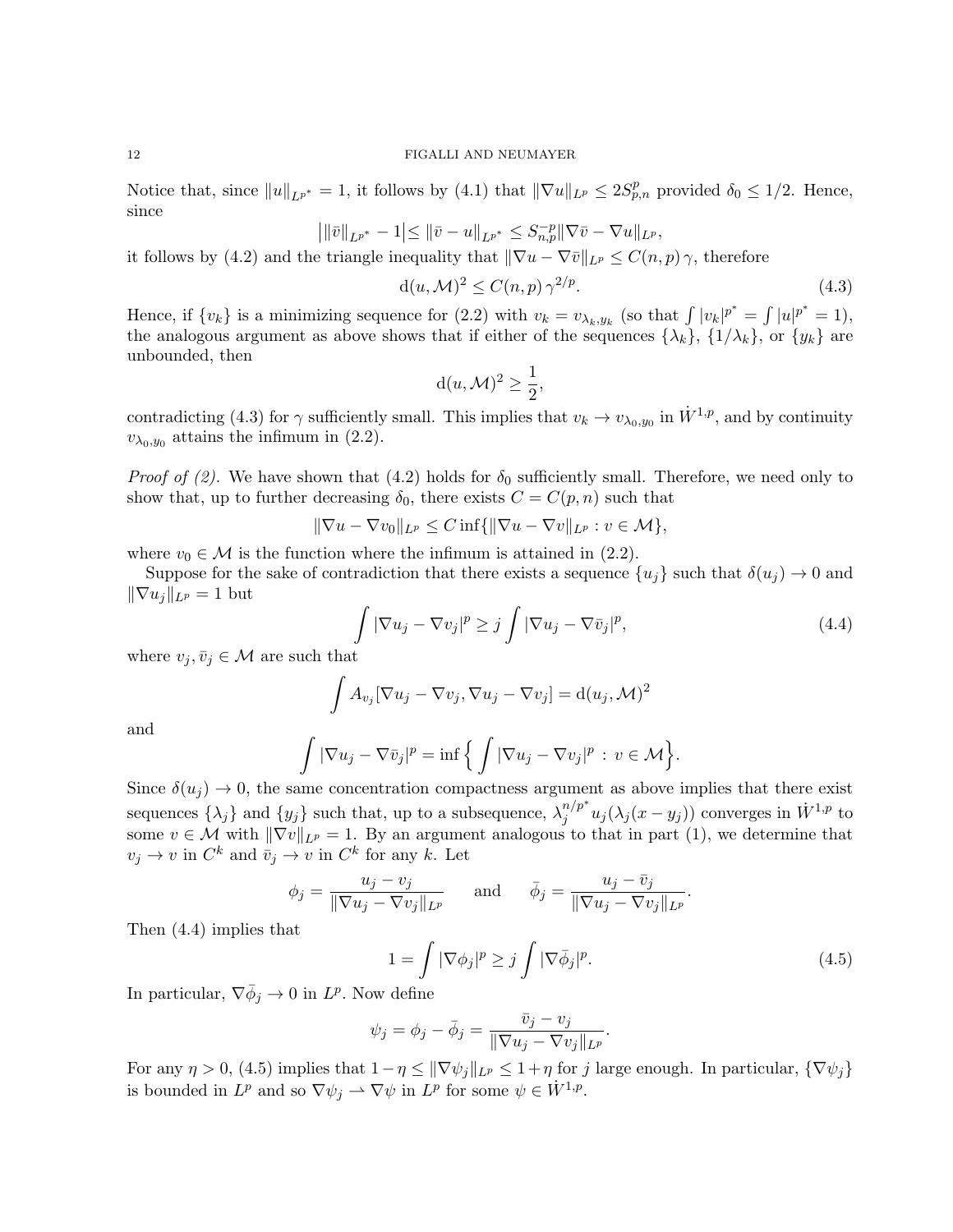We now consider the finite dimensional manifold  $\overline{\mathcal{M}} := \{v - \overline{v} : v, \overline{v} \in \mathcal{M}\}\.$  Since  $v_j, \overline{v}_j \to v$ , the sequences  $\{\lambda_j\}, \{1/\lambda_j\}, \{y_j\}, \{\bar{\lambda}_j\}, \{1/\bar{\lambda}_j\}$  and  $\{\bar{y}_j\}$  are contained in some compact set, and thus all norms of  $v_j - v_j$  are equivalent: for any norm  $\|\cdot\|$  on  $\bar{\mathcal{M}}$  there exists  $\mu > 0$  such that

$$
\mu \|\nabla \bar{v}_j - \nabla v_j\|_{L^p} \le \|\nabla \bar{v}_j - \nabla v_j\| \le \frac{1}{\mu} \|\nabla \bar{v}_j - \nabla v_j\|_{L^p}.
$$
\n(4.6)

Dividing (4.6) by  $\|\nabla u_j - \nabla v_j\|_{L^p}$  gives

$$
\mu(1 - \eta) \le \mu \|\nabla \psi_j\|_{L^p} \le \|\nabla \psi_j\| \le \frac{1}{\mu} \|\nabla \psi_i\|_{L^p} \le \frac{1 + \eta}{\mu}.
$$
\n(4.7)

Taking the norm  $\|\cdot\| = \|\cdot\|_{C^k}$ , the upper bound in (4.7) and the Arzelà-Ascoli theorem imply that  $\psi_j$  converges, up to a subsequence, to  $\psi$  in  $C^k$ . The lower bound in (4.7) implies that  $\|\psi\|_{C^k} \neq 0$ .

To get a contradiction, we use the minimality of  $v_j$  for  $d(u_j, \mathcal{M})$  to obtain

$$
\int |\nabla \bar{v}_j|^{p-2} |\nabla \bar{\phi}_j|^2 + (p-2) \int |\nabla \bar{v}_j|^{p-2} |\partial_r \bar{\phi}_j|^2 \ge \int |\nabla v_j|^{p-2} |\nabla \phi_j|^2 + (p-2) \int |\nabla v_j|^{p-2} |\partial_r \phi_j|^2
$$
  
\n
$$
= \int |\nabla v_j|^{p-2} |\nabla \bar{\phi}_j|^2 + 2 \int |\nabla v_j|^{p-2} \nabla \bar{\phi}_j \cdot \nabla \psi_j + \int |\nabla v_j|^{p-2} |\nabla \psi_j|^2
$$
  
\n
$$
+ (p-2) \left( \int |\nabla v_j|^{p-2} |\partial_r \bar{\phi}_j|^2 + 2 \int |\nabla v_j|^{p-2} \partial_r \bar{\phi}_j \partial_r \psi_j + \int |\nabla v_j|^{p-2} |\partial \psi_j|^2 \right).
$$
\n(4.8)

Since

$$
\int |\nabla \bar{v}_j|^{p-2} |\nabla \bar{\phi}_j|^2 - \int |\nabla v_j|^{p-2} |\nabla \bar{\phi}_j|^2 \to 0
$$

and

$$
\int |\nabla \bar{v}_j|^{p-2} |\partial_r \bar{\phi}_j|^2 - \int |\nabla v_j|^{p-2} |\partial_r \bar{\phi}_j|^2 \to 0,
$$

(4.8) implies that

$$
0 \ge 2 \lim_{j \to \infty} \int |\nabla v_j|^{p-2} \nabla \bar{\phi}_j \cdot \nabla \psi_j + \lim_{j \to \infty} \int |\nabla v_j|^{p-2} |\nabla \psi_j|^2 + (p-2) \left( 2 \lim_{j \to \infty} \int |\nabla v_j|^{p-2} \partial_r \bar{\phi}_j \partial_r \psi_j + \lim_{j \to \infty} \int |\nabla v_j|^{p-2} |\partial \psi_j|^2 \right).
$$
(4.9)

However, since  $\nabla \bar{\phi}_j \to 0$  in  $L^p$ ,

$$
\lim_{j \to \infty} \int |\nabla v_j|^{p-2} \nabla \bar{\phi}_j \cdot \nabla \psi_j = 0 \quad \text{and} \quad \lim_{j \to \infty} \int |\nabla v_j|^{p-2} \partial_r \bar{\phi}_j \partial_r \psi_j = 0.
$$

In addition, the terms

$$
\int |\nabla v_j|^{p-2} |\nabla \psi_j|^2 \quad \text{and} \quad \int |\nabla v_j|^{p-2} |\partial_r \psi_j|^2
$$

converge to something strictly positive, as  $\psi_j \to \psi \neq 0$  and  $v_j \to v$  with  $\nabla v(x) \neq 0$  for all  $x \neq 0$ . This contradicts  $(4.9)$  and concludes the proof.

The following Poincaré inequality will be used in the proof of Proposition 2.4: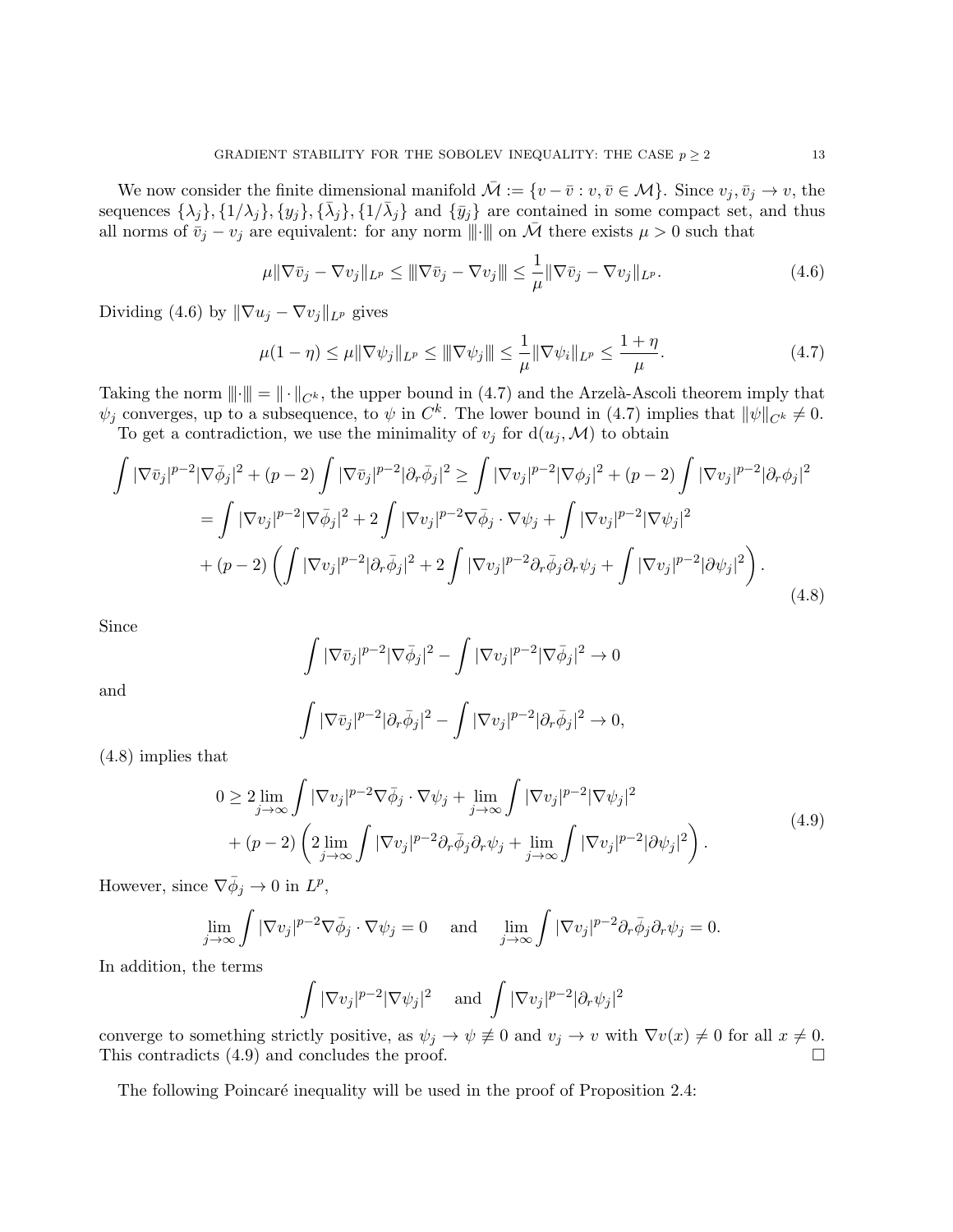**Lemma 4.2.** There exists a constant  $C > 0$  such that

 $\int |v|^{p^*-2} |\varphi|^2 \leq C \int |\nabla v|^{p-2} |\nabla \varphi|^2$ (4.10)

for all  $\varphi \in \dot{W}^{1,p}$ .

*Proof.* Let  $v \in \mathcal{M}$  and  $\varphi \in C_0^{\infty}$ . As v is a local minimum of the functional  $\delta$ ,

$$
0 \leq \frac{d^2}{d\epsilon^2} \bigg|_{\epsilon=0} \delta(v+\epsilon\varphi) = p \int |\nabla v|^{p-2} |\nabla \varphi|^2 + p(p-2) \int |\nabla v|^{p-2} |\partial_r \varphi|^2
$$
  
- 
$$
S_{p,n}^p \left( p \left( \frac{p}{p^*} - 1 \right) \left( \int |v|^{p^*} \right)^{p/p^*-2} \left( \int v^{p^*-2} v \varphi \right)^2 + p(p^*-1) \left( \int |v|^{p^*} \right)^{p^*/p-1} \int |v|^{p^*-2} \varphi^2 \right).
$$

Noting that

$$
\int |\nabla v|^{p-2} |\partial_r \varphi|^2 \le \int |\nabla v|^{p-2} |\nabla \varphi|^2 \quad \text{and} \quad \left( \int |v|^{p^*} \right)^{p/p^*-2} \left( \int v^{p^*-2} v \varphi \right)^2 \ge 0,
$$

this implies that

$$
0 \le p(p-1) \int |\nabla v|^{p-2} |\nabla \varphi|^2 - S_{p,n}^p p(p^* - 1) \Big( \int |v|^{p^*} \Big)^{p^*/p-1} \int |v|^{p^*-2} \varphi^2.
$$

Thus (4.10) holds for  $\varphi \in C_0^{\infty}$ , and for  $\varphi \in \dot{W}^{1,p}$  by approximation.

We now prove Proposition 2.4.

*Proof of Proposition 2.4.* First of all, thanks to  $(2.3)$ , we can apply Proposition 4.1(1) to ensure that some  $v = c_0v_{\lambda_0,y_0} \in \mathcal{M}$  attains the infimum in (2.2). Also, expressing u as  $u = v + \epsilon\varphi$  where  $\int |\nabla \varphi|^p = 1$ , it follows from Proposition 4.1(2) and the discussion in Section 3.3 that  $\epsilon$  can be assumed to be as small as desired (provided  $\delta_0$  is chosen small enough) and that  $\varphi$  satisfies (3.24), (3.25), and (3.26). Note that, since all terms in (2.5) and (2.6) are p-homogeneous, without loss of generality we may take  $c_0 = 1$ .

*Proof of*  $(2.5)$ . The inequalities  $(3.13)$  and  $(3.14)$  are used to expand the gradient term and the function term in  $\delta(u)$  respectively, splitting higher order terms between the second order and the  $p^{\text{th}}$  or  $p^{\text{th}}$  order terms.

From (3.13) and for  $\kappa = \kappa(p, n) > 0$  to be chosen at the end of the proof, we have

$$
\int |\nabla u|^p \ge \int |\nabla v|^p + \epsilon p \int |\nabla v|^{p-2} \nabla v \cdot \nabla \varphi \n+ \frac{\epsilon^2 p (1 - \kappa)}{2} \Big( \int |\nabla v|^{p-2} |\nabla \varphi|^2 + (p - 2) \int |\nabla v|^{p-2} |\partial_r \varphi|^2 \Big) - \epsilon^p \mathbf{C} \int |\nabla \varphi|^p.
$$
\n(4.11)

Note that the second order term is precisely  $\frac{1}{2}\epsilon^2 p(1-\kappa) \int A_v[\nabla \varphi, \nabla \varphi]$ . Similarly, (3.14) gives

$$
\int |u|^{p^*} \le 1 + \epsilon p^* \int v^{p^*-1} \varphi + \epsilon^2 \Big( \frac{p^*(p^*-1)}{2} + \frac{p^*\kappa}{2S_{p,n}^p} \Big) \int v^{p^*-2} \varphi^2 + \mathbf{C} \epsilon^{p^*} \int |\varphi|^{p^*}.
$$
 (4.12)

From the identity  $(3.1)$ , the first order term in  $(4.12)$  is equal to

$$
\epsilon p^* \int v^{p^*-1} \varphi = \epsilon p^* S_{p,n}^{-p} \int |\nabla v|^{p-2} \nabla v \cdot \nabla \varphi. \tag{4.13}
$$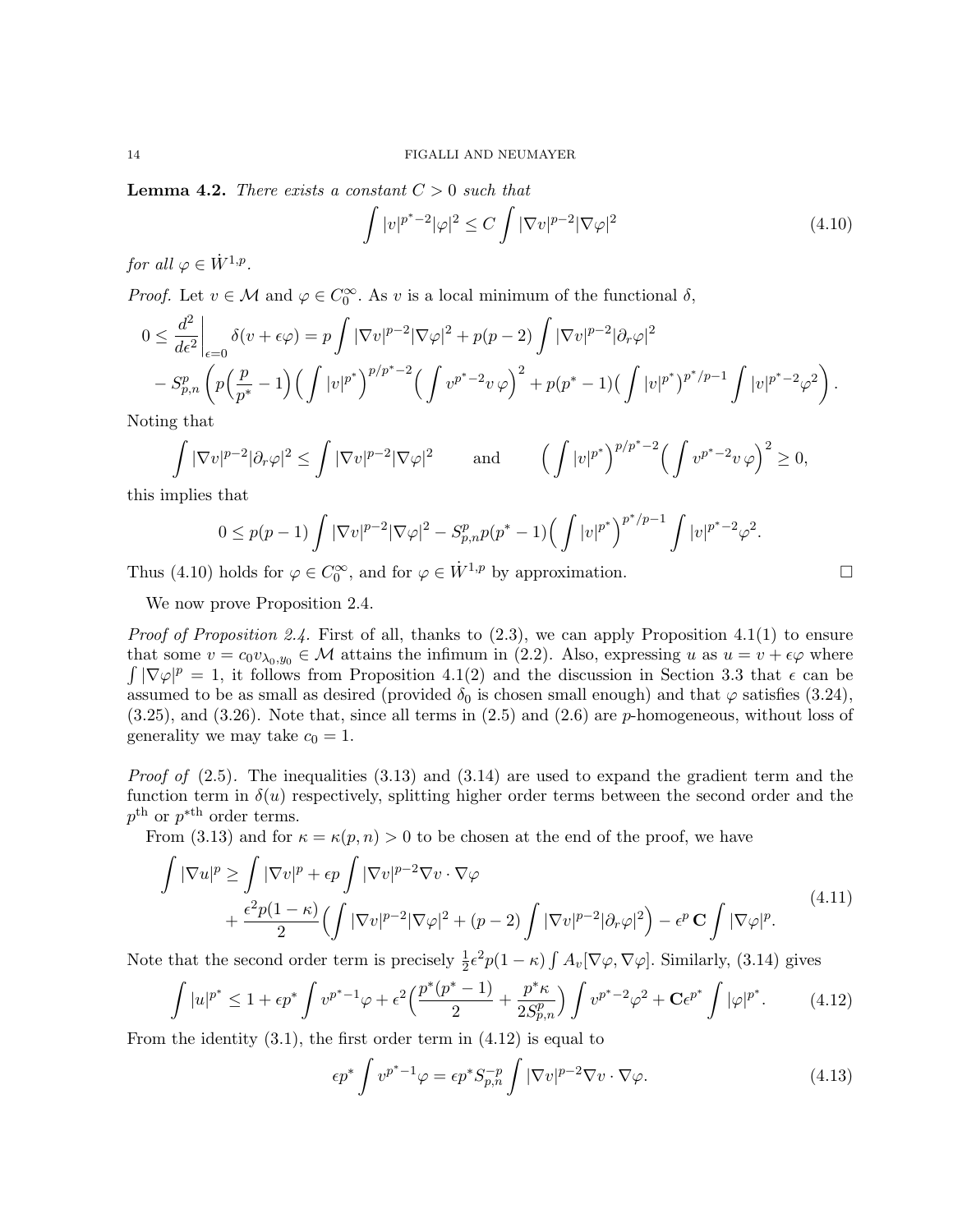Using (4.13) and recalling that  $(p^* - 1)S_{p,n}^p = \alpha_2$  (see (3.5)), (4.12) becomes

$$
\int |u|^{p^*} \leq 1 + \frac{\epsilon p^*}{S_{p,n}^p} \int |\nabla v|^{p-2} \nabla v \cdot \nabla \varphi + \frac{\epsilon^2 p^*(\alpha_2 + \kappa)}{2S_{p,n}^p} \int v^{p^*-2} \varphi^2 + \mathbf{C} \epsilon^{p^*},
$$

The following estimate holds, and is shown below:

$$
\epsilon^2 \int v^{p^*-2} \varphi^2 \le (1+2\kappa) \frac{\epsilon^2}{\alpha_3} \int A_v [\nabla \varphi, \nabla \varphi] + \mathbf{C} \epsilon^p,
$$
\n(4.14)

Philosophically, (4.14) follows from a spectral gap analysis, using (3.7) and the fact that (3.24), (3.25), and (3.26) imply that  $\varphi$  is "almost orthogonal" to  $H_1$  and  $H_2$ .

As  $\epsilon$  may be taken as small as needed, using (4.14) we have

$$
\int |u|^{p^*} \leq 1 + \frac{p^*}{S_{p,n}^p} \bigg( \epsilon \int |\nabla v|^{p-2} \nabla v \cdot \nabla \varphi + \frac{\epsilon^2 (\alpha_2 + \kappa)(1 + 2\kappa)}{2\alpha_3} \int A_v [\nabla \varphi, \nabla \varphi] + \mathbf{C} \epsilon^p \bigg).
$$

The function  $z \mapsto |z|^{p/p^*}$  is concave, so  $||u||_{L^{p^*}}^p \leq 1 + \frac{p}{p^*} (\int |u|^{p^*} - 1)$ :

$$
S_{p,n}^p \|u\|_{L^{p^*}}^p \le S_{p,n}^p + p \left(\epsilon \int |\nabla v|^{p-2} \nabla v \cdot \nabla \varphi + \frac{\epsilon^2 (\alpha_2 + \kappa)(1+2\kappa)}{2\alpha_3} \int A_v [\nabla \varphi, \nabla \varphi] + \mathbf{C} \epsilon^p \right). \tag{4.15}
$$

Subtracting  $(4.15)$  from  $(4.11)$  gives

$$
\delta(u) \ge \frac{\epsilon^2 p}{2} \left( 1 - \kappa - \frac{(\alpha_2 + \kappa)(1 + 2\kappa)}{\alpha_3} \right) \int A[\nabla \varphi, \nabla \varphi] - \mathbf{C} \epsilon^p.
$$

Since  $1 - \frac{\alpha_2}{\alpha_2}$  $\frac{\alpha_2}{\alpha_3} > 0$ , we may choose  $\kappa$  sufficiently small so that  $1 - \kappa - \frac{(\alpha_2 + \kappa)(1 + 2\kappa)}{\alpha_3}$  $\frac{\alpha_3^{(1+2\kappa)}}{\alpha_3} > 0$ . To conclude the proof of  $(2.5)$ , we need only to prove  $(4.14)$ .

*Proof of* (4.14). If  $\varphi$  were orthogonal to  $T_v\mathcal{M}$  instead of almost orthogonal, that is, if the righthand sides of  $(3.24)$ ,  $(3.25)$ , and  $(3.26)$  were equal to zero, then  $(4.14)$  would be an immediate consequence of (3.7). Therefore, the proof involves showing that the error in the orthogonality relations is truly higher order, in the sense that it can be absorbed in the other terms.

Up to rescaling u and v, we may assume that  $\lambda_0 = 1$  and  $y_0 = 0$ . We recall the inner product  $\langle w, y \rangle$  defined in (3.8) which gives rise to the norm

$$
||w|| = \left(\int |v|^{p^* - 2} w^2\right)^{1/2}.
$$

As in Section 3, we let  $H_i$  denote the eigenspace of  $\mathcal{L}_v$  in  $L^2(v^{p^*-2})$  corresponding to eigenvalue  $\alpha_i$ , so  $H_i = \text{span}\{Y_{i,j}\}_{j=1}^{N(i)}$ , where  $Y_{i,j}$  is an eigenfunction with eigenvalue  $\alpha_i$  with  $||Y_{i,j}|| = 1$ . We express  $\epsilon\varphi$  in the basis of eigenfunctions:

$$
\epsilon \varphi = \sum_{i=1}^{\infty} \sum_{j=1}^{N(i)} \beta_{i,j} Y_{i,j} \quad \text{where} \quad \beta_{i,j} := \epsilon \int |v|^{p^*-2} \varphi Y_{i,j}.
$$

We let  $\epsilon\tilde{\varphi}$  be the truncation of  $\epsilon\varphi$ :

$$
\epsilon \tilde{\varphi} = \epsilon \varphi - \sum_{i=1}^{2} \sum_{j=1}^{N(i)} \beta_{i,j} Y_{i,j},
$$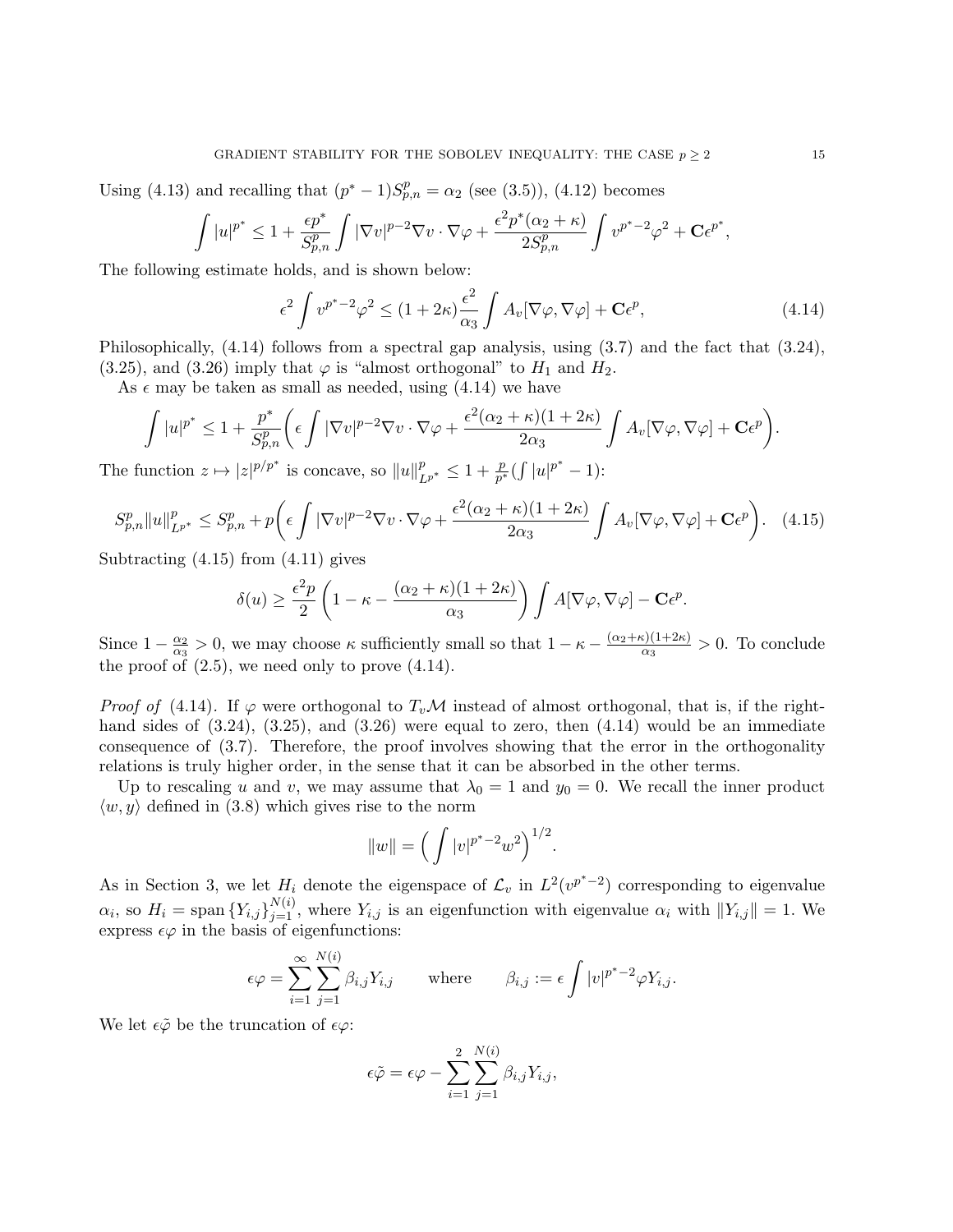so that  $\tilde{\varphi}$  is orthogonal to span  $\{H_1 \cup H_2\}$  and, introducing the shorthand  $\beta_i^2 := \sum_{j=1}^{N(i)} \beta_{i,j}^2$ ,

$$
\int |v|^{p^*-2} (\epsilon \varphi)^2 = \int |v|^{p^*-2} (\epsilon \tilde{\varphi})^2 + \beta_1^2 + \beta_2^2.
$$
\n(4.16)

Applying (3.7) to  $\tilde{\varphi}$  implies that

$$
\int |v|^{p^*-2} (\epsilon \tilde{\varphi})^2 \leq \frac{\epsilon^2}{\alpha_3} \langle \mathcal{L}_v \tilde{\varphi}, \tilde{\varphi} \rangle,
$$

which combined with (4.16) gives

$$
\int |v|^{p^*-2} (\epsilon \varphi)^2 \le \frac{\epsilon^2}{\alpha_3} \langle \mathcal{L}_v \tilde{\varphi}, \tilde{\varphi} \rangle + \beta_1^2 + \beta_2^2 = \frac{1}{\alpha_3} \sum_{i=3}^{\infty} \alpha_i \beta_i^2 + \beta_1^2 + \beta_2^2
$$
\n
$$
\le \frac{\epsilon^2}{\alpha_3} \langle \mathcal{L}_v \varphi, \varphi \rangle + \left(1 - \frac{\alpha_1}{\alpha_3}\right) (\beta_1^2 + \beta_2^2).
$$
\n(4.17)

We thus need to estimate  $\beta_1^2 + \beta_2^2$ . The constraint (3.26) implies

$$
\beta_1^2 \le \left(\epsilon^2 \frac{p^*-1+\kappa}{2} \int |v|^{p^*-2} |\varphi|^2 + \mathbf{C} \epsilon^{p^*} \int |\varphi|^{p^*}\right)^2
$$
  

$$
\le \mathbf{C} \epsilon^4 \Big(\int |v|^{p^*-2} |\varphi|^2\Big)^2 + \mathbf{C} \epsilon^{2p^*} \Big(\int |\varphi|^{p^*}\Big)^2.
$$

By (4.10),  $\int |v|^{p^*-2} |\varphi|^2 \leq \int \nabla v|^{p-2} |\nabla \varphi|^2$ . Furthermore, both  $\int |\nabla v|^{p-2} |\nabla \varphi|^2$  and  $\int |\varphi|^{p^*}$  are universally bounded, so for  $\epsilon$  sufficiently small depending only on p and n and  $\kappa$ ,

$$
\beta_1^2 \le \frac{\kappa \epsilon^2}{\alpha_3} \Big( \int |\nabla v|^{p-2} |\nabla \varphi|^2 + (p-2) \int |\nabla v|^{p-2} |\partial_r \varphi|^2 \Big) + \mathbf{C} \epsilon^p. \tag{4.18}
$$

For  $\beta_{2,1}^2$ , we notice that Hölder's inequality and (3.24) imply

$$
\beta_{2,1}^2 \leq \left( C_{p,n} \epsilon^2 \int |\nabla v|^{p-3} |\nabla \varphi|^2 \frac{|\nabla \partial_\lambda v|}{\|\partial_\lambda v\|}\right)^2
$$
\n
$$
\leq C_{p,n} \frac{\int |\nabla v|^{p-2} |\nabla \partial_\lambda v|^2}{\|\partial_\lambda v\|^2} \int |\nabla v|^{p-4} |\epsilon \nabla \varphi|^4 = C_{p,n} \epsilon^4 \int |\nabla v|^{p-4} |\nabla \varphi|^4,
$$
\n(4.19)

where the final equality follows because the term  $\int |\nabla v|^{p-2} |\nabla \partial_\lambda v|^2 / ||\partial_\lambda v||^2$  is bounded (in fact, it is bounded by  $\alpha_2$ ). Then, using Young's inequality, we get

$$
\beta_{2,1}^2 \leq \frac{\epsilon^2 \kappa}{(n+1)\alpha_3} \Big( \int |\nabla v|^{p-2} |\nabla \varphi|^2 + (p-2) \int |\nabla v|^{p-2} |\partial_r \varphi|^2 \Big) + C_{\kappa,p} \epsilon^p \int |\nabla \varphi|^p.
$$

The analogous argument using (3.25) implies that

$$
\beta_{2,j}^2 \le C_{p,n} \epsilon^4 \int |\nabla v|^{p-4} |\nabla \varphi|^4 + C_{p,n} \epsilon^4 \left( \int |\nabla v|^{p-2} \partial_r \varphi \nabla \varphi \cdot \frac{\partial_{y^i} \hat{r}}{\|\partial_y v\|} \right)^2. \tag{4.20}
$$

.

for  $j = 2, \ldots, n + 1$ . For the second term in (4.20), Hölder's inequality implies that

$$
\left(\int |\nabla v|^{p-2} \partial_r \varphi \nabla \varphi \cdot \frac{\partial_{y^i} \hat{r}}{\|\partial_y v\|}\right)^2 \leq \int |\nabla v|^{p-4} |\nabla \varphi|^4 \int |\nabla v|^p \frac{|\partial_{y^i} \hat{r}|^2}{\|\partial_{y^i} v\|^2}
$$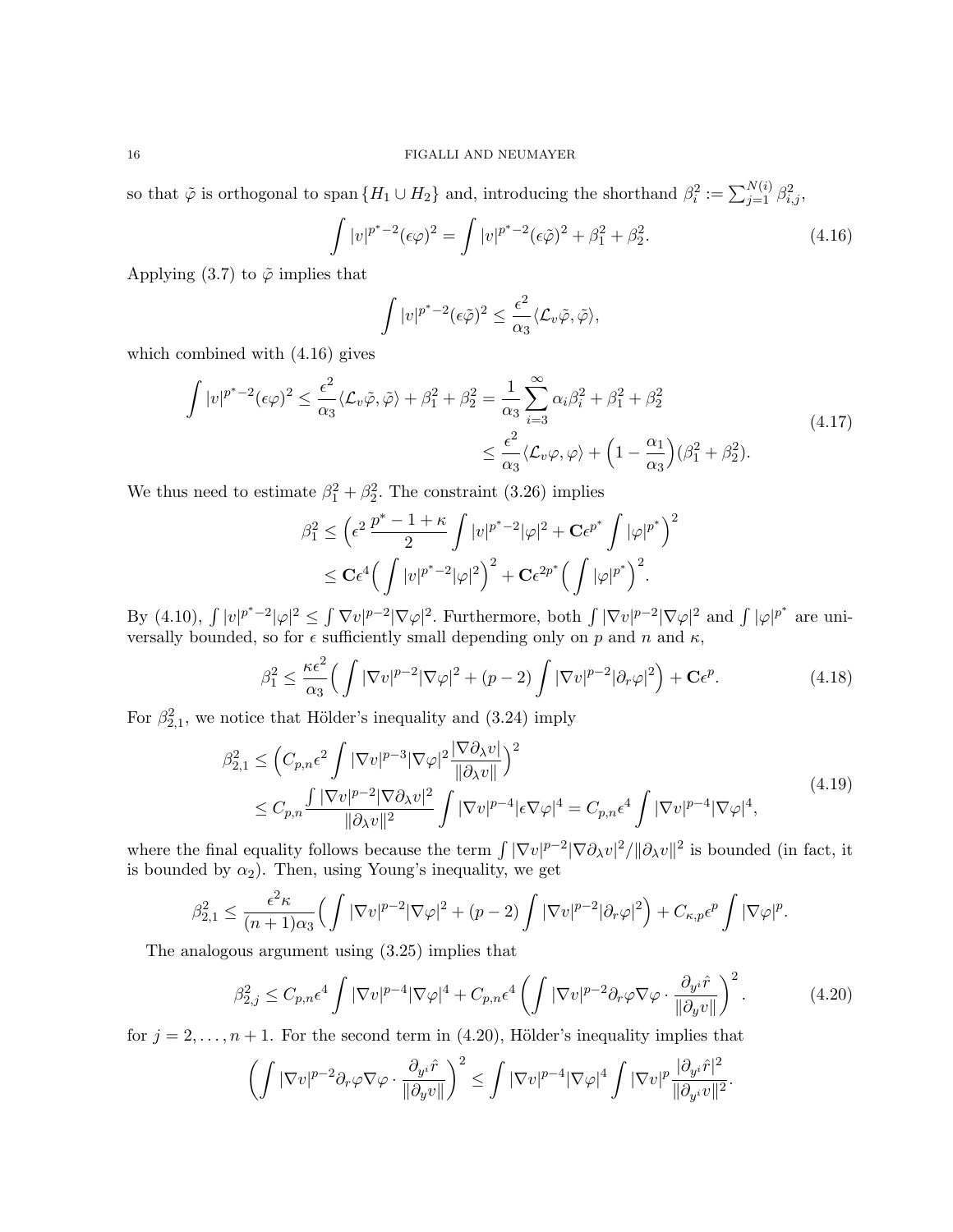Since

$$
\partial_{y^i}\hat r=\frac{x^ix}{|x|^3},\qquad |\partial_{y^i}\hat r|\le\frac{1}{|x|},
$$

we find that  $\int |\nabla v|^p \frac{|\partial_{y_i} \hat{r}|^2}{\partial |x_i-y|^{2}}$  $\frac{\partial^2 y^{i+1}}{\partial \theta y^{i}}$  converges, so (4.20) implies that

$$
\beta_{2,j}^2 \le C_{p,n} \epsilon^4 \int |\nabla v|^{p-4} |\nabla \varphi|^4.
$$

Then using Young's inequality just as in (4.19), we find that

$$
\beta_{2,j}^2 \le \frac{\epsilon^2 \kappa}{(n+1)\alpha_3} \Big( \int |\nabla v|^{p-2} |\nabla \varphi|^2 + (p-2) \int |\nabla v|^{p-2} |\partial_r \varphi|^2 \Big) + C_{\kappa,p} \epsilon^p \int |\nabla \varphi|^p,
$$

and thus

$$
\beta_2^2 \le \frac{\epsilon^2 \kappa}{\alpha_3} \Big( \int |\nabla v|^{p-2} |\nabla \varphi|^2 + (p-2) \int |\nabla v|^{p-2} |\partial_r \varphi|^2 \Big) + C_{\kappa, p} \epsilon^p. \tag{4.21}
$$

Together (4.17), (4.18), and (4.21) imply (4.14), as desired.

*Proof of*  $(2.6)$ . The proof of  $(2.6)$  is similar to, but simpler than, the proof of  $(2.5)$ , as no spectral gap or analysis of the second variation is needed. The principle of the expansion is the same, but now we use (3.15) and (3.16) for the expansion, putting most of the weight of the higher order terms on the second order term and preserving the positivity of the  $p<sup>th</sup>$  order term.

From (3.15), we have

$$
\int |\nabla u|^p \ge \int |\nabla v|^p + p\epsilon \int |\nabla v|^{p-2} \nabla v \cdot \nabla \varphi - \mathbf{C} \epsilon^2 \int |\nabla v|^{p-2} |\nabla \varphi|^2 + \frac{\epsilon^p}{2} \int |\nabla \varphi|^p. \tag{4.22}
$$

Similarly, (3.16) implies

$$
\int |u|^{p^*} \le 1 + \epsilon p^* \int v^{p^* - 1} \varphi + C \epsilon^2 \int v^{p^* - 2} \varphi^2 + 2\epsilon^{p^*} \int |\varphi|^{p^*}.
$$
\n(4.23)

As before, the identity (3.1) implies (4.13), so (4.23) becomes

$$
\int |u|^{p^*} \le 1 + \epsilon p^* S_{p,n}^{-p} \int |\nabla v|^{p-2} \nabla v \cdot \nabla \varphi + \mathbf{C} \epsilon^2 \int v^{p^*-2} \varphi^2 + 2\epsilon^{p^*} \int |\varphi|^{p^*}.
$$

By the Poincaré inequality  $(4.10)$ ,

$$
\int |u|^{p^*} \leq 1 + \epsilon p^* S_{p,n}^{-p} \int |\nabla v|^{p-2} \nabla v \cdot \nabla \varphi + \mathbf{C} \epsilon^2 \int |\nabla v|^{p-2} |\nabla \varphi|^2 + 2 \epsilon^{p^*}.
$$

As in (4.15), the concavity of  $z \mapsto |z|^{p/p^*}$  yields

$$
S_{p,n}^p \|u\|_{L^{p^*}}^p \le S_{p,n}^p + \epsilon p \int |\nabla v|^{p-2} \nabla v \cdot \nabla \varphi + \mathbf{C} \epsilon^2 \int |\nabla v|^{p-2} |\nabla \varphi|^2 + \mathbf{C} \epsilon^{p^*}.
$$
 (4.24)

Subtracting (4.24) from (4.22) gives

$$
\delta(u) \ge -\mathbf{C} \epsilon^2 \int |\nabla v|^{p-2} |\nabla \varphi|^2 + \frac{\epsilon^p}{2} - \mathbf{C} \epsilon^{p^*}
$$
  
 
$$
\ge -\mathbf{C} \mathrm{d}(u, M)^2 + \frac{\epsilon^p}{4}.
$$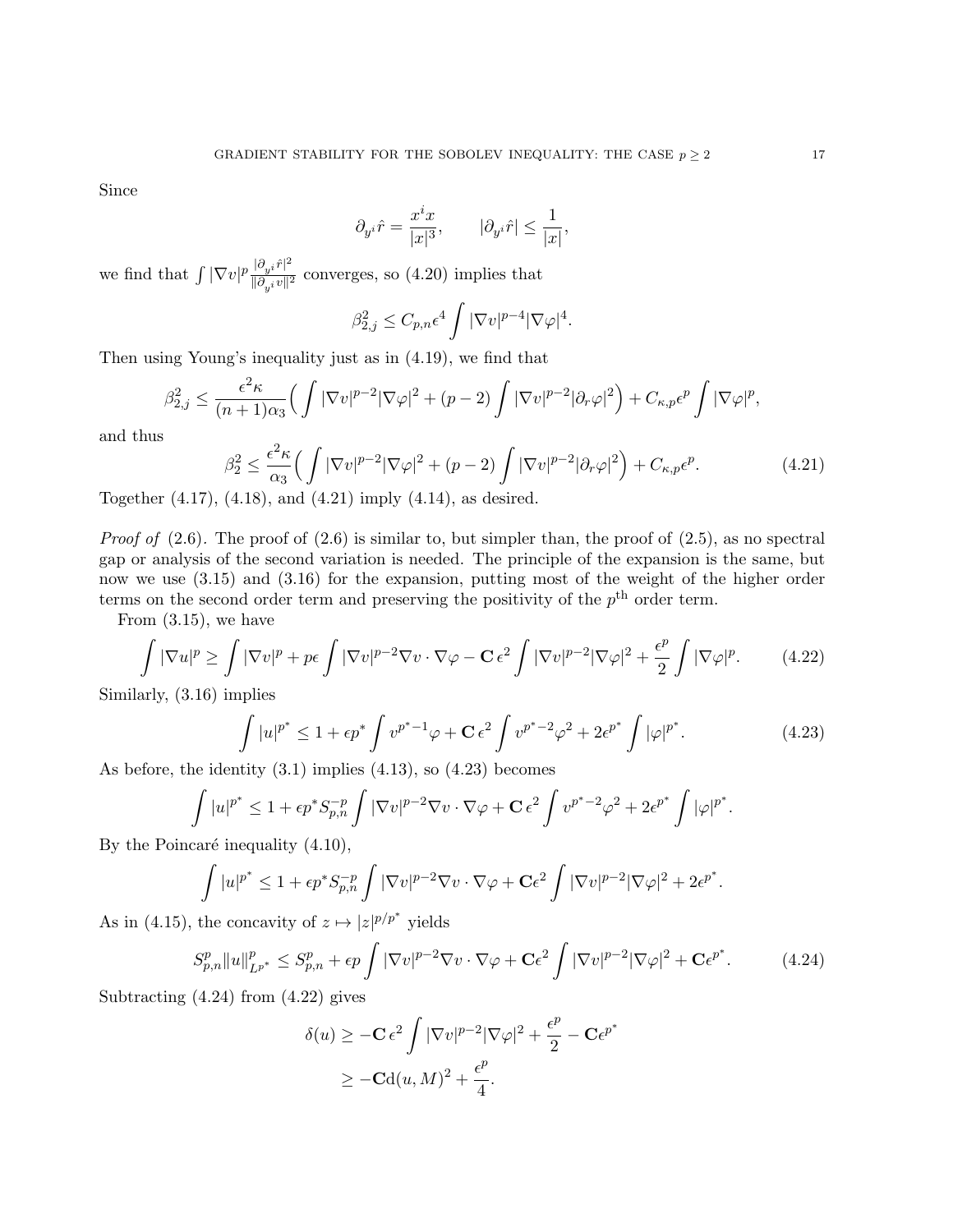The final inequality follows from Remark 2.1 and once more taking  $\epsilon$  is as small as needed. This concludes the proof of  $(2.6)$ .

**Corollary 4.3.** Suppose  $u \in \dot{W}^{1,p}$  is a function satisfying (2.3) and  $v \in \mathcal{M}$  is a function where the infimum in (2.2) is attained. There exist constants  $C_*, c_*$  and c, depending on n and p only, such that if

$$
\mathbf{C}_{*} \leq \frac{\int A_{v} [\nabla u - \nabla v, \nabla u - \nabla v]}{\int |\nabla u - \nabla v|^{p}} \quad or \quad \mathbf{c}_{*} \geq \frac{\int A_{v} [\nabla u - \nabla v, \nabla u - \nabla v]}{\int |\nabla u - \nabla v|^{p}}, \quad (4.25)
$$

then

$$
c \int |\nabla u - \nabla v|^p \le \delta(u).
$$

*Proof.* Let  $C_* = \frac{2C_2}{c_1}$  $\frac{c_2}{c_1}$  and let  $c_* = \frac{1}{8C}$  $\frac{1}{8\mathbf{C}_3}$  where  $\mathbf{c}_1, \mathbf{C}_2$  and  $\mathbf{C}_3$  are as defined in Proposition 2.4. First suppose that u satisfies the first condition in  $(4.25)$ . Then in  $(2.5)$ , we may absorb the term  $\mathbf{C}_2 \int |\nabla u - \nabla v|^p$  into the term  $\mathbf{c}_1 d(u, \mathcal{M})^2$ , giving us

$$
\frac{\mathbf{c}_1}{2} \,\mathrm{d}(u,\mathcal{M})^2 \le \delta(u).
$$

Given this control, we may bootstrap using  $(2.6)$  to gain control of the stronger distance:

$$
\frac{1}{4} \int |\nabla u - \nabla v|^p \le \delta(u) + \mathbf{C}_3 \, d(u, \mathcal{M})^2 \le \mathbf{C} \delta(u).
$$

Similarly, if u satisfies the second condition in (4.25), then we may absorb the term  $\mathbb{C}_3 d(u, \mathcal{M})^2$ into the term  $\frac{1}{4} \int |\nabla u - \nabla v|^p$  in (2.6), giving us

$$
\frac{1}{8} \int |\nabla u - \nabla v|^p \le \delta(u).
$$

 $\Box$ 

# 5. Proofs of Theorem 1.1 and Corollary 1.2

Corollary 4.3 implies Theorem 1.1 for the functions  $u \in \dot{W}^{1,p}$  that satisfy (2.3) and that lie in one of the two regimes described in (2.7). Therefore, to prove Theorem 1.1, it remains to understand the case when the terms  $\int A_v[\nabla u - \nabla v, \nabla u - \nabla v]$  and  $\int |\nabla u - \nabla v|^p$  are comparable and to remove the assumption (2.3). The following proposition accomplishes the first.

**Proposition 5.1.** Let  $u \in \dot{W}^{1,p}$  be a function satisfying (2.3), and let  $v \in \mathcal{M}$  be a function where the infimum in  $(2.2)$  is attained. If

$$
\mathbf{c}_{*} \leq \frac{\int A_{v} [\nabla u - \nabla v, \nabla u - \nabla v]}{\int |\nabla u - \nabla v|^{p}} \leq \mathbf{C}_{*},\tag{5.1}
$$

where  $c_*$  and  $C_*$  are the constants from the Corollary 4.3, then

$$
\int |\nabla u - \nabla v|^p \le C\delta(u) + C \|v\|_{L^{p^*}}^{p-1} \|u - v\|_{L^{p^*}} \tag{5.2}
$$

for a constant C depending only on p and n.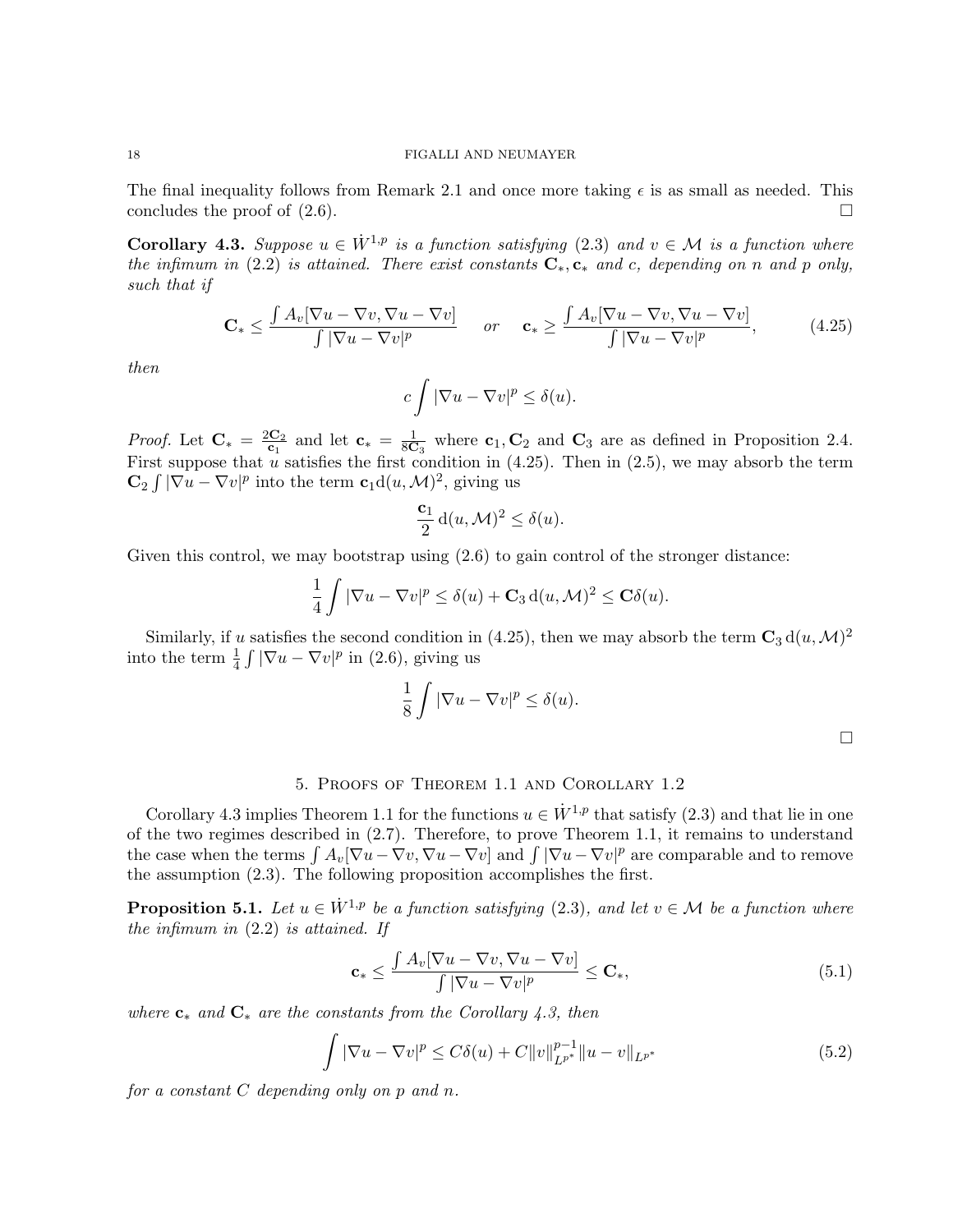*Proof.* Suppose u lies in the regime (5.1). Then we consider the linear interpolation  $u_t := tu + (1-t)v$ and notice that

$$
\frac{\int A_v[\nabla u_t - \nabla v, \nabla u_t - \nabla v]}{\int |\nabla u_t - \nabla v|^p} = \frac{t^2 \int A_v[\nabla u - \nabla v, \nabla u - \nabla v]}{t^p \int |\nabla u - \nabla v|^p} \ge t^{2-p} \mathbf{c}_*.
$$

Hence, there exists  $t_*$  sufficiently small, depending only on p and n, such that  $t_*^{2-p}c_* > C_*$ .

We claim that we may apply Corollary 4.3 to  $u_{t_*}$ . This is not immediate because v may not attain the infimum in (2.2) for  $u_{t_*}$ . However, each step of the proof holds if we expand  $u_{t_*}$  around v. Indeed, keeping the previous notation of  $u - v = \epsilon \varphi$  with  $\int |\nabla \varphi|^p = 1$ , we have  $u_{t_*} - v = t_* \epsilon \varphi$ . so the orthogonality constraints in  $(3.24)$ ,  $(3.25)$ , and  $(3.26)$  still hold for  $u_{t_*}$  and v by simply multiplying through by  $t_*$  (this changes the constants by a factor of  $t_*$  but this does not affect the proof). Furthermore, (2.3) is used in the proofs of Proposition 2.4 and (4.14) to ensure that  $\epsilon$  is a small as needed to absorb terms. Since  $t_* < 1$ , if  $\epsilon$  is sufficiently small then so is  $t_*\epsilon$ . With these two things in mind, every step in the proof of Proposition 2.4, and therefore Corollary 4.3 goes through for  $u_{t_*}$ .

Corollary 4.3 then implies that

$$
t_*^p \int |\nabla u - \nabla v|^p = \int |\nabla u_{t_*} - \nabla v|^p \le C\delta(u_{t_*}).
$$

Therefore, (5.2) follows if we can show

$$
\delta(u_{t_*}) \le C\delta(u) + C \|v\|_{L^{p^*}}^{p-1} \|u - v\|_{L^{p^*}}.
$$
\n(5.3)

In the direction of (5.3), by convexity and recalling that  $\|\nabla v\|_{L^p} = S_{p,n} \|v\|_{L^{p^*}} = S_{p,n} \|u\|_{L^{p^*}}$ , we have

$$
\delta(u_{t*}) = \int |t_* \nabla u + (1 - t_*) \nabla v|^p - S_{p,n}^p \|t_* u + (1 - t_*) v\|_{L^{p^*}}^p
$$
  
\n
$$
\leq t_* \int |\nabla u|^p + (1 - t_*) \int |\nabla v|^p - S_{p,n}^p \|t_* u + (1 - t_*) v\|_{L^{p^*}}^p
$$
  
\n
$$
= t_* \delta(u) + S_{p,n}^p \left( \|v\|_{L^{p^*}}^p - \|t_* u + (1 - t_*) v\|_{L^{p^*}}^p \right).
$$
\n(5.4)

Also, by the triangle inequality,

$$
||t_*(u-v)+v||^p_{L^{p^*}} \geq (||v||_{L^{p^*}} - ||t_*(u-v)||_{L^{p^*}})^p,
$$

and by the convexity of the function  $f(z) = |z|^p$ ,  $f(z + y) \ge f(z) + f'(z)y$ , and so

$$
(\|v\|_{L^{p^*}} - \|t_*(u-v)\|_{L^{p^*}})^p \ge \|v\|_{L^{p^*}} - p\|v\|_{L^{p^*}}^{p-1} \|u-v\|_{L^{p^*}}.
$$

These two inequalities imply that

$$
||v||_{L^{p^*}}^p - ||t_*u + (1-t_*)v||_{L^{p^*}}^p \le p||v||_{L^{p^*}}^{p-1} ||u - v||_{L^{p^*}}.
$$

Combining this with  $(5.4)$  yields  $(5.3)$ , concluding the proof.

From here, the proof of Theorem 1.1 follows easily:

Proof of Theorem 1.1. Together, Corollary 4.3 and Proposition 5.1 imply the following: there exists some constant C such that if  $u \in \dot{W}^{1,p}$  satisfies (2.3), then there is some  $v \in \mathcal{M}$  such that

$$
\int |\nabla u - \nabla v|^p \le C\delta(u) + C \|v\|_{L^{p^*}}^{p^*-1} \|u - v\|_{L^{p^*}}.
$$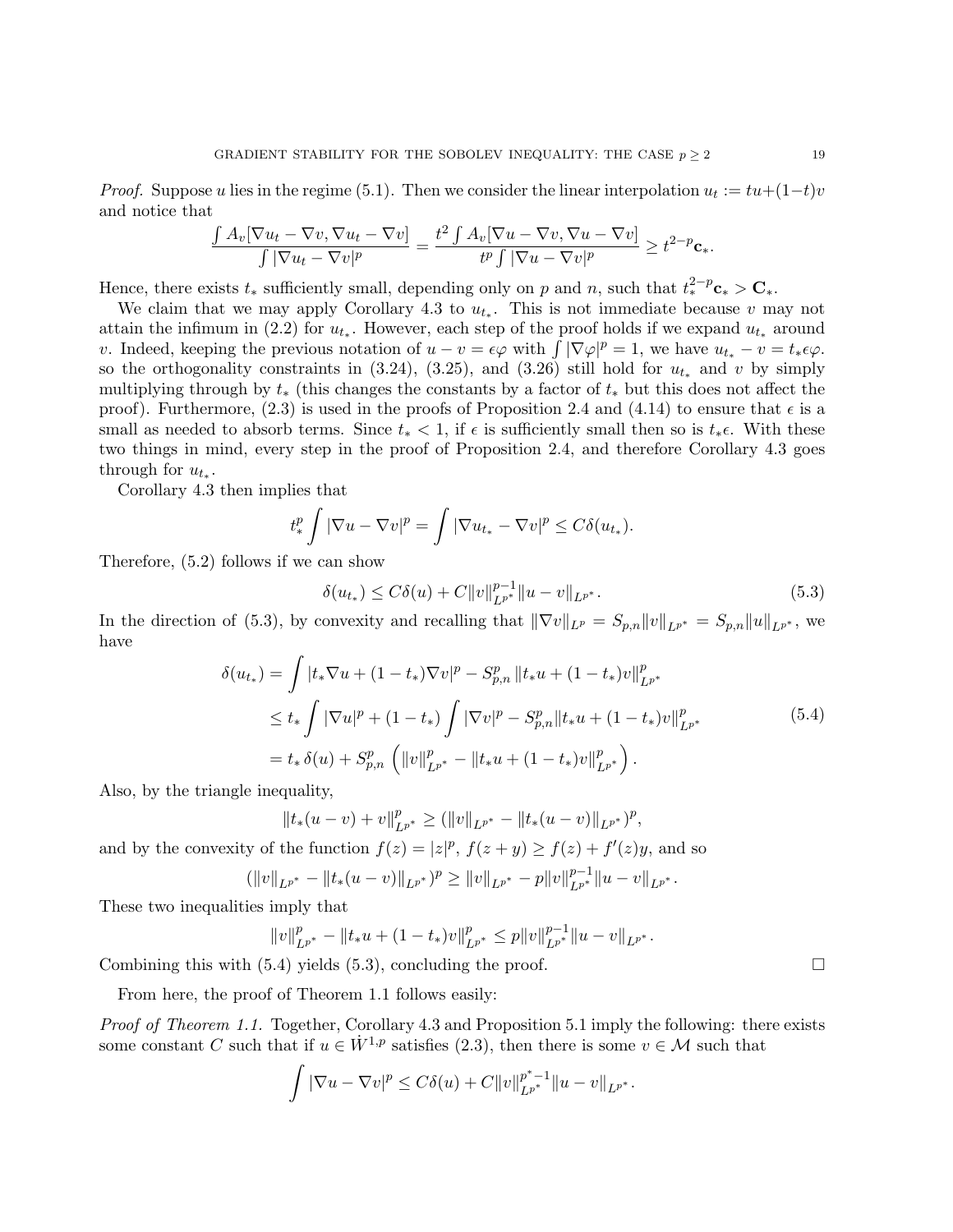Therefore, we need only to remove the assumption (2.3) in order to complete the proof of Theorem 1.1. However, in the case where (2.3) fails, then trivially,

$$
\inf \{ ||\nabla u-\nabla v||_{L^p}^p: v \in \mathcal{M} \} \le ||\nabla u||_{L^p}^p \le \frac{1}{\delta_0} \delta(u).
$$

Therefore, by choosing the constant to be sufficiently large, Theorem 1.1 is proven.  $\Box$ 

We now prove Corollary 1.2 using the main result from [10], which we recall here:

**Theorem 5.2** (Cianchi, Fusco, Maggi, Pratelli, [10]). There exists C such that

$$
\lambda(u)^{\zeta'} \|u\|_{L^{p^*}} \le C(\|\nabla u\|_{L^p} - S_{p,n} \|u\|_{L^{p^*}}),\tag{5.5}
$$

where  $\lambda(u) = \inf \{ ||u - v||_{L^{p^*}}^{p^*} / ||u||_{L^{p^*}}^{p^*} : v \in \mathcal{M}, \int |v|^{p^*} = \int |u|^{p^*} \}$  and  $\zeta' = p^* \left( 3 + 4p - \frac{3p+1}{n} \right)$  $\left(\frac{n+1}{n}\right)^2$ .

*Proof of Corollary 1.2.* As before, if  $(2.3)$  does not hold, then Corollary 1.2 holds trivially by simply choosing the constant to be sufficiently large. Now suppose  $u \in \dot{W}^{1,p}$  satisfies (2.3). There are two obstructions to an immediate application of Theorem 5.2. The first is the fact that the deficit in (5.5) is defined as  $\|\nabla u\|_{L^p} - S_{p,n} \|u\|_{L^{p^*}}$ , while in our setting it is defined as  $\|\nabla u\|_{L^p}^p - S_{p,n}^p \|u\|_{L^{p^*}}^p$ . However, this is easy to fix. Indeed, using the elementary inequality

$$
a^p - b^p \ge a - b \qquad \forall \ a \ge b \ge 1,
$$

we let  $a = ||\nabla u||_{L^p} / S_{p,n} ||u||_{L^{p^*}}$  and  $b = 1$  to get

$$
\frac{\|\nabla u\|_{L^p}-S_{p,n}\|u\|_{L^{p^*}}}{S_{p,n}\|u\|_{L^{p^*}}}\leq \frac{\|\nabla u\|_{L^p}^p-S_{p,n}^p\|u\|_{L^{p^*}}^p}{S_{p,n}^p\|u\|_{L^{p^*}}^p}\leq \frac{1}{1-\delta_0}\frac{\|\nabla u\|_{L^p}^p-S_{p,n}^p\|u\|_{L^{p^*}}^p}{\|\nabla u\|_{L^p}^p},
$$

where the last inequality follows from  $(2.3)$ . Therefore, up to increasing the constant,  $(5.5)$  implies that

$$
\lambda(u)^{\zeta'} \le C \frac{\delta(u)}{\|\nabla u\|_{L^p}^p}.\tag{5.6}
$$

The second obstruction to applying Theorem 5.2 is the fact that  $(5.5)$  holds for the *infimum* in  $\lambda(u)$ , while we must control  $||u - v||_{L^{p^*}}$  for v attaining the infimum in (2.2). To solve this issue it is sufficient to show that there exists some constant  $C = C(n, p)$  such that

$$
\int |\bar{v} - u|^{p^*} \le C \inf \left\{ ||u - v||_{L^{p^*}}^{p^*} : v \in \mathcal{M}, \int |v|^{p^*} = \int |u|^{p^*} \right\}
$$

where  $\bar{v}$  attains the infimum in (2.2). The proof of this fact is nearly identical (with the obvious adaptations) to that of part (2) of Proposition 4.1, with the only nontrivial difference being that one must integrate by parts to show that the analogue of first term in (4.9) goes to zero.

Therefore, (5.5) implies

$$
\left(\frac{\|u-v\|_{L^{p^*}}}{\|u\|_{L^{p^*}}}\right)^{\zeta'}\leq C\frac{\delta(u)}{\|\nabla u\|_{L^p}}
$$

where  $v \in \mathcal{M}$  attains the infimum in (2.2). Paired with Theorem 1.1, this proves Corollary 1.2 with  $\zeta = \zeta' p$ .  $\mathcal{D}_p$ .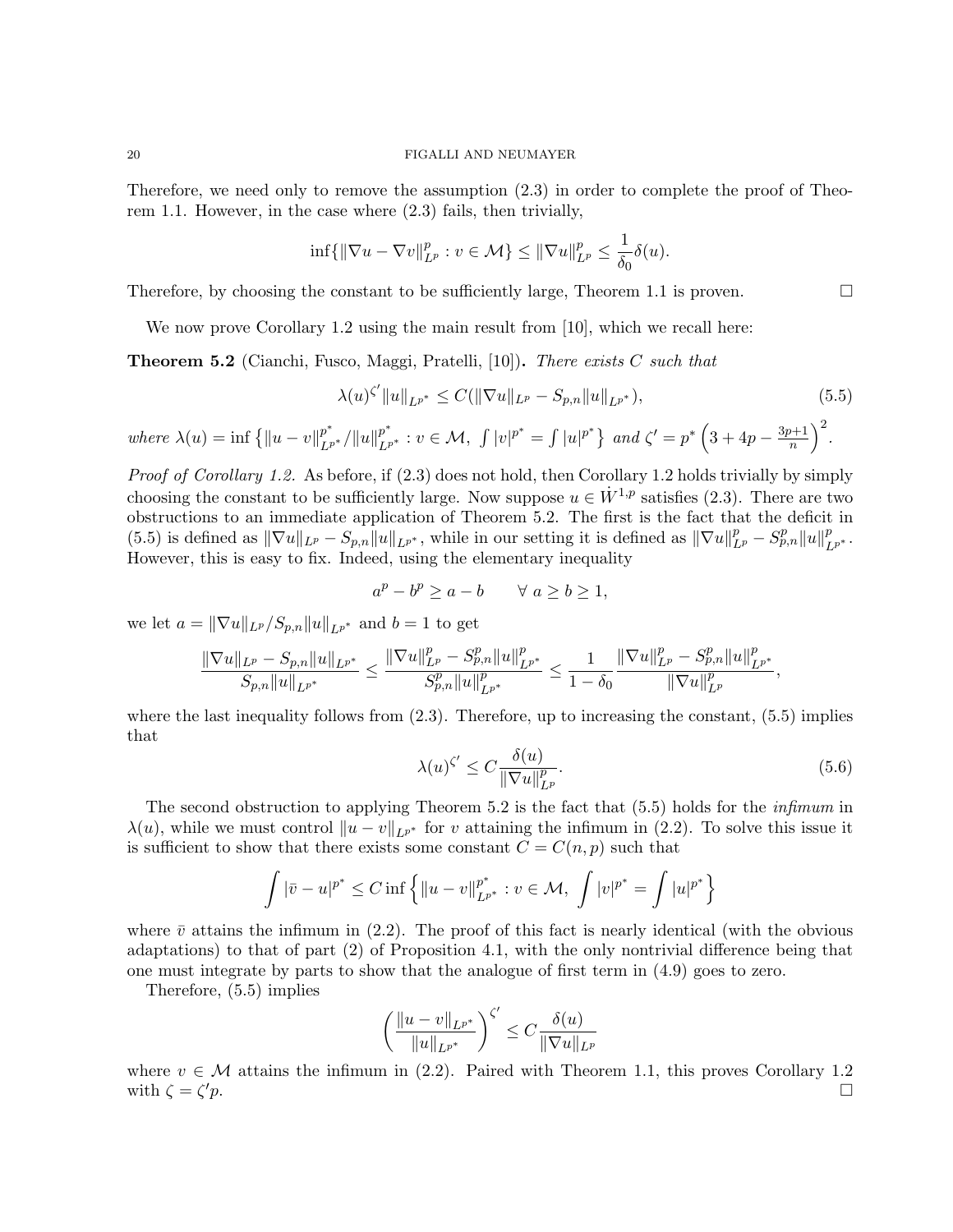## 6. SPECTRAL PROPERTIES OF  $\mathcal{L}_v$

In this section, we give the proofs of the compact embedding theorem and Sturm-Liouville theory that were postponed in the proof of Proposition 3.1. As in Proposition 3.1, by scaling, it suffices to consider the operator  $\mathcal{L} = \mathcal{L}_v$  where  $v = v_{0,1}$ .

# 6.1. The discrete spectrum of L. Given two measurable functions  $\omega_0, \omega_1 : \Omega \to \mathbb{R}$ , let

$$
W^{1,2}(\Omega,\omega_0,\omega_1):=\{g: ||g||_{W^{1,2}(\Omega,\omega_0,\omega_1)}<\infty\},\
$$

where  $\|\cdot\|_{W^{1,2}(\Omega,\omega_0,\omega_1)}$  is the norm defined by

$$
||g||_{W^{1,2}(\Omega,\omega_0,\omega_1)} = \left(\int_{\Omega} g^2 \omega_0 + \int_{\Omega} |\nabla g|^2 \omega_1\right)^{1/2}.\tag{6.1}
$$

The space  $W_0^{1,2}$  $C_0^{-1,2}(\Omega,\omega_0,\omega_1)$  is defined as the completion of the space  $C_0^{\infty}(\Omega)$  with respect to the norm  $\|\cdot\|_{W^{1,2}(\Omega,\omega_0,\omega_1)}$ . The following compact embedding result was shown in [28]:

**Theorem 6.1** (Opic, [28]). Let  $Z = W_0^{1,2}$  $v_0^{1,2}(\mathbb{R}^n, \omega_0, \omega_1)$  and suppose

$$
\omega_i \in L^1_{\text{loc}} \quad \text{and} \quad \omega_i^{-1/2} \in L^{2^*}_{\text{loc}}, \tag{6.2}
$$

 $i = 0, 1$ . If there are local compact embeddings

$$
W^{1,2}(B_k, \omega_0, \omega_1) \subset\subset L^2(B_k, \omega_0), \ k \in \mathbb{N},
$$
\n(6.3)

where  $B_k = \{x : |x| < k\}$ , and if

$$
\lim_{k \to \infty} \sup \left\{ \|u\|_{L^2(\mathbb{R}^n \setminus B_k, \omega_0)} : u \in Z, \|u\|_Z \le 1 \right\} = 0,
$$
\n(6.4)

then Z embeds compactly in  $L^2(\mathbb{R}^n, \omega_0)$ .

We apply Theorem 6.1 to show that the space

$$
X = W_0^{1,2}(\mathbb{R}^n, v^{p^*-2}, |\nabla v|^{p-2}),
$$
\n(6.5)

embeds compactly into  $L^2(\mathbb{R}^n, v^{p^*-2})$ .

**Corollary 6.2.** The compact embedding  $X \subset\subset L^2(\mathbb{R}^n, v^{p^*-2})$  holds, with X as in (6.5).

Proof. Let us verify that Theorem 6.1 may be applied in our setting, taking

$$
\omega_0 = v^{p^*-2}, \qquad \omega_1 = |\nabla v|^{p-2}.
$$

In other words, we must show that  $(6.2)$ ,  $(6.3)$  and  $(6.4)$  are satisfied. A simple computation verifies (6.2). To show (6.3), we fix  $\delta > 0$  small (the smallness depending only on n and p) and show the three inclusions below:

$$
W^{1,2}(B_r, \omega_0, \omega_1) \overset{(1)}{\subset} W^{1,2(n+\delta)/(n+2)}(B_r) \overset{(2)}{\subset} L^2(B_r) \overset{(3)}{\subset} L^2(B_r, \omega_0).
$$

Since  $(2n/(2 + n))^* = 2$ , the Rellich-Kondrachov compact embedding theorem implies (2), while the inclusion (3) holds simply because  $v^{p^*-2} \geq c_{n,p,r}$  for  $x \in B_r$ . In the direction of showing (1), we use this fact and Hölder's inequality to obtain

$$
\left(\int_{B_r} |u|^{2(n+\delta)/(n+2)}\right)^{(n+2)/(n+\delta)} \le |B_r|^{(2-\delta)/(n+\delta)} \int_{B_r} |u|^2 \le C_{n,p,r} \int_{B_r} |v|^{p^*-2} |u|^2. \tag{6.6}
$$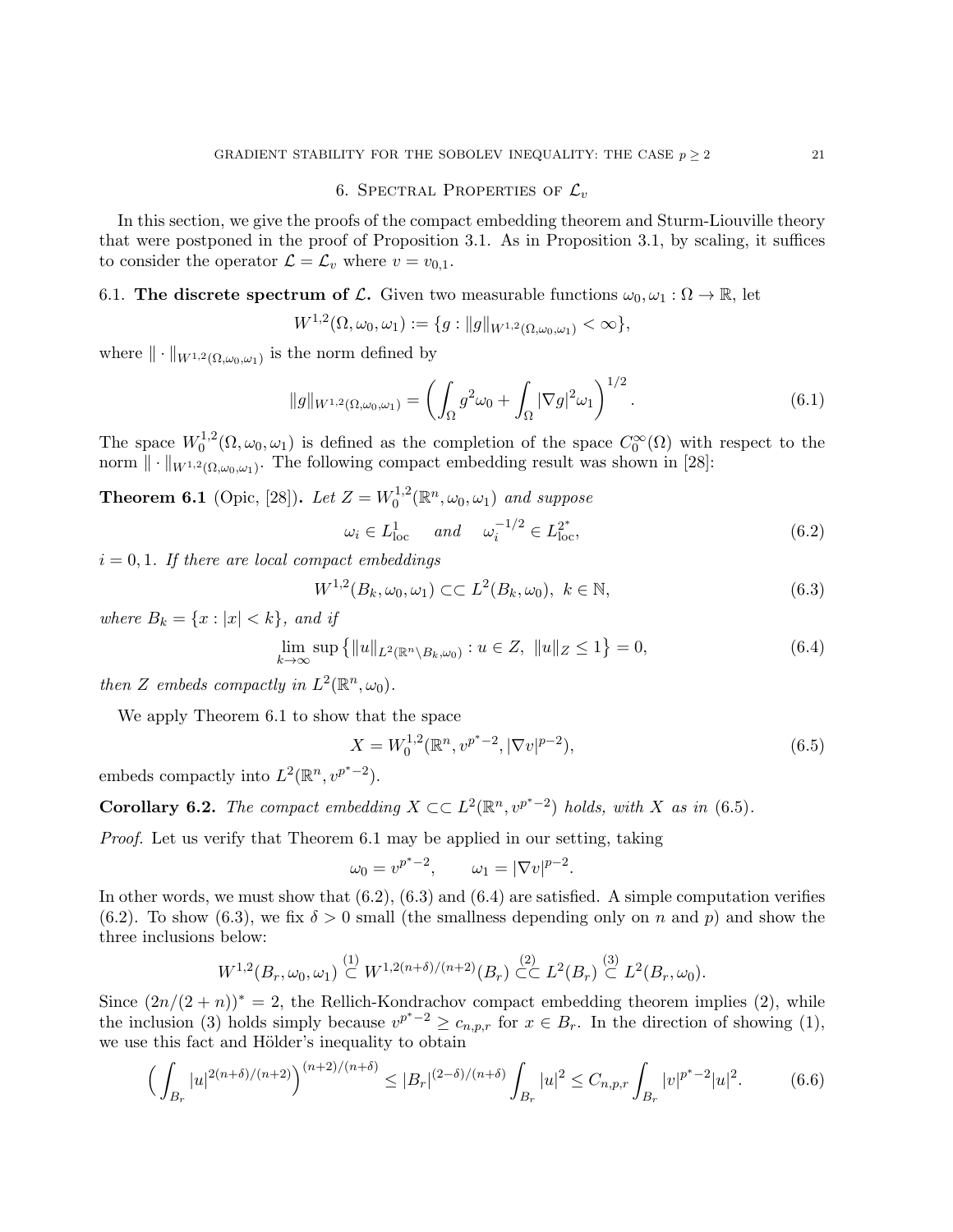Furthermore, since

$$
|\nabla v|^{p-2} = C(1+|x|^{p'})^{-n(p-2)/p}|x|^{(p-2)/(p-1)} \ge c_{n,p,r}|x|^{(p-2)/(p-1)} \text{ for } x \in B_r,
$$

Hölder's inequality implies that

$$
\left(\int_{B_r} |\nabla u|^{2(n+\delta)/(n+2)}\right)^{(n+2)/(n+\delta)} \le \left(\int_{B_r} |x|^{(p-2)/(p-1)} |\nabla u|^2\right) \left(\int_{B_r} |x|^{-\beta}\right)^{(2-\delta)/(n+\delta)} \le C_{n,p,r} \int_{B_r} |\nabla v|^{p-2} |\nabla u|^2,
$$
\n(6.7)

where  $\beta = \left(\frac{p-2}{p-1}\right)$  $\frac{p-2}{p-1}\left(\frac{n+5}{n+2}\right)\left(\frac{n+2}{2-\delta}\right)$ . Then the inclusion (1) follows from (6.6) and (6.7), and thus (6.3) is verified.

To show  $(6.4)$ , let  $u_k$  be a function almost attaining the supremum in  $(6.4)$ , in other words, for a fixed  $\eta > 0$ , let  $u_k$  be such that  $u_k \in X$ ,  $||u_k||_X \leq 1$ , and

$$
\sup\left\{\|u\|_{L^2(\mathbb{R}^n\setminus B_k,\omega_0)} : u \in X, \|u\|_X \le 1\right\} \le \|u_k\|_{L^2(\mathbb{R}^n\setminus B_k,\omega_0)} + \eta.
$$

By mollifying u and multiplying by a smooth cutoff  $\eta \in C_0^{\infty}(\mathbb{R}^n \setminus B_k)$ , we may assume without loss of generality that  $u_k \in C_0^{\infty}(\mathbb{R}^n \setminus B_k)$ . Recalling that  $v = v_1$  with  $v_1$  as in (1.2), we have

$$
\int_{\mathbb{R}^n \setminus B_k} v^{p^*-2} u_k^2 = \int_{\mathbb{R}^n \setminus B_k} \kappa_0 (1+|x|^{p'})^{-(p^*-2)(n-p)/p} u_k^2 \le 2\kappa_0 \int_{\mathbb{R}^n \setminus B_k} |x|^{-(p^*-2)(n-p)/(p-1)} u_k^2 \tag{6.8}
$$

for  $k \geq 2$ . We use Hardy's inequality in the form

$$
\int_{\mathbb{R}^n} |x|^s u^2 \le C \int_{\mathbb{R}^n} |x|^{s+2} |\nabla u|^2
$$
\n(6.9)

for  $u \in C_0^{\infty}(\mathbb{R}^n)$  (see, for instance, [32]). Applying (6.9) to the right-hand side of (6.8) implies

$$
\int_{\mathbb{R}^n \setminus B_k} |x|^{-(p^*-2)(n-p)/(p-1)} u_k^2 \le C \int_{\mathbb{R}^n \setminus B_k} |x|^{-(p^*-2)(n-p)/(p-1)+2} |\nabla u_k|^2 \tag{6.10}
$$

and (6.8) and (6.10) combined give

$$
\int_{\mathbb{R}^n \backslash B_k} v^{p^* - 2} u_k^2 \le C \int_{\mathbb{R}^n \backslash B_k} |x|^{-(p^* - 2)(n - p)/(p - 1) + 2} |\nabla u_k|^2
$$
  

$$
= C \int_{\mathbb{R}^n \backslash B_k} |x|^{-p'} |x|^{-(p - 2)(n - 1)/(p - 1)} |\nabla u_k|^2
$$
  

$$
\le C k^{-p'} \int_{\mathbb{R}^n \backslash B_k} |\nabla v|^{p - 2} |\nabla u_k|^2,
$$

where the final inequality follows because

$$
|\nabla v|^{p-2} \ge C|x|^{-(p-2)(n-1)/(p-1)}
$$
 for  $x \in \mathbb{R}^n \setminus B_1$ .

Thus

$$
\int_{\mathbb{R}^n \setminus B_k} v^{p^*-2} u_k^2 \le C k^{-p'} \|u_k\|_X,
$$

and  $(6.4)$  is proved.

Thanks to the compact embedding  $X \subset \subset L^2(\mathbb{R}^n, \omega_0)$ , we can now prove the following important fact: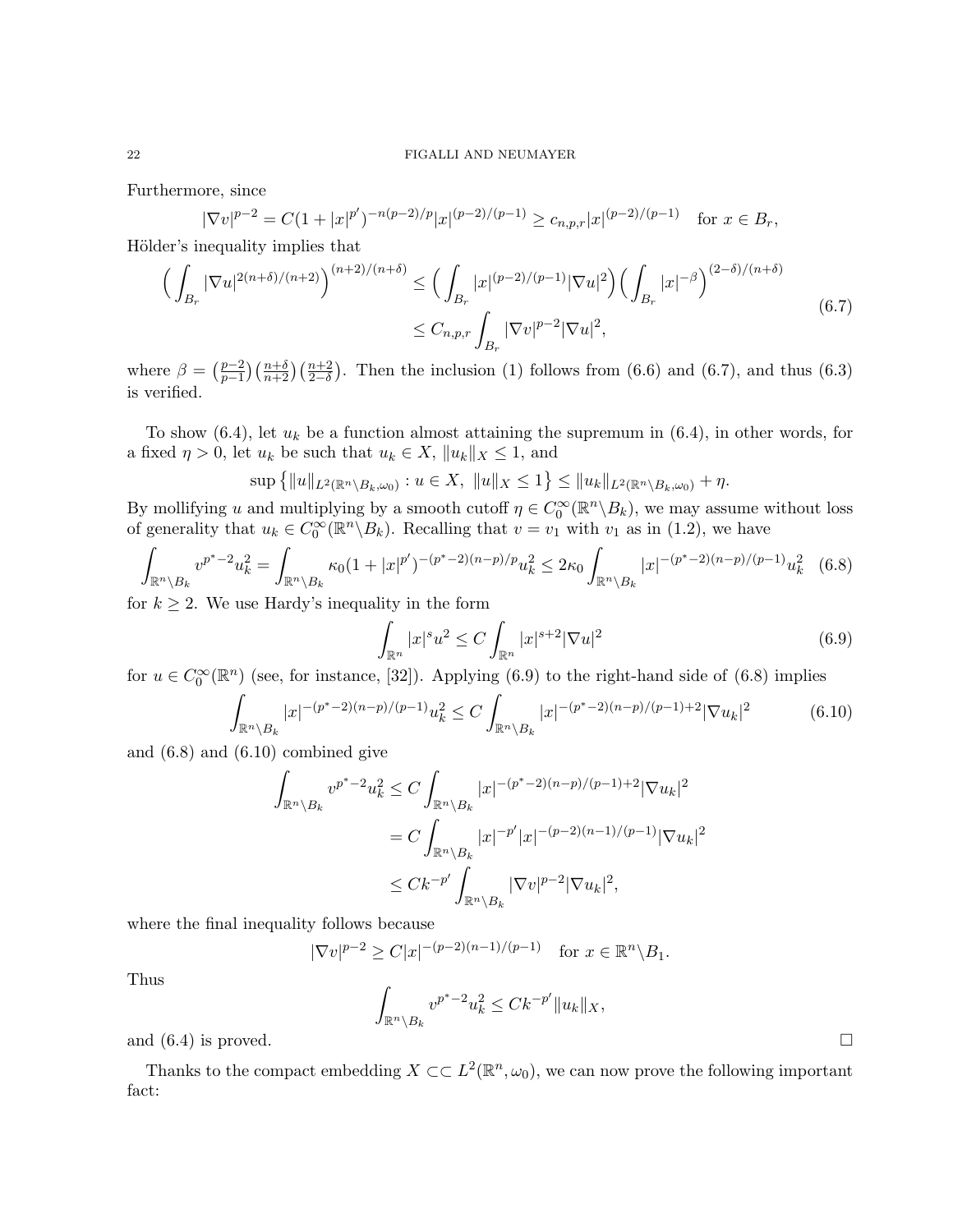**Corollary 6.3.** The operator  $\mathcal L$  has a discrete spectrum  $\{\alpha_i\}_{i=1}^{\infty}$ .

*Proof.* We show that the operator  $\mathcal{L}^{-1}$ :  $L^2(v^{p^*-2}) \to L^2(v^{p^*-2})$  is bounded, compact, and selfadjoint. From there, one applies the spectral theorem (see for instance [15]) to deduce that  $\mathcal{L}^{-1}$ has a discrete spectrum, hence so does  $\mathcal{L}$ .

Approximating by functions in  $C_0^{\infty}(\mathbb{R}^n)$ , the Poincaré inequality (4.10) holds for all functions  $\varphi \in X$ , with X as defined in (6.5). Thanks to this fact, the existence and uniqueness of solutions to  $\mathcal{L}u = f$  for  $f \in L^2(v^{p^*-2})$  follow from the Direct Method, so the operator  $\mathcal{L}^{-1}$  is well defined.

Self-adjointness is immediate. From  $(4.10)$  and Hölder's inequality, we have

$$
c||u||_X^2 \le \int |\nabla v|^{p-2} |\nabla u|^2 \le \int A[\nabla u, \nabla u] \le ||u||_X ||\mathcal{L}u||_{L^2(v^{p^*-2})}
$$

This proves that  $\mathcal{L}^{-1}$  is bounded from  $L^2(v^{p^*-2})$  to  $L^2(v^{p^*-2})$ , and by Corollary 6.2 we see that  $\mathcal{L}^{-1}$  is a compact operator.

6.2. Sturm-Liouville theory. Multiplying by the integrating factor  $r^{n-1}$ , the ordinary differential equation (3.12) takes the form of the Sturm-Liouville eigenvalue problem

$$
Lf + \alpha f = 0 \quad \text{on} \quad [0, \infty), \tag{6.11}
$$

.

where

$$
Lf = \frac{1}{w} [(Pf')' - Qf]
$$

with

$$
P(r) = (p-1)|v'|^{p-2}r^{n-1},
$$
  
\n
$$
Q(r) = \mu r^{n-3}|v'|^{p-2},
$$
  
\n
$$
w(r) = v^{p^*-2}r^{n-1}.
$$
\n(6.12)

This is a singular Sturm-Liouville problem; first of all, our domain is unbounded, and second of all, the equation is degenerate because  $v'(0) = 0$ . Nonetheless, we show that Sturm-Liouville theory holds for this singular problem.

Lemma 6.4 (Sturm-Liouville Theory). The following properties hold for the singular Sturm-Liouville eigenvalue problem (6.11):

- (1) If  $f_1$  and  $f_2$  are two eigenfunctions corresponding to the eigenvalue  $\alpha$ , then  $f_1 = cf_2$ . In other words, each eigenspace of L is one-dimensional.
- (2) The ith eigenfunction of L has  $i-1$  interior zeros.

Note that L has a discrete spectrum because  $\mathcal L$  does (Corollary 6.3), and that eigenfunctions f of L live in the space

$$
Y = W_0^{1,2}([0,\infty), v^{p^*-2}r^{n-1}, |v'|^{p-2}r^{n-1}),
$$

using the notation introduced at the beginning of Section 6.1. In any ball  $B_R$  around zero, the operator  $\mathcal L$  is degenerate elliptic with the matrix A bounded by an  $A_2$ -Muckenhoupt weight, so eigenfunctions of  $\mathcal L$  are Hölder continuous; see [16, 25]. Therefore, eigenfunctions of L are Hölder continuous on  $[0, \infty)$ .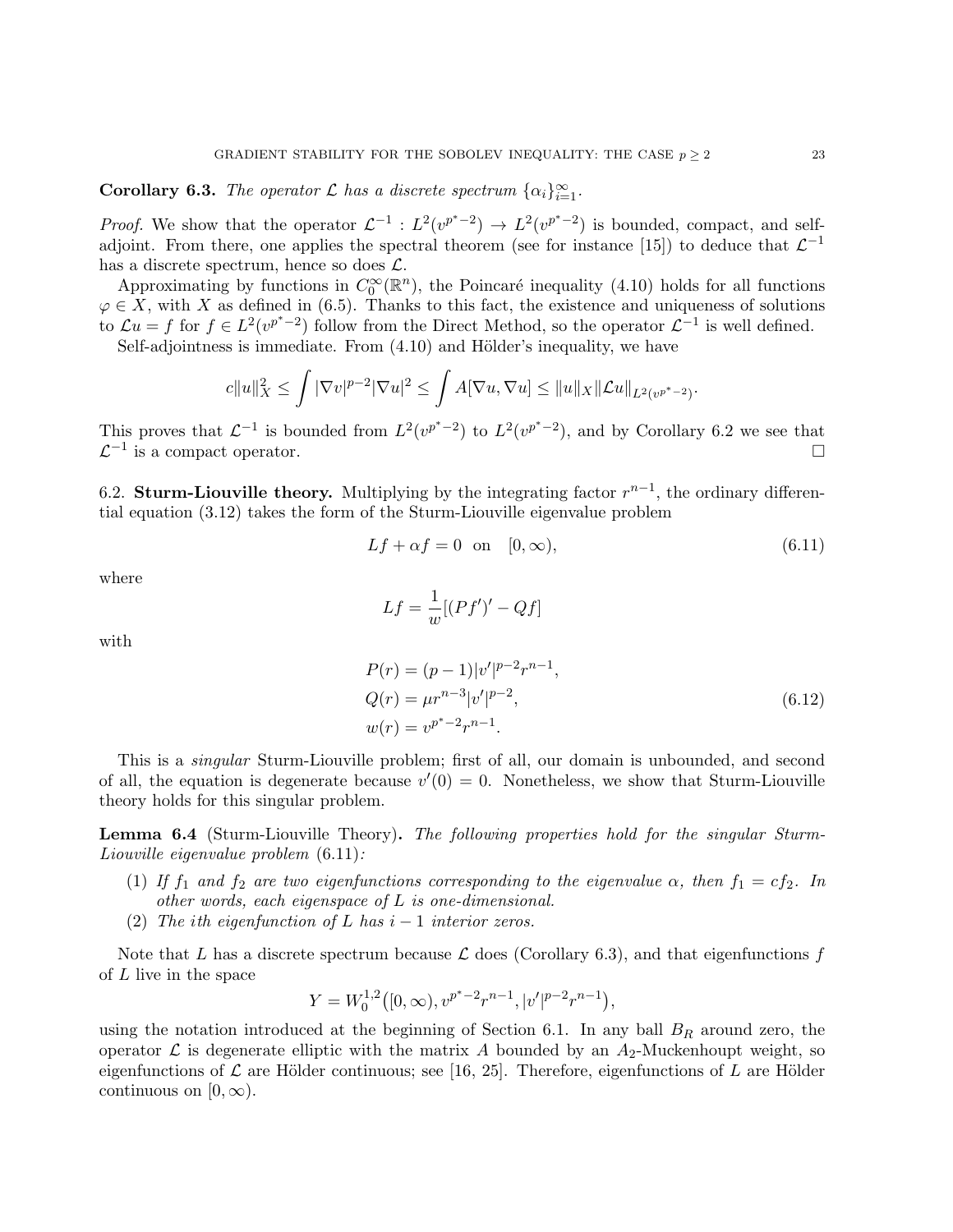**Remark 6.5.** The function  $P(r)$  as defined in (6.12) has the following behavior:

$$
P(r) \approx r^{(p-2)(p-1)+n-1}
$$
 in [0, 1],  
 $P(r) \approx r^{(n-1)/(p-1)}$  as  $r \to \infty$ .

In particular, the weight  $|v'|^{p-2}r^{n-1} \approx r^{(n-1)/(p-1)}$  goes to infinity as  $r \to \infty$ , which implies that  $\int_1^\infty |f'|^2 dr < \infty$  for any  $f \in Y$ .

In order to prove Lemma 6.4, we first prove the following lemma, which describes the asymptotic decay of solutions of (6.11).

**Lemma 6.6.** Suppose  $f \in Y$  is a solution of (6.11). Then, for any  $0 < \beta < \frac{n-p}{p-1}$ , there exist C and  $r_0$  such that

$$
|f(r)| \le Cr^{-\beta} \quad and \quad |f'(r)| \le Cr^{-\beta - 1}
$$

for  $r \geq r_0$ .

*Proof. Step 1: Qualitative Decay of f.* For any function  $f \in Y$ ,  $f(r) \to 0$  as  $r \to \infty$ . Indeed, near infinity,  $|v'|^{p-2}r^{p-1}$  behaves like  $Cr^{\gamma}$  where  $\gamma := \frac{n-1}{p-1} > 1$ . Then for any r, s large enough with  $r < s$ ,

$$
|f(r) - f(s)| \le \int_r^{\infty} |f'(t)|dt \le \left(\int_r^{\infty} f'(t)^2 t^{\gamma} dt\right)^{1/2} \left(\int_r^{\infty} t^{-\gamma} dt\right)^{1/2}
$$
(6.13)

by Hölder's inequality. As both integrals on the right-hand side of (6.13) converge, for any  $\epsilon > 0$ , we may take r large enough such that the right-hand side is bounded by  $\epsilon$ , so the limit of  $f(r)$  as  $r \to \infty$  exists.

We claim that this limit must be equal to zero. Indeed, since  $Y$  is obtained as a completion of  $C_0^{\infty}$ , if we apply (6.13) to a sequence  $f_k \in C_0^{\infty}([0,\infty))$  converging in Y to f and we let  $s \to \infty$ , we get

$$
|f_k(r)| \le \left(\int_r^{\infty} f'_k(t)^2 t^{\gamma} dt\right)^{1/2} \left(\int_r^{\infty} t^{-\gamma} dt\right)^{1/2}
$$

thus, by letting  $k \to \infty$ ,

$$
|f(r)| \le \left(\int_r^{\infty} f'(t)^2 t^{\gamma} dt\right)^{1/2} \left(\int_r^{\infty} t^{-\gamma} dt\right)^{1/2}.
$$

Since the right-hand side tends to zero as  $r \to \infty$ , this proves the claim.

Step 2: Qualitative Decay of f'. For  $r > 0$ , (6.11) can be written as

$$
L'f := f'' + af' + bf = 0 \tag{6.14}
$$

,

where

$$
a = \frac{P'}{P}
$$
 and  $b = \frac{-Q + w\alpha}{P}$ .

Fixing  $\epsilon > 0$ , an explicit computation shows that there exists  $r_0$  large enough such that

$$
\frac{(1-\epsilon)(n-1)}{p-1}\frac{1}{r} \le a \le \frac{(1+\epsilon)(n-1)}{p-1}\frac{1}{r}
$$

and

$$
-\frac{\mu}{p-1}\frac{1}{r^2}+\frac{(1-\epsilon)c_{p,n}\alpha}{r^{(3p-2)/(p-1)}}\leq b\leq -\frac{\mu}{p-1}\frac{1}{r^2}+\frac{(1+\epsilon)c_{p,n}\alpha}{r^{(3p-2)/(p-1)}}
$$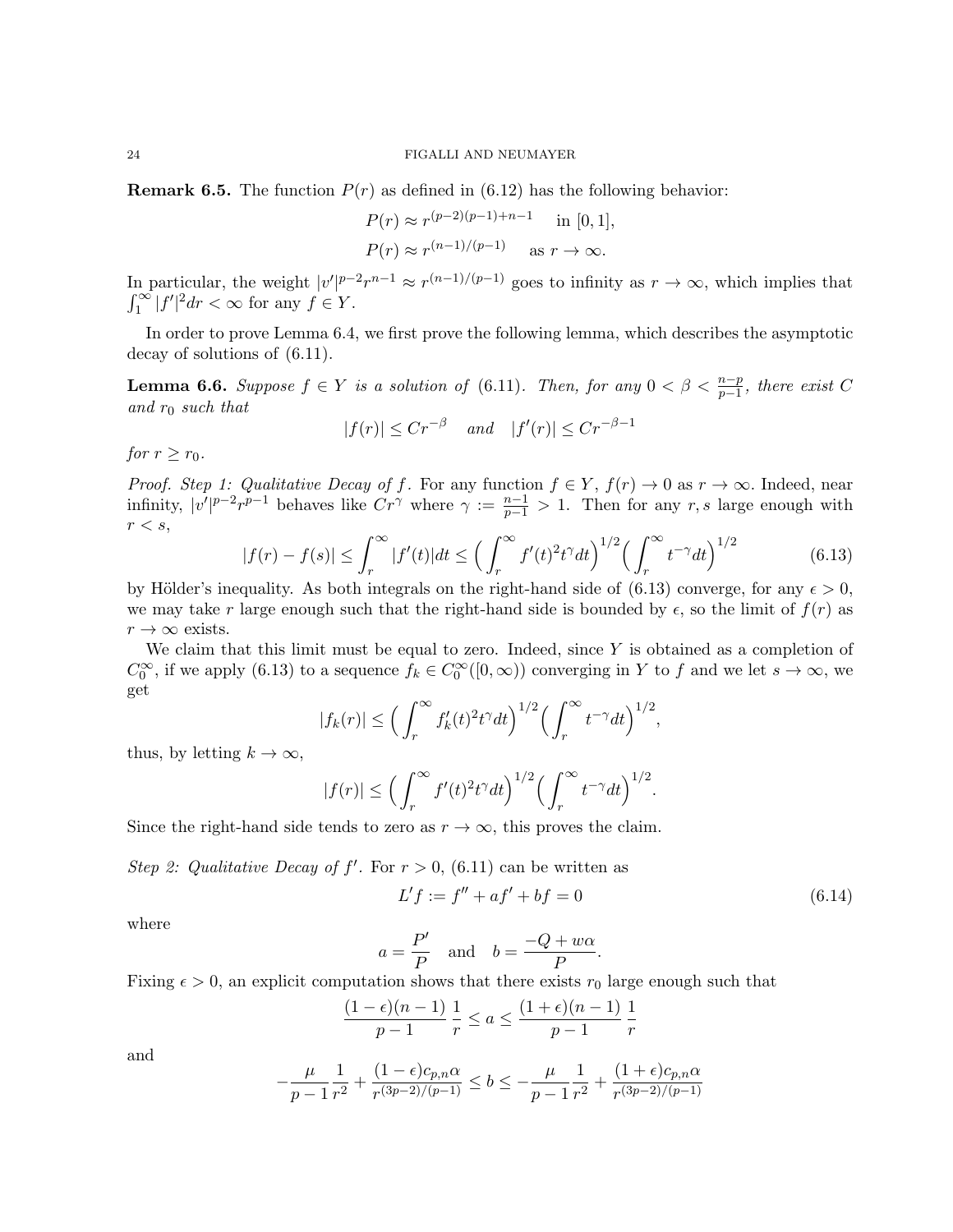for  $r \ge r_0$ , where  $c_{n,p}$  is a positive constant depending only on n and p. Asymptotically, therefore, our equation behaves like

$$
f'' + \frac{n-1}{p-1} \frac{f'}{r} + \left(\frac{c_{p,n}\alpha}{r^{p'}} - \frac{\mu}{p-1}\right) \frac{f}{r^2} = 0.
$$

If f is a solution of (6.11), then squaring (6.14) on  $[r_0, \infty)$ , we obtain

$$
|f''|^2 \le 2\left(\left(\frac{n-1}{p-1} + \epsilon\right)\frac{f'}{r}\right)^2 + 2\left(\left(\frac{(1+\epsilon)c_{p,n}\alpha}{r^{p'}} + \frac{\mu}{p-1}\right)\frac{f}{r^2}\right)^2 \le C(|f|^2 + |f'|^2).
$$

Integrating on  $[R, R+1]$  for  $R \ge r_0$  implies

$$
\int_{R}^{R+1} |f''|^{2} \le C \int_{R}^{R+1} |f'|^{2} + C \int_{R}^{R+1} |f|^{2}.
$$

Step 1 and Remark 6.5 ensure that both terms on the right-hand side go to zero. Applying Morrey's embedding to  $f'\eta_R$ , where  $\eta_R$  is a smooth cutoff equal to 1 in  $[R, R+1]$ , we determine that  $||f'||_{L^{\infty}([R,R+1])} \to 0$  as  $R \to \infty$ , proving that  $f'(r) \to 0$  as  $r \to \infty$ .

Step 3: Quantitative Decay of f and  $f'$ . Standard arguments (see for instance [14, VI.6]) show that, also in our case, the *i*th eigenfunction f of L has at most  $i-1$  interior zeros; in particular,  $f(r)$ does not change sign for r sufficiently large. Without loss of generality, we assume that eventually  $f \geq 0$ .

Taking  $r_0$  as in Step 2 and applying the operator L' defined in (6.14) to the function  $g = Cr^{-\beta} + c$ ,  $c > 0$ , for  $r \ge r_0$  gives

$$
L'g \leq C\beta(\beta+1)r^{-\beta-2} - \frac{(1-\epsilon)(n-1)}{p-1}C\beta r^{-\beta-2} + \left(\frac{(1+\epsilon)c_{p,n}\alpha}{r^{(3p-2)/(p-1)}} - \frac{\mu}{p-1}\right)(Cr^{-\beta-2} + c)
$$
  

$$
\leq Cr^{-\beta-2}\left(\beta(\beta+1) - \frac{(1-\epsilon)(n-1)}{p-1}\beta + \frac{(1+\epsilon)c_{p,n}\alpha}{r^{p'}}\right) + \frac{(1+\epsilon)c_{p,n}\alpha}{r^{(3p-2)/(p-1)}}c.
$$

For any  $0 < \beta < (n - p)/(p - 1)$ ,  $r_0$  may be taken large enough (and therefore  $\epsilon$  small enough) such that

 $L'g < 0$  on  $[r_0, \infty),$ 

so  $g$  is a supersolution of the equation on this interval.

Choosing  $C = f(r_0)r_0^{\beta}$  $\int_{0}^{\beta}$  and  $c > 0$ , then  $(g - f)(r_0) > 0$  and  $(g - f)(r) \to c > 0$  as  $r \to \infty$ . Since  $L'(g - f) < 0$ , we claim that  $g - f > 0$  on  $(r_0, \infty)$ . Indeed, otherwise,  $g - f$  would have a negative minimum at some  $r \in (r_0, \infty)$ , implying that

$$
(g - f)(r) \le 0
$$
,  $(g - f)'(r) = 0$ , and  $(g - f)''(r) \ge 0$ ,

forcing  $L'(g - f) \geq 0$ , a contradiction. This proves that  $0 \leq f \leq g$  on  $[r_0, \infty)$ , and since  $c > 0$  was arbitrary, we determine that  $f \leq Cr^{-\beta}$  on  $[r_0, \infty)$ .

We now derive bounds on  $f'$ : by the fundamental theorem of calculus and using  $(6.14)$  and the bound on f for  $r \ge r_0$ , we get

$$
|f'(r)| = \Big| \int_r^{\infty} f'' \Big| \leq \frac{C}{r} \left| \int_r^{\infty} f' \right| + C \left| \int_r^{\infty} t^{-\beta - 2} \right| \leq \frac{C}{r} |f(r)| + \frac{C}{\beta + 2} r^{-\beta - 1} \leq C r^{-\beta - 1}.
$$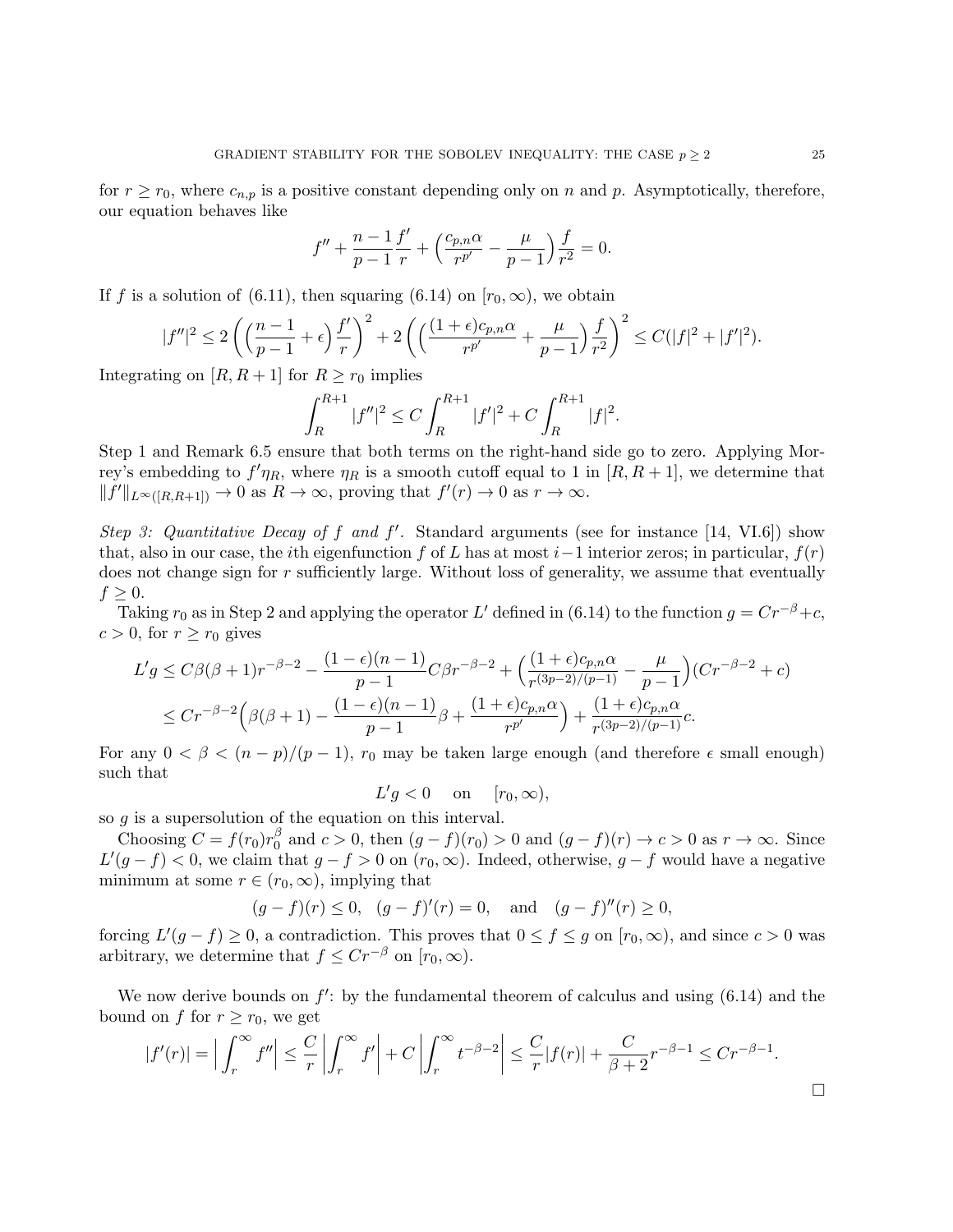With these asymptotic decay estimates in hand, we are ready to prove Lemma 6.4.

*Proof of Lemma 6.4.* We begin with the following remark about uniqueness of solutions. If  $f_1$  and  $f_2$  are two solutions of  $(6.11)$  and

$$
f_1(r_0) = f_2(r_0), \quad f'_1(r_0) = f'_2(r_0)
$$

for some  $r_0 > 0$ , then  $f_1 = f_2$  on  $[0, \infty)$ . Indeed, for  $r > 0$ , we may express our equation as in (6.14). As a and b are continuous on  $(0, \infty)$ , the standard proof of uniqueness for (non-degenerate) second order ODE holds. Once  $f_1 = f_2$  on  $(0, \infty)$ , they are also equal at  $r = 0$  by continuity.

*Proof of (1).* Suppose  $\alpha$  is an eigenvalue of L with  $f_1$  and  $f_2$  satisfying (6.11). In view of the uniqueness remark, if there exists  $r_0 > 0$  and some linear combination f of  $f_1$  and  $f_2$  such that  $f(r_0) = f'(r_0) = 0$ , then f is constantly zero and  $f_1$  and  $f_2$  are linearly dependent. Let

$$
W(r) = W(f_1, f_2)(r) := \det \begin{bmatrix} f_1 & f_2 \\ f'_1 & f'_2 \end{bmatrix}(r)
$$

denote the Wronskian of  $f_1$  and  $f_2$ . This is well defined for  $r > 0$  (since  $f_1$  and  $f_2$  are  $C^2$  there) and a standard computation shows that  $(PW)' = 0$  on  $(0, \infty)$ : indeed, since  $W' = f_1 f''_2 - f_2 f''_1$ , we get

$$
(PW)' = PW' + P'W = P(f_1f_2'' - f_2f_1'') + P'(f_1f_2' - f_2f_1'),
$$

and by adding and subtracting the term  $(\alpha w - Q) f_1 f_2$  it follows that

$$
(PW)' = f_1 \left( P f_2'' + P' f_2' + (\alpha w - Q) f_2 \right) - f_2 \left( P f_1'' + P' f_2' + (\alpha w - Q) f_1 \right) = 0.
$$

Thus PW is constant on  $(0, \infty)$ . We now show that that PW is continuous up to  $r = 0$  and that  $(PW)(0) = 0$ . Indeed, (6.11) implies that

$$
(Pf_i')' = (Q - \alpha w)f_i
$$

for  $i = 1, 2$ . The right-hand side is continuous, so  $(P f_i')'$  is continuous, from which it follows easily that PW is also continuous on  $[0, \infty)$ .

To show that  $(PW)(0) = 0$ , we first prove that  $(Pf'_i)(0) = 0$ . Indeed, let  $c_i := (Pf'_i)(0)$ . If  $c_i \neq 0$ , then keeping in mind Remark 6.5,

$$
f'_i(r) \approx \frac{c_i}{P(r)} \approx \frac{c_i}{r^{(p-2)/(p-1)+n-1}}
$$
 for  $r \ll 1$ , (6.15)

therefore

$$
\int_0^R |v'|^{p-2} |f'|^2 r^{n-1} dr \gtrsim \int_0^R r^{(p-2)/(p-1)+n-1} |f'|^2 dr \gtrsim \int_0^R \frac{dr}{r^{(p-2)/(p-1)+n-1}} = +\infty,
$$

contradicting the fact that  $f \in Y$ . Hence, we conclude that  $\lim_{r \to 0} (Pf'_i)(r) = 0$ , and using this fact we obtain

$$
(PW)(0) = \lim_{r \to 0} (Pf'_1f_2 - Pf'_2f_1) = \lim_{r \to 0} (Pf'_1) \lim_{r \to 0} f_2 - \lim_{r \to 0} (Pf'_2) \lim_{r \to 0} f_1 = 0.
$$

Therefore  $(PW)(r) = 0$  for all  $r \in [0, \infty)$ . Since  $P(r) > 0$  for  $r > 0$ , we determine that  $W(r) = 0$ for all  $r > 0$ . In particular, given  $r_0 \in (0, \infty)$ , there exist  $c_1, c_2$  such that  $c_1^2 + c_2^2 \neq 0$  and

$$
c_1 f_1(r_0) + c_2 f_2(r_0) = 0,
$$
  

$$
c_1 f'_1(r_0) + c_2 f'_2(r_0) = 0.
$$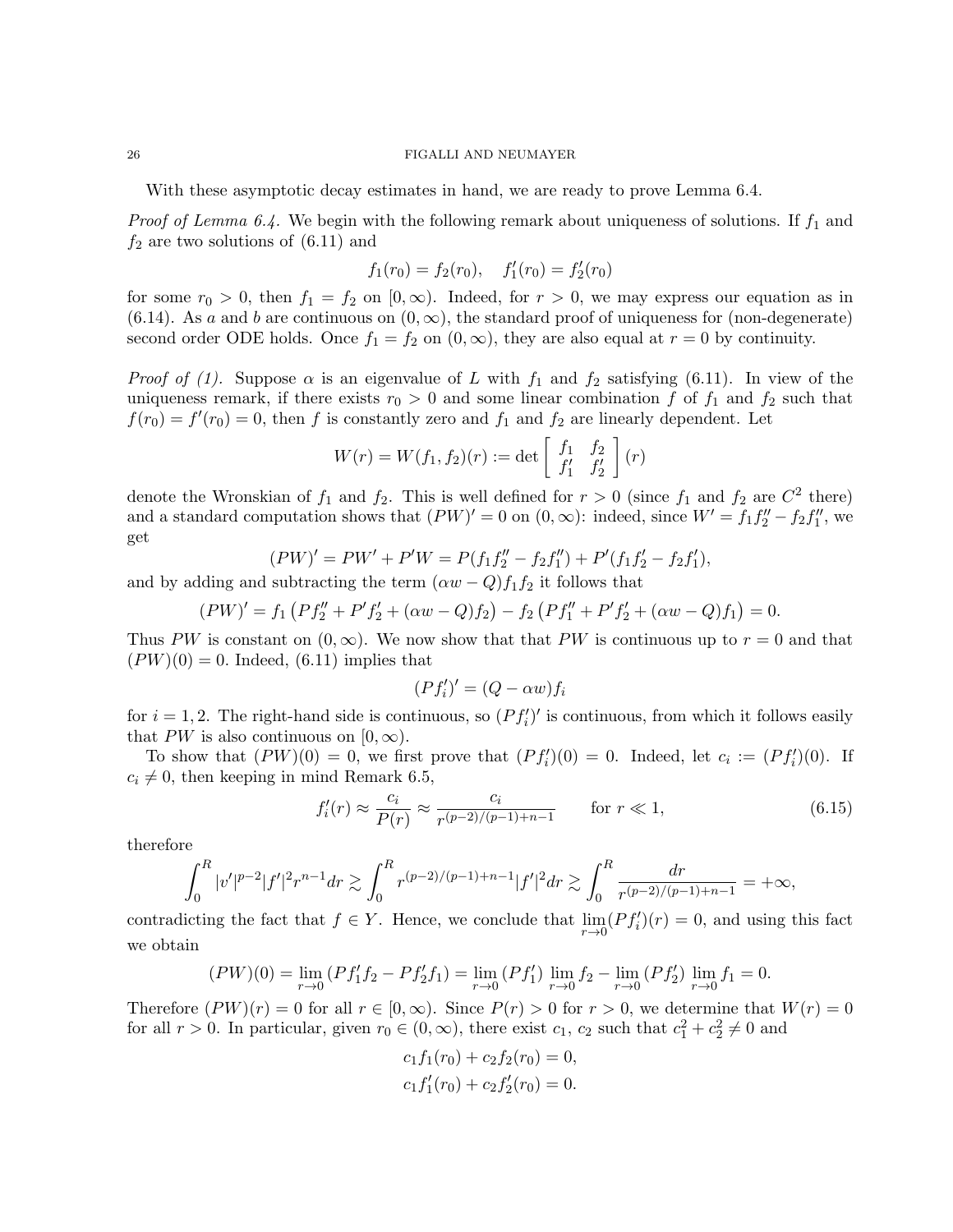Then  $f := c_1 f_1 + c_2 f_2$  solves  $(6.11)$  and  $f(r_0) = f'(r_0) = 0$ . By uniqueness,  $f \equiv 0$  for all  $t \in (0, \infty)$ , and so  $f_1 = cf_2$ .

*Proof of (2).* Thanks to our preliminary estimates on the behavior of  $f_i$  at infinity, the following is an adaptation of the standard argument in, for example, [14, VI.6].

Suppose that  $f_1$  and  $f_2$  are eigenfunctions of L corresponding to eigenvalues  $\alpha_1$  and  $\alpha_2$  respectively, with  $\alpha_1 < \alpha_2$ , that is,

$$
(Pf_i')' - Qf_i + \alpha_i w f_i = 0.
$$

Our first claim is that between any two consecutive zeros of  $f_1$  is a zero of  $f_2$ , including zeros at infinity. Note that

$$
(PW)' = P[f_1f_2'' - f_2f_1''] + P'[f_1f_2' - f_2f_1']
$$
  
=  $f_1[(Pf_2')' + (\alpha_2 - Q)f_2] - f_2[(Pf_1')' + (\alpha_1w - Q)f_1] + (\alpha_1 - \alpha_2)wf_1f_2$  (6.16)  
=  $(\alpha_1 - \alpha_2)wf_1f_2$ .

Suppose that  $f_1$  has consecutive zeros at  $r_1$  and  $r_2$ , and suppose for the sake of contradiction that  $f_2$  has no zeros in the interval  $(r_1, r_2)$ . With no loss of generality, we may assume that  $f_1$  and  $f_2$  are both nonnegative in  $[r_1, r_2]$ .

Case 1: Suppose that  $r_2 < \infty$ . Then integrating (6.16) from  $r_1$  to  $r_2$  implies

$$
0 > (\alpha_1 - \alpha_2) \int_{r_1}^{r_2} w f_1 f_2 = (PW)(r_2) - (PW)(r_1)
$$
  
=  $P(r_2)[f_1(r_2)f'_2(r_2) - f'_1(r_2)f_2(r_2)] - P(r_1)[f_1(r_1)f'_2(r_1) - f'_1(r_1)f_2(r_1)]$   
=  $-P(r_2)f'_1(r_2)f_2(r_2) + P(r_1)f'_1(r_1)f_2(r_1).$ 

The function  $f_1$  is positive on  $(r_1, r_2)$ , so  $f'_1(r_1) \ge 0$  and  $f'_1(r_2) \le 0$ . Also, since  $f_1(r_1) = f_1(r_2) = 0$ we cannot have  $f_1'(r_1) = 0$  or  $f_1'(r_2) = 0$ , as otherwise  $f_1$  would vanish identically. Furthermore,  $f_2$  is nonnegative on  $[r_1, r_2]$ , so we conclude that the right-hand side is nonnegative, giving us a contradiction.

Case 2: Suppose that  $r_2 = \infty$ . Again integrating the identity (6.16) from  $r_1$  to  $\infty$ , we obtain

$$
0 > (\alpha_1 - \alpha_2) \int_{r_1}^{\infty} w f_1 f_2 = \lim_{r \to \infty} (PW)(r) - (PW)(r_1)
$$
  
= 
$$
\lim_{r \to \infty} [P(r)(f_1(r) f_2'(r) - f_1'(r) f_2(r))] - P(r_1)(f_1(r_1) f_2'(r_1) - f_1'(r_1) f_2(r_1)).
$$
 (6.17)

We notice that Lemma 6.6 implies that

$$
\lim_{r \to \infty} [P(r)(f_1(r)f_2'(r) - f_1'(r)f_2(r))] = 0.
$$

Indeed, taking  $\frac{n-p}{2(p-1)} < \beta < \frac{n-p}{p-1}$ ,

$$
|f'_1f_2 - f_1f'_2| \le |f'_1||f_2| + |f_1||f'_2| \le Cr^{-2\beta - 1},
$$

and, recalling Remark 6.5,

$$
P(r) \le Cr^{(n-1)/(p-1)},
$$

implying that

$$
P\left|f_1'f_2 - f_1f_2'\right| \le Cr^\gamma \to 0,
$$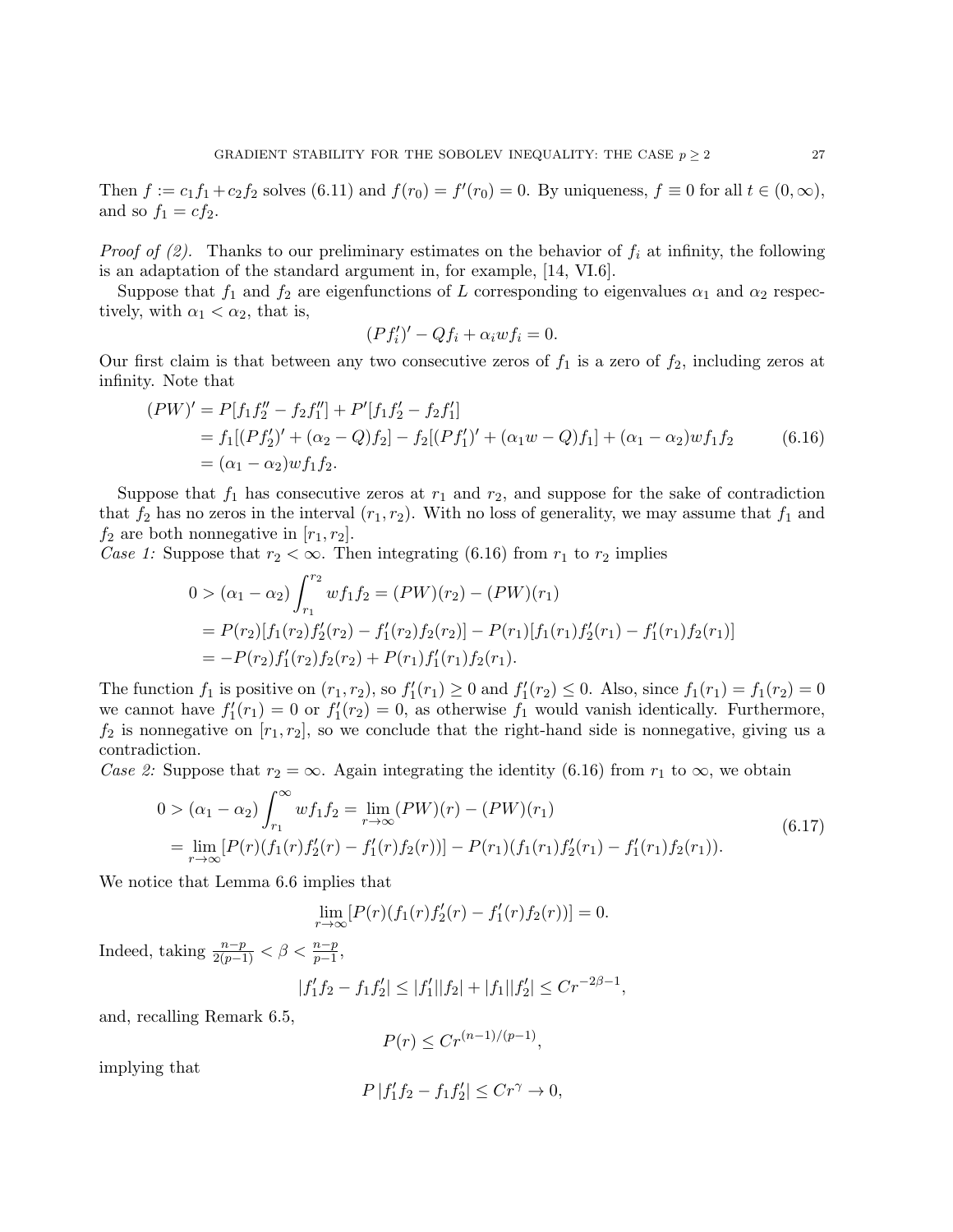where  $\gamma = -2\beta - 1 + \frac{n-1}{p-1} < 0$ . Then (6.17) becomes

$$
0 \gt -P(r_1)f'_1(r_1)f_2(r_1).
$$

Since  $f'_1(r_1) > 0$  and  $f_2(r_1) \ge 0$  (see the argument in Case 1), this gives us a contradiction.

We now claim that  $f_2$  has a zero in the interval  $[0, r_1)$ , where  $r_1$  is the first zero of  $f_1$ . Again, we assume for the sake of contradiction that  $f_2$  has no zero in this interval and that, without loss of generality,  $f_1$  and  $f_2$  are nonnegative in [0,  $r_1$ ]. Integrating (6.16) implies

$$
0 > (\alpha_1 - \alpha_2) \int_0^{r_1} w f_1 f_2 = PW(r_1) - PW(0).
$$
 (6.18)

The same computation as in the proof of Part (1) of this lemma implies that  $(PW)(0) = 0$ , so (6.18) becomes

$$
0 > -P(r_1)f'_1(r_1)f_2(r_1),
$$

once more giving us a contradiction.

The first eigenfunction of an operator is always positive in the interior of the domain, so the second eigenfunction of  $L$  must have at least one interior zero by orthogonality. Thus the claims above imply that the *i*th eigenfunction has at least  $i - 1$  interior zeros. On the other hand, as mentioned in the proof of Lemma 6.6, the standard theory also implies that the ith eigenfunction has at most  $i - 1$  interior zeros, and the proof is complete.  $\Box$ 

## 7. Appendix

In this section we give the proofs of Lemma 3.2 and of the polar coordinates form of the operator  $\text{div}\,(A(x)\nabla\varphi)$  given in (3.10).

Proof of  $(3.10)$ . We will use the following classical relations:

$$
\partial_r \hat{r} = 0
$$
  $\partial_r \hat{\theta}_i = 0$ ,  $\partial_{\theta_i} \hat{r} = \hat{\theta}_i$ ,  $\partial_{\theta_i} \hat{\theta}_i = -\hat{r}$ ,  $\partial_{\theta_j} \hat{\theta}_i = 0$  for  $i \neq j$ .

The chain rule implies that

$$
\operatorname{div}(A(x)\nabla\varphi) = \operatorname{tr}(A(x)\nabla^2\varphi) + \operatorname{tr}(\nabla A(x)\nabla\varphi). \tag{7.1}
$$

We compute the two terms on the right-hand side of (7.1) separately. For the first, we begin by computing the Hessian of  $\varphi$  in polar coordinates, starting from

$$
\nabla \varphi = \partial_r \varphi \,\hat{r} + \frac{1}{r} \sum_{j=1}^{n-1} \partial_{\theta_j} \varphi \,\hat{\theta}_j,\tag{7.2}
$$

We have

$$
\nabla^2 \varphi = \partial_r \left( \partial_r \varphi \, \hat{r} + \frac{1}{r} \sum_{j=1}^{n-1} \partial_{\theta_j} \varphi \, \hat{\theta}_j \right) \hat{r} + \frac{1}{r} \sum_{i=1}^{n-1} \partial_{\theta_i} \left( \partial_r \varphi \, \hat{r} + \frac{1}{r} \sum_{j=1}^{n-1} \partial_{\theta_j} \varphi \, \hat{\theta}_j \right) \hat{\theta}_i
$$
  
\n
$$
= \partial_{rr} \varphi \, \hat{r} \otimes \hat{r} - \frac{1}{r^2} \sum_{j=1}^{n-1} \partial_{\theta_j} \varphi \, \hat{\theta}_j \otimes \hat{r} + \frac{1}{r} \sum_{j=1}^{n-1} \partial_{\theta_j r} \varphi \, \hat{\theta}_j \otimes \hat{r}
$$
  
\n
$$
+ \frac{1}{r} \sum_{i=1}^{n-1} \partial_{\theta_i r} \varphi \, \hat{r} \otimes \hat{\theta}_i + \frac{1}{r} \sum_{i=1}^{n-1} \partial_r \varphi \, \theta_i \otimes \theta_i + \frac{1}{r^2} \sum_{i=1}^{n-1} \sum_{j=1}^{n-1} \partial_{\theta_i \theta_j} \varphi \, \hat{\theta}_j \otimes \hat{\theta}_i - \frac{1}{r^2} \sum_{i=1}^{n-1} \partial_{\theta_i} \varphi \, \hat{r} \otimes \hat{\theta}_i.
$$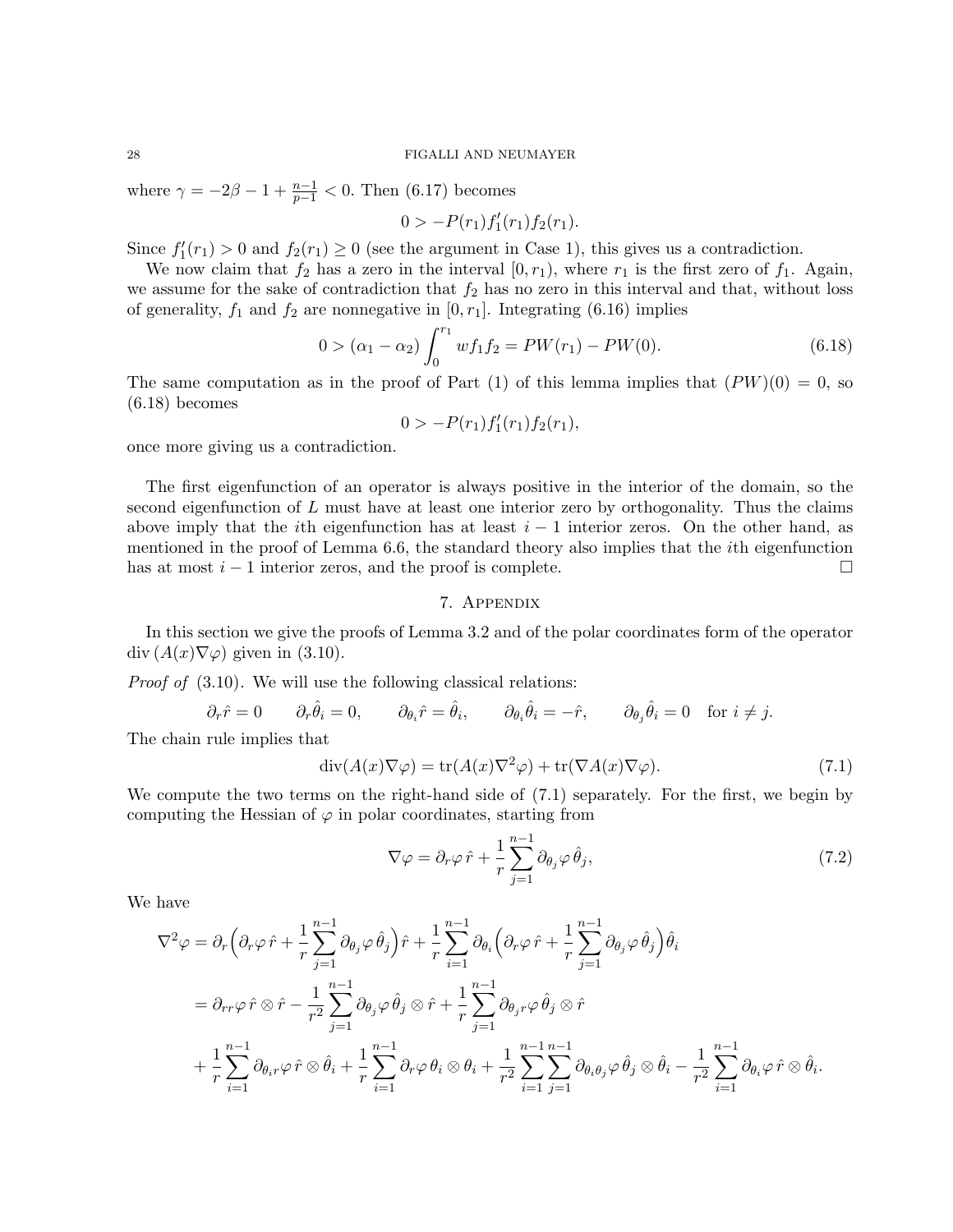In order to compute  $A(x)\nabla^2\varphi$ , we note that

$$
(\hat{r}\otimes\hat{r})(\hat{r}\otimes\hat{r})=\hat{r}\otimes\hat{r},\qquad (\hat{r}\otimes\hat{r})(\hat{\theta}_j\otimes\hat{\theta}_i)=0,\qquad (\hat{r}\otimes\hat{r})(\hat{r}\otimes\hat{\theta}_i)=0,\qquad (\hat{r}\otimes\hat{r})(\hat{\theta}_i\otimes\hat{r})=\hat{\theta}_i\otimes\hat{r}.
$$

Thus we have

$$
A(x)\nabla^2 \varphi = (p-2)|\nabla v|^{p-2}\hat{r}\otimes \hat{r}(\nabla^2 \varphi) + |\nabla v|^{p-2}\mathrm{Id}(\nabla^2 \varphi)
$$
  
\n
$$
= (p-2)|\nabla v|^{p-2}\Big[\partial_{rr}\varphi \,\hat{r}\otimes \hat{r} - \frac{1}{r^2}\sum_{j=1}^{n-1}\partial_{\theta_j}\varphi \,\hat{\theta}_j\otimes \hat{r} + \frac{1}{r}\sum_{j=1}^{n-1}\partial_{\theta_jr}\varphi \,\hat{\theta}_j\otimes \hat{r}\Big]
$$
  
\n
$$
+ |\nabla v|^{p-2}\Big[\partial_{rr}\varphi \,\hat{r}\otimes \hat{r} - \frac{1}{r^2}\sum_{j=1}^{n-1}\partial_{\theta_j}\varphi \,\hat{\theta}_j\otimes \hat{r} + \frac{1}{r}\sum_{j=1}^{n-1}\partial_{\theta_jr}\varphi \,\hat{\theta}_j\otimes \hat{r}
$$
  
\n
$$
+ \frac{1}{r}\sum_{i=1}^{n-1}\partial_{\theta_i r}\varphi \,\hat{r}\otimes \hat{\theta}_i + \frac{1}{r}\sum_{i=1}^{n-1}\partial_{r}\varphi \,\theta_i\otimes \theta_i + \frac{1}{r^2}\sum_{i=1}^{n-1}\sum_{j=1}^{n-1}\partial_{\theta_i\theta_j}\varphi \,\hat{\theta}_j\otimes \hat{\theta}_i - \frac{1}{r^2}\sum_{i=1}^{n-1}\partial_{\theta_i}\varphi \,\hat{r}\otimes \hat{\theta}_i\Big],
$$

and the first term in (7.1) is

$$
\text{tr}(A(x)\nabla^2 \varphi) = (p-1)|\nabla v|^{p-2}\partial_{rr}\varphi + \frac{n-1}{r}|\nabla v|^{p-2}\partial_r\varphi + \frac{1}{r^2}|\nabla v|^{p-2}\sum_{i=1}^{n-1}\partial_{\theta_i\theta_i}\varphi.
$$
 (7.3)

Now we compute the second term in (7.1), starting by computing  $\nabla A(x)$ . We reintroduce the slight abuse of notation by letting  $v(r) = v(x)$ , so  $v' = \partial_r v$ ,  $v'' = \partial_{rr} v$ . Note that  $\partial_{\theta} \text{Id} = \partial_r \text{Id} = 0$ , thus

$$
\nabla A(x) = \partial_r A(x) \otimes \hat{r} + \frac{1}{r} \sum_{j=1}^{n-1} \partial_{\theta_j} A(x) \otimes \hat{\theta}_j
$$
  
=  $(p-2)^2 |v'|^{p-4} v' v'' \hat{r} \otimes \hat{r} \otimes \hat{r} + (p-2) |v'|^{p-4} v' v'' \operatorname{Id} \otimes \hat{r}$   
+  $\frac{p-2}{r} \sum_{j=1}^{n-1} [|v'|^{p-2} \hat{\theta}_j \otimes \hat{r} \otimes \hat{\theta}_j + |v'|^{p-2} \hat{r} \otimes \hat{\theta}_j \otimes \hat{\theta}_j].$ 

Recalling (7.2), we then have

$$
\nabla A(x)\nabla \varphi = (p-2)^2 |v'|^{p-4}v' v'' \partial_r \varphi(\hat{r}\otimes \hat{r}\otimes \hat{r})\hat{r} + (p-2)|v'|^{p-4}v' v'' \partial_r \varphi(\text{Id}\otimes \hat{r})\hat{r} \n+ \frac{p-2}{r} \sum_{j=1}^{n-1} \left[|v'|^{p-2} \partial_r \varphi(\hat{\theta}_j\otimes \hat{r}\otimes \hat{\theta}_j)\hat{r} + |v'|^{p-2} \partial_r \varphi(\hat{r}\otimes \hat{\theta}_j\otimes \hat{\theta}_j)\hat{r}\right] \n+ \frac{1}{r} \sum_{i=1}^{n-1} \left[ (p-2)^2 |v'|^{p-4} v' v'' \partial_{\theta_i} \varphi(\hat{r}\otimes \hat{r}\otimes \hat{r})\hat{\theta}_i + (p-2)|v'|^{p-4} v' v'' \partial_{\theta_i} \varphi(\text{Id}\otimes \hat{r})\hat{\theta}_i\right] \n+ \frac{p-2}{r^2} \sum_{i=1}^{n-1} \sum_{j=1}^{n-1} \left[ |v'|^{p-2} \partial_{\theta_i} \varphi(\hat{\theta}_j\otimes \hat{r}\otimes \hat{\theta}_j)\hat{\theta}_i + |v'|^{p-2} \partial_{\theta_i} \varphi(\hat{r}\otimes \hat{\theta}_j\otimes \hat{\theta}_j)\hat{\theta}_i\right],
$$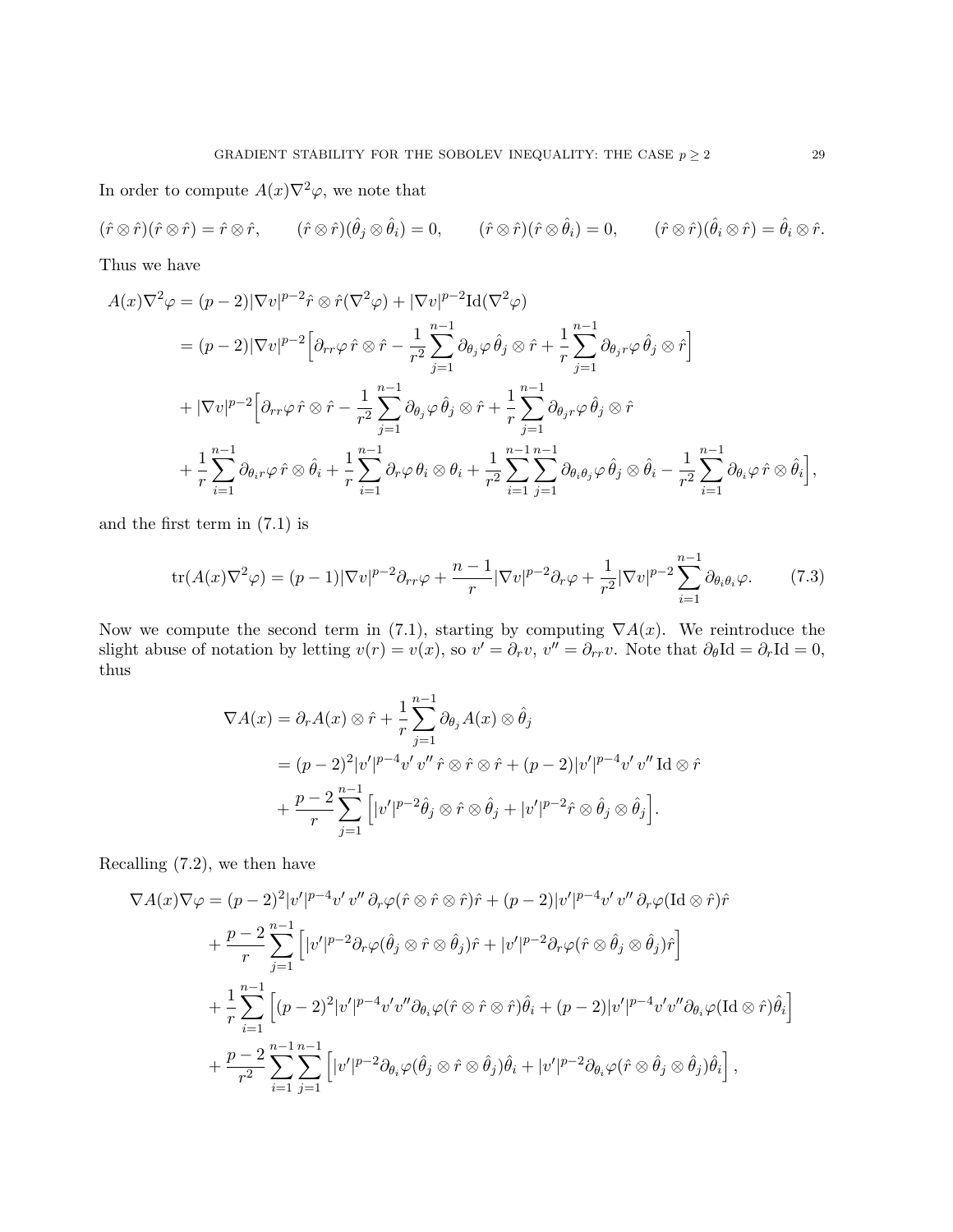where we used that  $(a \otimes b \otimes c)d = (a \cdot d)b \otimes c$ . Writing out these terms gives

$$
\nabla A(x)\nabla \varphi = (p-1)(p-2)|v'|^{p-4}v'v''\partial_r\varphi \,\hat{r}\otimes \hat{r} + \frac{p-2}{r}|v'|^{p-2}\sum_{j=1}^{n-1}\partial_r\varphi \,\hat{\theta}_j\otimes \hat{\theta}_j
$$
  
+ 
$$
\frac{p-2}{r}|v'|^{p-4}v'v''\sum_{j=1}^{n-1}\partial_{\theta_j}\varphi \,\hat{\theta}_j\otimes \hat{r} + \frac{p-2}{r^2}|v'|^{p-2}\sum_{j=1}^{n-1}\partial_{\theta_j}\varphi \,\hat{r}\otimes \hat{\theta}_j,
$$

thus the second term in (7.1) is

$$
\text{tr}(\nabla A(x)\nabla \varphi) = (p-1)(p-2)|\nabla v|^{p-4}\partial_r v \,\partial_{rr} v \,\partial_r \varphi + \frac{(n-1)(p-2)}{r}|\nabla v|^{p-2}\partial_r \varphi. \tag{7.4}
$$

Combining  $(7.3)$  and  $(7.4)$ ,  $(7.1)$  implies that

$$
\operatorname{div}(A(x)\nabla\varphi) = (p-1)|\nabla v|^{p-2}\partial_{rr}\varphi + \frac{(p-1)(n-1)}{r}|\nabla v|^{p-2}\partial_r\varphi + \frac{1}{r^2}|\nabla v|^{p-2}\sum_{j=1}^{n-1}\partial_{\theta_j\theta_j}\varphi
$$

$$
+ (p-1)(p-2)|\nabla v|^{p-4}\partial_r v \partial_{rr}v \partial_r\varphi,
$$

as desired.

#### **REFERENCES**

- [1] T. Aubin. Probl`emes isop´erim´etriques et espaces de Sobolev. J. Differential Geom., 11(4):573–598, 1976.
- [2] T. Bartsch, T. Weth, and M. Willem. A Sobolev inequality with remainder term and critical equations on domains with topology for the polyharmonic operator. Calc. Var. Partial Differential Equations, 18(3):253–268, 2003.
- [3] G. Bianchi and H. Egnell. A note on the Sobolev inequality. J. Funct. Anal., 100(1):18–24, 1991.
- [4] S. G. Bobkov, N. Gozlan, C. Roberto, and P.-M. Samson. Bounds on the deficit in the logarithmic Sobolev inequality. J. Funct. Anal., 267(11):4110–4138, 2014.
- [5] H. Brezis and E. H. Lieb. Sobolev inequalities with remainder terms. J. Funct. Anal., 62(1):73–86, 1985.
- [6] E. A. Carlen and A. Figalli. Stability for a GNS inequality and the log-HLS inequality, with application to the critical mass Keller-Segel equation. Duke Math. J., 162(3):579–625, 2013.
- [7] S. Chen, R. L. Frank, and T. Weth. Remainder terms in the fractional Sobolev inequality. Indiana Univ. Math. J., 62(4):1381–1397, 2013.
- [8] A. Cianchi. A quantitative Sobolev inequality in BV . J. Funct. Anal., 237(2):466–481, 2006.
- [9] A. Cianchi. Sharp Morrey-Sobolev inequalities and the distance from extremals. Trans. Amer. Math. Soc., 360(8):4335–4347, 2008.
- [10] A. Cianchi, N. Fusco, F. Maggi, and A. Pratelli. The sharp Sobolev inequality in quantitative form. J. Eur. Math. Soc., 11(5):1105–1139, 2009.
- [11] M. Cicalese and G.P. Leonardi. A selection principle for the sharp quantitative isoperimetric inequality. Archive for Rational Mechanics and Analysis, 206(2):617–643, 2012.
- [12] M. Cicalese and E. Spadaro. Droplet minimizers of an isoperimetric problem with long-range interactions. Comm. Pure Appl. Math., 66(8):1298–1333, 2013.
- [13] D Cordero-Erausquin, B Nazaret, and Cédric Villani. A mass-transportation approach to sharp Sobolev and Gagliardo–Nirenberg inequalities. Advances in Mathematics, 182(2):307–332, 2004.
- [14] R. Courant and D. Hilbert. Methods of Mathematical Physics. Vol. I. Wiley Classics Library. John Wiley & Sons, Inc., New York, 1989. Reprint of the 1962 original, A Wiley-Interscience Publication.
- [15] L. C. Evans. Partial Differential Equations, volume 19 of Graduate Studies in Mathematics. American Mathematical Society, Providence, RI, second edition, 2010.
- [16] E. B. Fabes, C. E. Kenig, and R. P. Serapioni. The local regularity of solutions of degenerate elliptic equations. Comm. Partial Differential Equations, 7(1):77–116, 1982.

 $\Box$